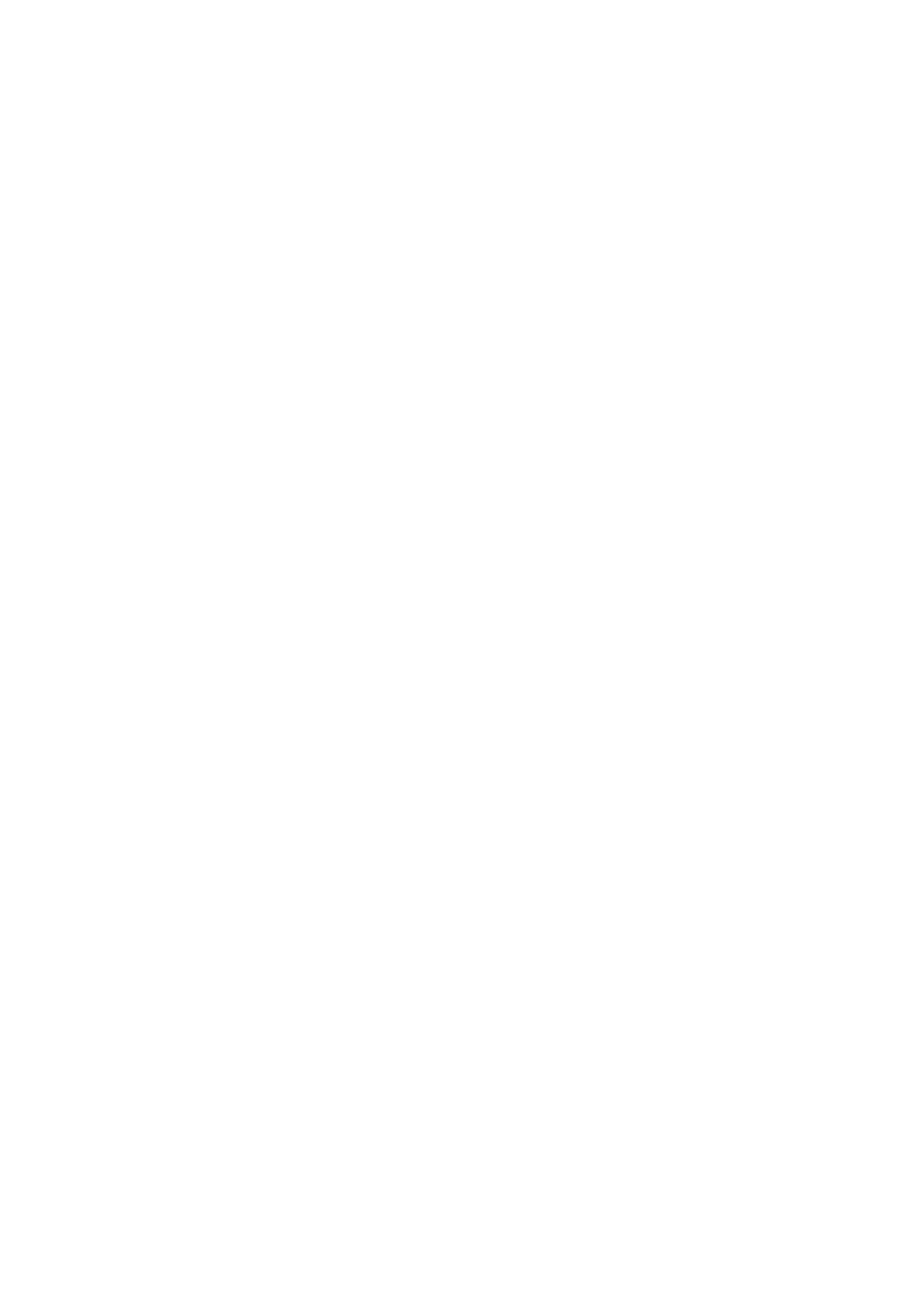# Zusammenfassung auf Deutsch

In dieser Diplomarbeit entwickle ich einen neuen Algorithmus OPT zur Inversion von Matrizen. Ich beweise Eigenschaften zur parallelen Laufzeit und zum Arbeitsaufwand von OPT. OPT ist kombiniert aus Strassens Algorithmus zur Inversion von Matrizen und aus Newton Approximation und basiert auf einer Subroutine zur Matrixmultiplikation.

OPT ist ein arbeitsoptimaler Algorithmus, d.h. er benötigt höchstens einen konstanten Faktor mehr Arbeit als jeder andere (arbeitsoptimale) Algorithmus. Außerdem benötigt OPT nur polylogarithmische Zeit auf höchstens  $O(n^3)$ Prozessoren, wobei die Prozessorzahl von der Multiplikationsroutine bestimmt wird. Damit vereint er diese beiden Vorteile von Strassens Algorithmus und Newton Approximation.

Ich beweise eine neue Abschätzung zur numerischen Stabilität von Strassens Algorithmus kombiniert mit Newton Approximation.

Im Zuge der Diplomarbeit habe ich OPT, Strassens Inversionsalgorithmus und Newton Approximation zusammen mit einer Matrixcontainerklasse in einem flexiblen Testprogramm implementiert. Ich beschreibe das Design der Implementierung und die Verwendung und Schwierigkeiten von BLAS für die Matrixmultiplikationsroutine.

Im experimentellen Teil vergleiche ich die Laufzeit und die numerische Stabilität von OPT mit der Routine aus der Intel Math Kernel Library (MKL). Die konstanten Faktoren des Arbeitsaufwands von OPT erweisen sich als nicht mehr als doppelt so hoch wie die der MKL-Routine. Wie vorhergesagt skaliert OPT sehr gut. Selbst auf einem Computer mit nur acht Kernen ist er bereits deutlich schneller als die MKL-Routine.

Bezüglich der numerischen Stabilität werden OPT und Strassens Algorithmus dessen schlechtem Ruf nicht gerecht. Stattdessen erzeugen sie Ergebnisse vergleichbar mit denen der MKL-Routine. Ich entdecke eine unerwartete Instabilität von Newton Approximation wodurch sie schlechtere Ergebnisse erzeugt als alle anderen Algorithmen in der Implementierung. Zu dieser Instabilität präsentiere ich einige weitere Experimente.

Ich erkläre, die vorliegende Arbeit eigenständig und nur unter Verwendung der angegeben Hilfsmittel angefertigt zu haben.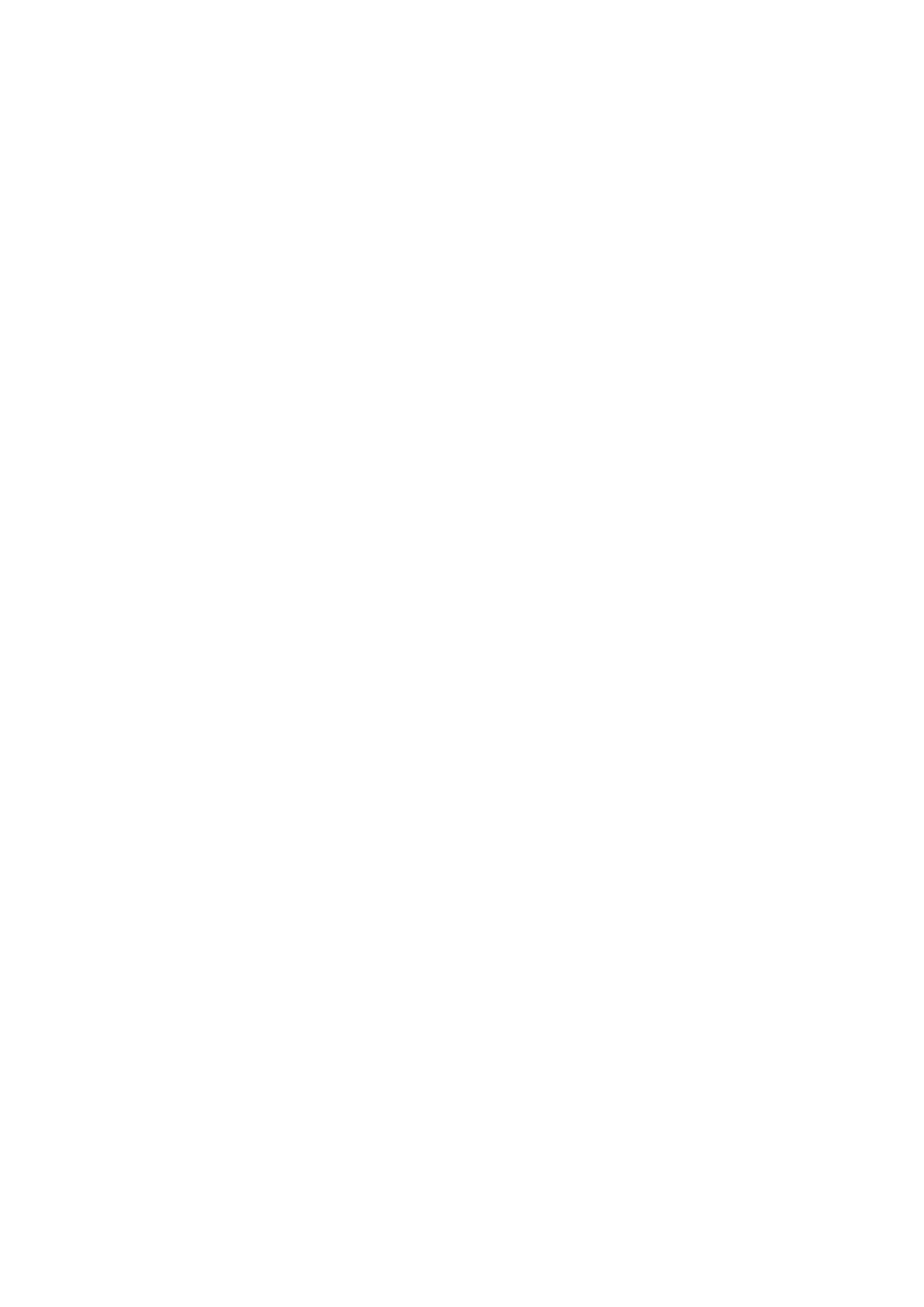#### Abstract

In this thesis I present a new algorithm OPT for matrix inversion that builds on a matrix multiplication subroutine. It is combined of Strassen's matrix inversion algorithm and Newton approximation. OPT overcomes the linear lower bound in parallel runtime of Strassen's inversion algorithm and traditional Gaussian elimination without the log-factor more work of Newton approximation. In particular I prove, that given a work-optimal multiplication subroutine that runs in polylog time, OPT not only runs in polylog time, too, but furthermore only needs a constant factor more work than any work-optimal inversion algorithm.

Additionally, I present a new stability result for Strassen's matrix inversion algorithm combined with Newton approximation.

As part of this thesis, I implemented OPT, Strassen's inversion algorithm, and Newton approximation in a flexible test program along with a matrix container class optimized for this purpose. I describe the design of this implementation and the use and difficultys of BLAS for the matrix multiplication subroutine.

In the experimental part, I compare the runtime of OPT to the routine included in the Intel Math Kernel Library (MKL) and observe its numerical stability. The constant factors on the amount of work of OPT show to be no larger than twice those of the MKL routine. As predicted, OPT shows to be very scaleable. Even on a computer with only eight cores it is already significantly faster than the MKL routine.

Concerning numerical stability, OPT and Strassen's algorithm do not live up to its bad reputation. Instead they produce results comparable to the MKL routine. I discover an unexpected instability of Newton approximation that makes it produce worse results than any other algorithm in the implementation. About this instability I present some further experiments.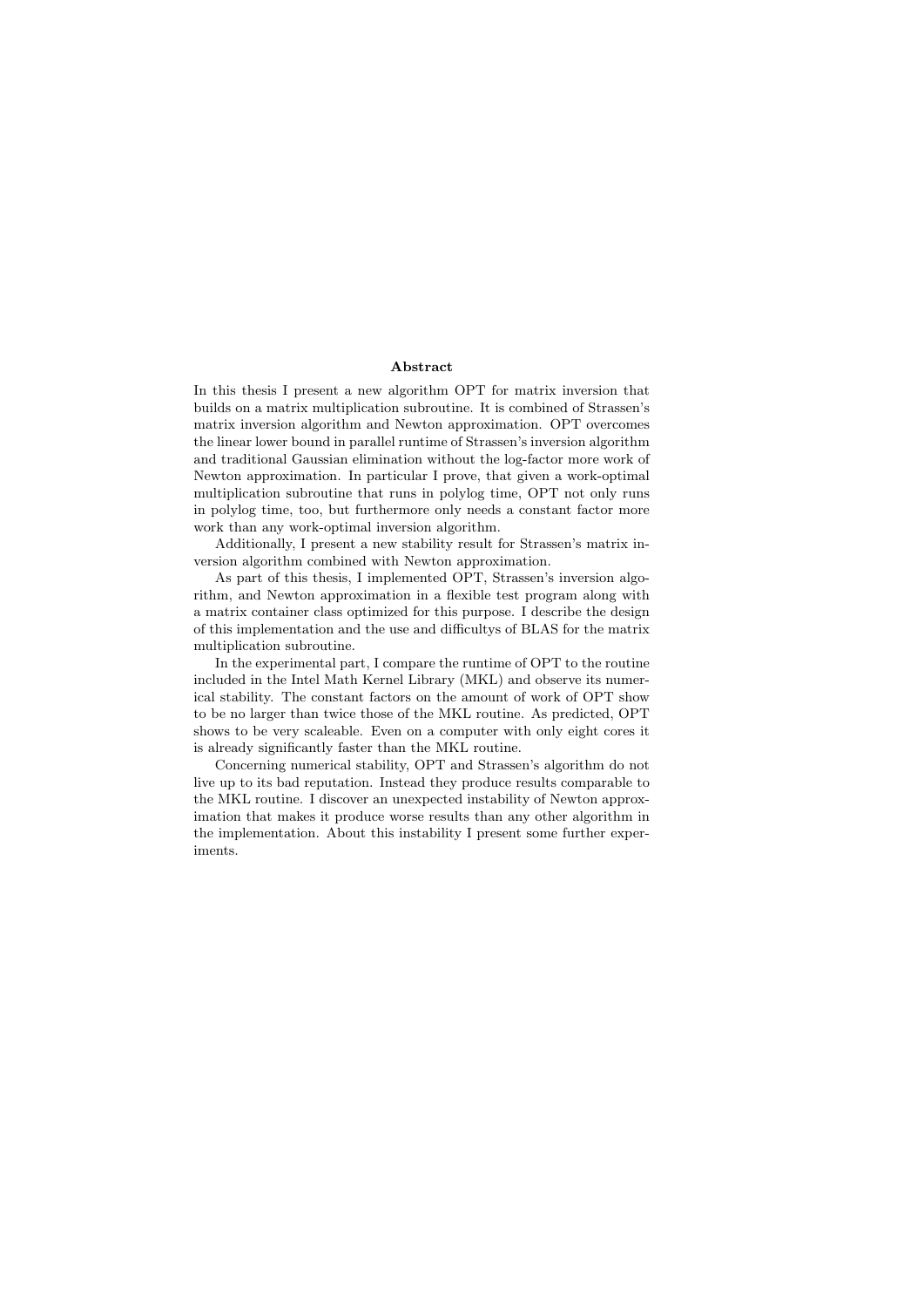# Contents

| 1        | Introduction | 8                                                                        |        |  |  |  |  |  |  |  |  |
|----------|--------------|--------------------------------------------------------------------------|--------|--|--|--|--|--|--|--|--|
|          | 1.1          | $8\,$<br>Previous Work in Parallel Matrix Inversion                      |        |  |  |  |  |  |  |  |  |
|          | 1.2          |                                                                          | 9      |  |  |  |  |  |  |  |  |
| $\bf{2}$ |              | <b>Known Algorithms</b>                                                  | 10     |  |  |  |  |  |  |  |  |
|          | 2.1          | Strassen's Matrix Inversion Algorithm                                    | 10     |  |  |  |  |  |  |  |  |
|          |              | Deriving Strassen's Inversion Algorithm from Gaussian<br>2.1.1           |        |  |  |  |  |  |  |  |  |
|          |              |                                                                          | 10     |  |  |  |  |  |  |  |  |
|          |              | 2.1.2                                                                    | 12     |  |  |  |  |  |  |  |  |
|          |              | 2.1.3<br>An Alternative to Pivoting                                      | 13     |  |  |  |  |  |  |  |  |
|          |              | 2.1.4<br>Work                                                            | 16     |  |  |  |  |  |  |  |  |
|          |              | 2.1.5                                                                    | 17     |  |  |  |  |  |  |  |  |
|          |              | 2.1.6                                                                    | 19     |  |  |  |  |  |  |  |  |
|          | 2.2          | Matrix Inversion by Iterative Newton Approximation                       | 19     |  |  |  |  |  |  |  |  |
|          |              | 2.2.1                                                                    | 20     |  |  |  |  |  |  |  |  |
|          |              | 2.2.2<br>Work                                                            | 22     |  |  |  |  |  |  |  |  |
|          |              | 2.2.3                                                                    | 23     |  |  |  |  |  |  |  |  |
|          |              | 2.2.4                                                                    | 23     |  |  |  |  |  |  |  |  |
| 3        |              | A Work-Optimal Polylog Time Algorithm                                    | 23     |  |  |  |  |  |  |  |  |
|          | 3.1          |                                                                          | 23     |  |  |  |  |  |  |  |  |
|          | 3.2          |                                                                          | 24     |  |  |  |  |  |  |  |  |
|          | 3.3          |                                                                          | 25     |  |  |  |  |  |  |  |  |
|          | 3.4          |                                                                          | 25     |  |  |  |  |  |  |  |  |
|          | 3.5          |                                                                          | 27     |  |  |  |  |  |  |  |  |
| 4        |              | Implementation                                                           | 28     |  |  |  |  |  |  |  |  |
|          | 4.1          |                                                                          | 28     |  |  |  |  |  |  |  |  |
|          | 4.2          |                                                                          | 30     |  |  |  |  |  |  |  |  |
|          | 4.3          |                                                                          | 30     |  |  |  |  |  |  |  |  |
|          | 4.4          |                                                                          | 31     |  |  |  |  |  |  |  |  |
|          | 4.5          |                                                                          | 32     |  |  |  |  |  |  |  |  |
|          |              | 4.5.1                                                                    | 32     |  |  |  |  |  |  |  |  |
|          |              | 4.5.2                                                                    | 33     |  |  |  |  |  |  |  |  |
|          |              | Singular Matrix Handling<br>4.5.3                                        | 34     |  |  |  |  |  |  |  |  |
|          | 4.6          |                                                                          | 34     |  |  |  |  |  |  |  |  |
|          | 4.7          |                                                                          | 35     |  |  |  |  |  |  |  |  |
|          | 4.8          |                                                                          | 35     |  |  |  |  |  |  |  |  |
| 5        |              | Experiments                                                              | 36     |  |  |  |  |  |  |  |  |
|          | 5.1          | 37                                                                       |        |  |  |  |  |  |  |  |  |
|          |              | 5.1.1<br>Randomized Eigenvalue Selection                                 | 37     |  |  |  |  |  |  |  |  |
|          |              | 5.1.2<br>Random Orthogonal Matrix Generation                             | 38     |  |  |  |  |  |  |  |  |
|          | 5.2          |                                                                          | $38\,$ |  |  |  |  |  |  |  |  |
|          | 5.3          |                                                                          | $39\,$ |  |  |  |  |  |  |  |  |
|          | 5.4          | Instability of Newton Approximation $\ldots \ldots \ldots \ldots \ldots$ | 45     |  |  |  |  |  |  |  |  |
|          |              |                                                                          |        |  |  |  |  |  |  |  |  |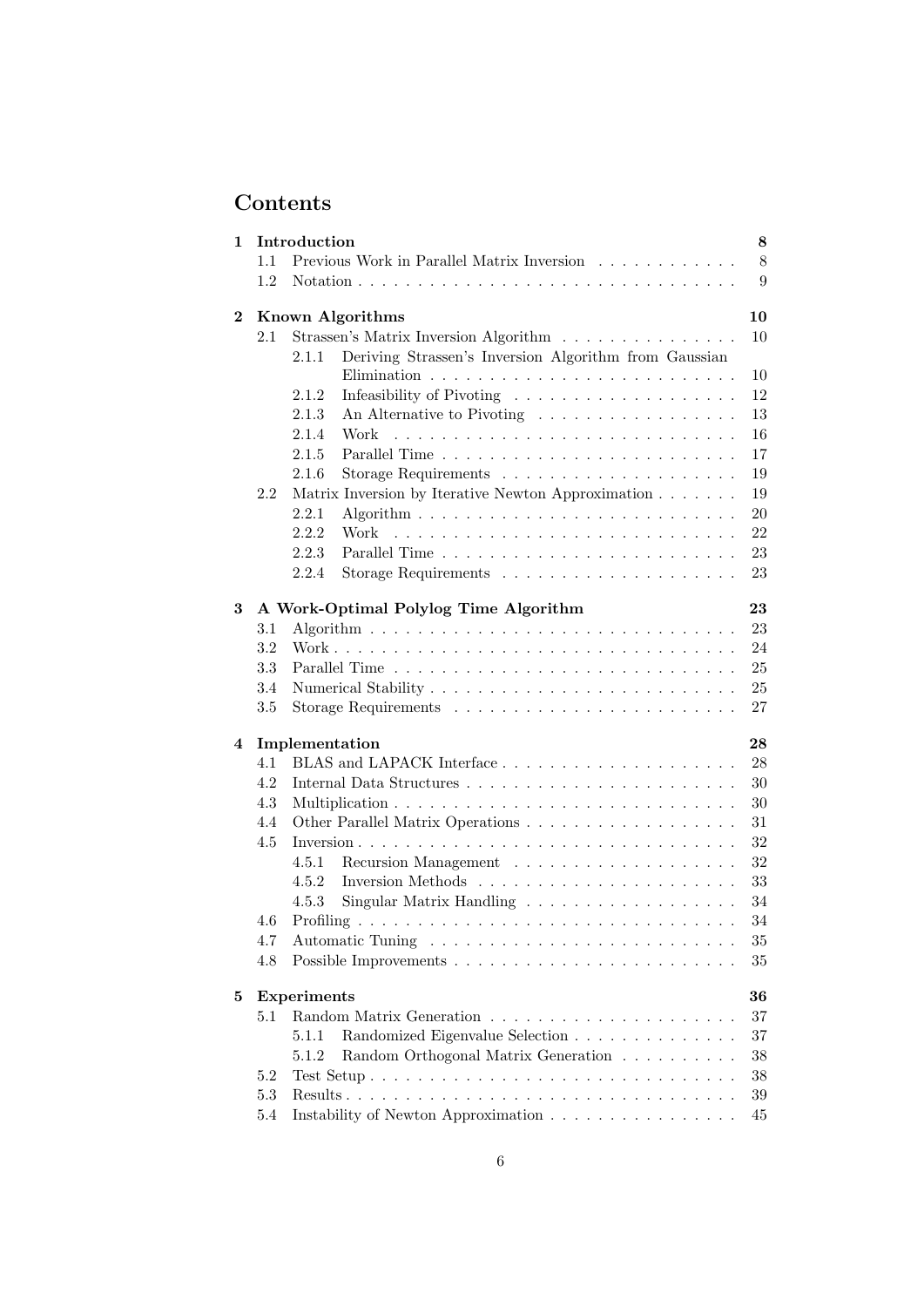| 6 Summary                                            |     |
|------------------------------------------------------|-----|
|                                                      |     |
| A Symmetric Positive Definite Matrices and Condition | 49. |

# List of Figures

| $\mathbf{1}$   | Pseudocode for Strassen's matrix inversion algorithm                  | 11 |
|----------------|-----------------------------------------------------------------------|----|
| $\mathfrak{D}$ | DAG of Strassen's matrix inversion algorithm                          | 18 |
| 3              |                                                                       | 26 |
| $\overline{4}$ | Storage schemes for symmetric matrices defined by BLAS $\dots$ .      | 29 |
| 5              | Matrix multiplication operations defined by BLAS                      | 29 |
| 6              | Evolution of the error value during Newton approximation $\ldots$ .   | 33 |
| 7              | Absolute speedup of inversion methods on $PC121$                      | 40 |
| 8              | Absolute speedup of inversion methods on $PCS$                        | 40 |
| 9              | Percentage of the theoretical FLOP/s limit reached by different       |    |
|                |                                                                       | 41 |
| 10             | Percentage of the theoretical FLOP/s limit reached by different       |    |
|                |                                                                       | 41 |
| 11             | Speedup of inversion methods $8$ to 1 core on PC121                   | 43 |
| 12             | Speedup of inversion methods 32 to 1 core on PCS $\ldots \ldots$      | 43 |
| 13             | Error of different inversion methods                                  | 44 |
| 14             | Runtime of OPT altered to do different numbers of levels of re-       |    |
|                |                                                                       | 44 |
| 15             | Error of one iteration of Newton approximation after MKL inversion 45 |    |
| 16             | Evolution of the error value during Newton approximation of a         |    |
|                |                                                                       | 46 |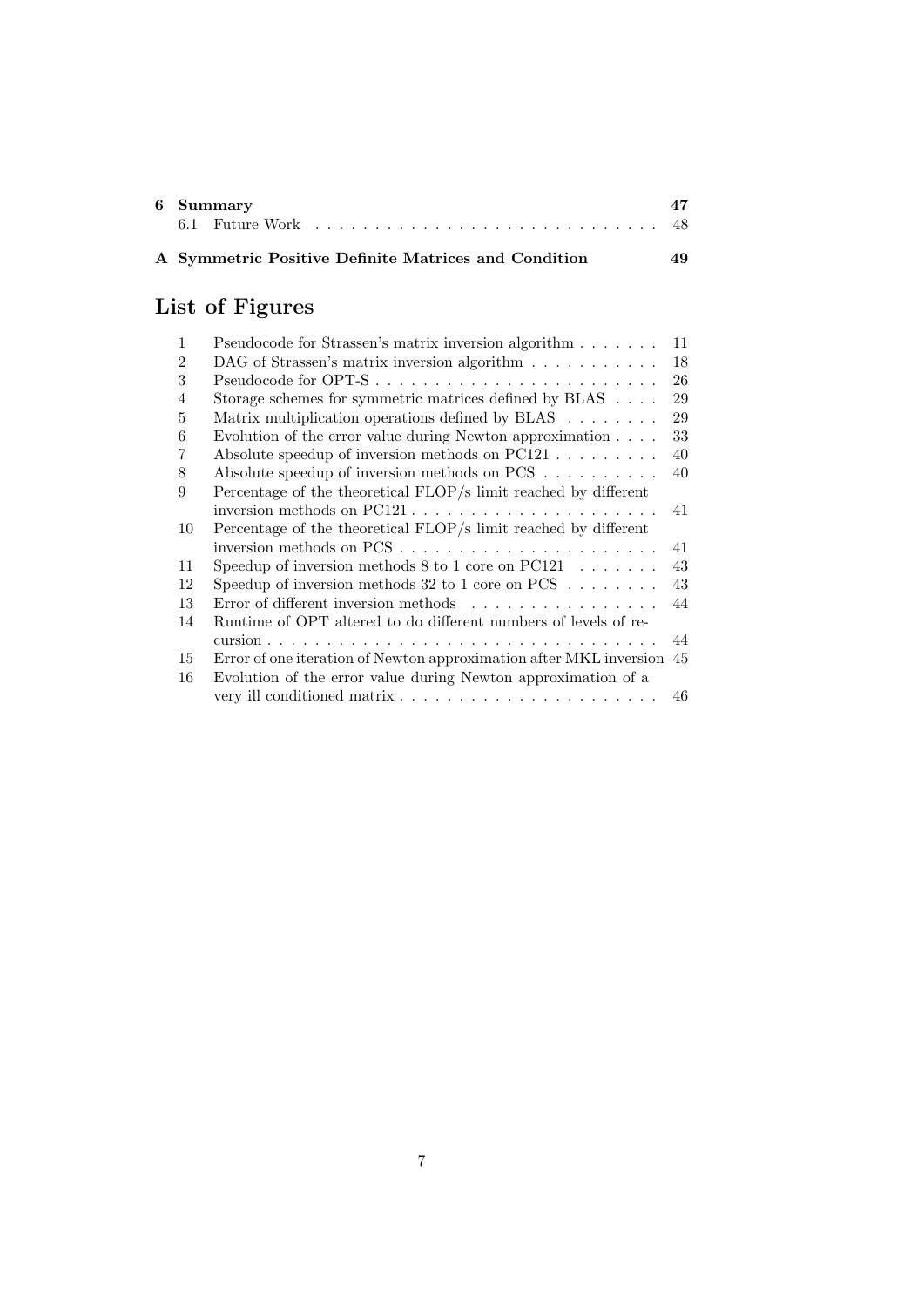# 1 Introduction

Gaussian elimination is well known as the basic matrix inversion algorithm. It uses partial pivoting (i.e. row interchanging) by the first non-zero element to ensure no division by zero occurs. It is considered to be numerically stable in practice when using partial pivoting by the absolute maximum element, although counterexamples can be constructed. Numerical stability has been proven for diagonally dominant and for positive definite matrices.[8] Gaussian elimination with partial pivoting is a practical algorithm for single core applications with the additional benefit of (almost) inplace operation.<sup>[1]</sup> Parallelization is only possible on a very low level, on  $O(n^2)$  elements in subtracting the pivotrow from all other rows and on  $O(n)$  elements in finding the maximum of a column and in division of the pivot-row by the pivot. Blocked versions exist that increase the number of elements for parallelization by a constant factor.

Strassen's matrix inversion algorithm recursively breaks down the inversion into matrix multiplications. Since most work is done in large matrix multiplications and matrix multiplications parallelize quite well, Strassen's algorithm offers more coarse grained parallelism and is better suited for large parallel systems. Furthermore, it can benefit from advanced multiplication algorithms. It recursively breaks down an inversion of size  $n$  into two dependent inversions of size  $\frac{n}{2}$  and some multiplications.<sup>[2]</sup> The recursive inversions have to be done in serial; at the bottom of the recursion are n base inversions. Thus, Strassen's inversion algorithm has a critical path length in  $\Theta(n)$ . Also, it is infamous for poor numerical stability.

Newton approximation can be used to invert matrices, too. Each iteration squares the remaining error, while the initial error depends on the condition and the size of the matrix. With a suitable initial approximation, the number of necessary iterations to reach a constant error bound is in  $\Theta(\log n)$ . [12] While these iterations consist of full size matrix multiplications and thereby parallelize well, their number adds a factor of  $\Theta(\log n)$  to the work-complexity. Since each iteration does not depend on an exact intermediate result of the previous iteration but only on an increasingly accurate approximation of the inverse, Newton approximation has the unique advantage of being able to correct computational errors.

The algorithm developed in this thesis combines Strassen's algorithm with Newton approximation to incorporate the advantages of both. It needs polylogaritmic parallel time while still doing only a constant factor times the work of a work-optimal inversion algorithm. It is as numerically stable as Newton approximation, while the experiments show even better results.

## 1.1 Previous Work in Parallel Matrix Inversion

With the arise of multi-core computers, research has been put into efficiently parallelizing linear algebra operations including matrix inversion.

In the practical field, blocked versions of well known algorithms such as Gaussian elimination have been established and are implemented in valued li-

<sup>[1]</sup>Only one additional column needs to be stored.

<sup>&</sup>lt;sup>[2]</sup>In the general case, Strassen's inversion algorithm needs six multiplications of size  $\frac{n}{2}$ . 2 For symmetric matrices only four multiplications a necessary, two of which yield a symmetric matrix.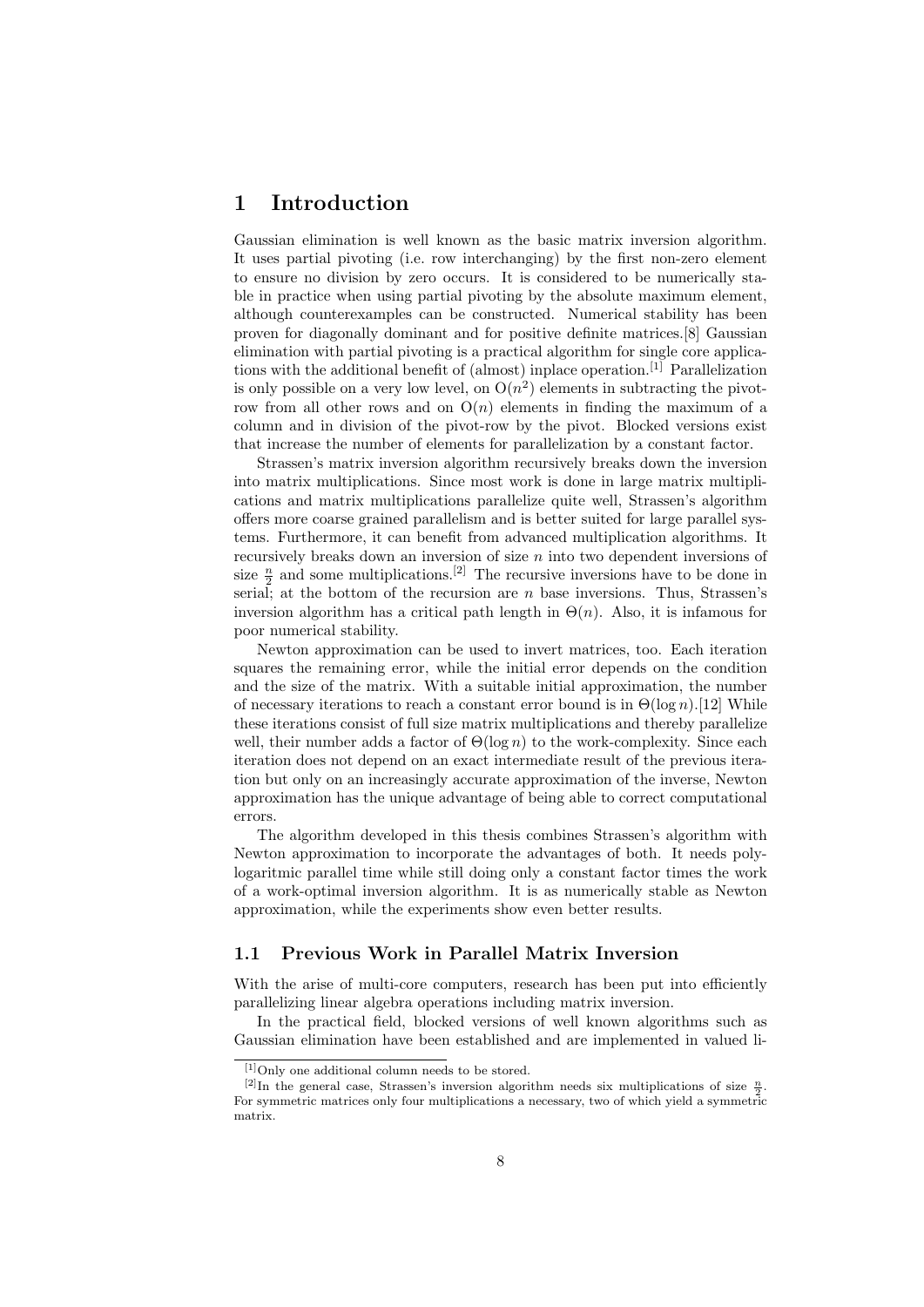braries such as ATLAS[18] and, most likely, Intel's MKL. Ongoing research tries to further refine them and improve their implementation. Recently, the technique of task scheduling has become popular. It offers greater flexibility than fixed distribution of the workload and loosens the intrinsic sequentiality of the greater parts of the algorithms. The tasks are generated from blocked algorithms as operations on the blocks. An overview over a class of such algorithms used in Netlib's LAPACK[17] has been given by Buttari, Langou, Kurzak, and Dongarra.[4] Song, YarKahn, and Dongarra and Kurzak, Ltaief, Dongarra, and Badia published about decentral scheduling of the tasks.[2, 3] However, all blocked algorithms sustain a critical path length in  $\Omega(n)$ .

In the theoretical field, research tries for algorithms that satisfy polylog time bounds. In 1974, Csanky published the first algorithm to break the asymptotic bound of  $\Omega(n)$  but only by  $\mathcal{O}(\log^2 n)$ , i.e. his algorithm took  $2n - \mathcal{O}(\log^2 n)$  parallel steps, proving algorithms known before to be not optimal.[14] In 1976, he published the first algorithm that works in polylog time, proving it possible.[13] Many algorithms were published that are quite complicated and mostly work with computing the characteristic polynomial as a critical intermediate step. Additionally they usually require exact computation over a finite field or over rational numbers.

In 1994, Reif proposed a recursive polylog time algorithm that directly computes the inverse or, in variants, LU or QR decompositions.[9] However, it remains unclear from his publication how the critical path can be shorter than  $n$ without the help of other polylog inversion algorithms.

The only widely accepted algorithm of practical usability that works with floating point represented real numbers and also satisfies polylog times bounds is Newton approximation. It requires a suitable initial approximation, though, of which was unknown how to compute it efficiently (i.e. without inverting the matrix) until the publication of Pan and Reif 1985.[10, 12] Codenotti, Leoncini, and Preparata proposed Newton approximation to be the only known polylog time inversion algorithm admitting numerically stable implementations.[7] Contrary to that, by the measures and calculations of Demmel, Dumitrui, and Holtz, generally all linear algebra operations can be done in polylog time as stable as they can be done in serial execution, but not necessarily with the same work-complexity.[5]

## 1.2 Notation

Throughout this thesis n shall denote the sidelength of the input matrix.

Almost all of the logarithms in this thesis are of base 2. Therefore, if not denoted otherwise,  $log = log_2 = ld$ .

When analyzing the work-complexity and parallel runtime of an algorithm A,  $W_A(n)$  and  $T_A(n)$  shall denote the number of operations in the RAM model and the number of timesteps in the PRAM model, respectively. Because parallelism comes from matrix multiplications, additions, and reductions, the number of processors is determined by the matrix multiplication subroutine and is at most  $n^3$ . M and I stand for (hypothetical) optimal multiplication and inversion algorithms.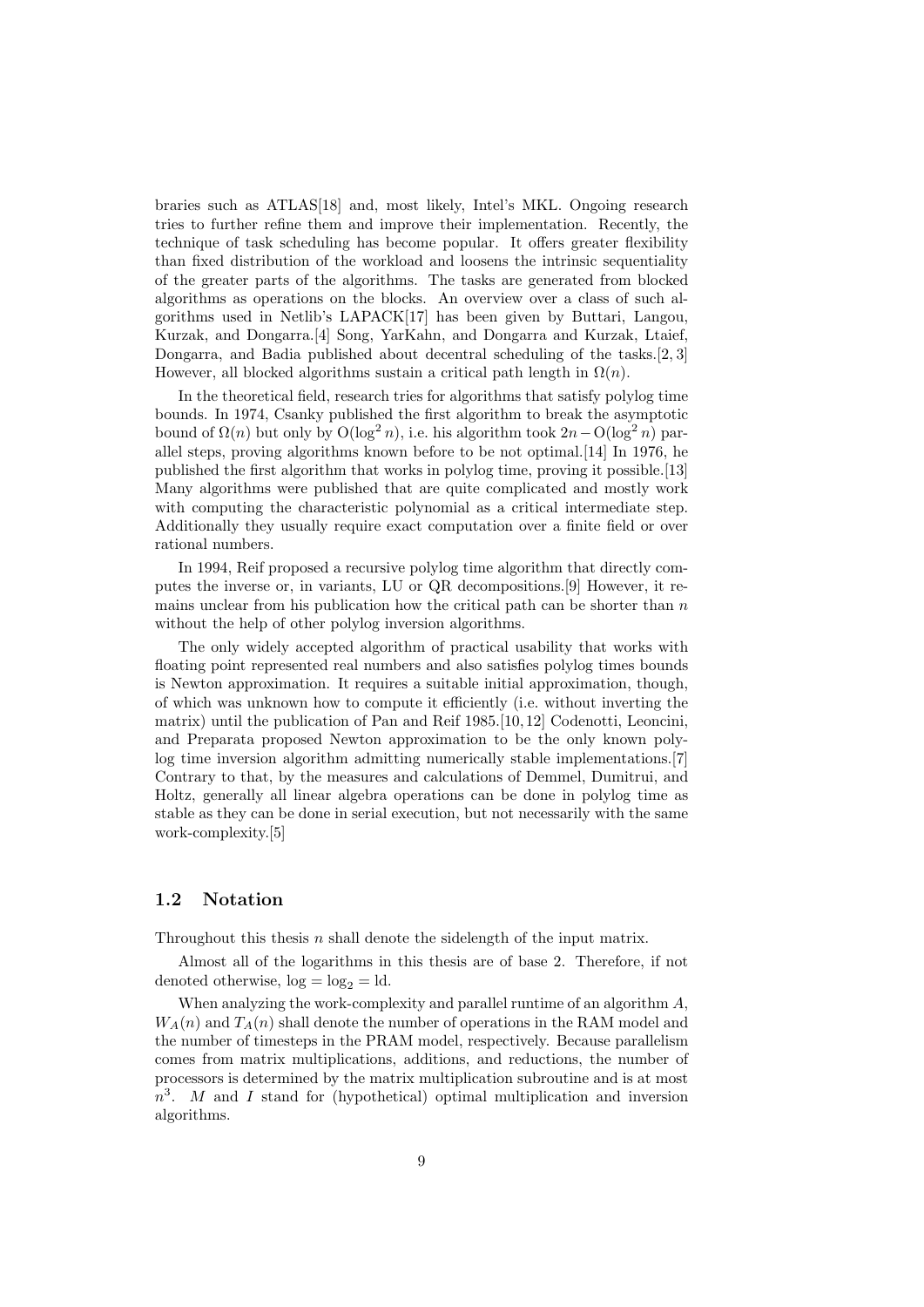# 2 Known Algorithms

In this section I describe the two algorithms OPT is based on. I analyze their work, parallel time and storage requirements. In sections 2.1.2 and 2.1.3 I present new insight about the stability of Strassen's inversion algorithm and the use of symmetric positive definite matrices.

In the analysis I need two lower bounds for the work of a matrix multiplication  $W_M(n)$ :  $W_M(n) \geq n^2$  holds because the output alone has  $n^2$  elements that have to be written.  $W_M(n) \geq 4W_M(\frac{n}{2})$  is, on one hand, actually quite loose but, on the other hand, not known to be true in all cases.

For now I will call the factor  $\gamma$ , i.e. I discuss why I assume  $\gamma = 4$  in  $W_M(n) \geq \gamma W_M(\frac{n}{2})$ .  $\gamma$  corresponds to the highest order in  $W_A(n)$ . When using (recursive) standard multiplication it is  $\gamma = 8$ . Strassen's inversion algorithm, neglecting lower order terms, reduces it to  $\gamma = 7$ . Other algorithms exist, for example Winograd's, that bring  $\gamma$  even closer to 4 at the cost of even more work hidden in lower order terms. The asymptotically fastest known algorithm reaches  $\gamma = 5.179$  in average, i.e. requires  $O(n^{2.3727})$  operations. [1] It is believed by some specialists, that there might be a family of inversion schemes which asymptotically converges to  $\gamma = 4$ . However, there can be no algorithm that gives  $\gamma < 4$  for almost all n, because it would then violate the first bound.

#### 2.1 Strassen's Matrix Inversion Algorithm

In 1969 Volker Strassen published a recursive algorithm for matrix inversion.[15] The algorithm breaks down the inversion into several matrix multiplications. Thereby, Strassen showed that matrix inversion is not harder than matrix multiplication (see theorem 2.7). In the same paper, Strassen published his well known algorithm for matrix multiplication that is asymptotically faster than the classical multiplication algorithm and Gaussian elimination, showing that those algorithms are not optimal.

Breaking down the inversion into multiplications brings another benefit: In contrast to Gaussian elimination, matrix multiplications parallelize quite well.

#### 2.1.1 Deriving Strassen's Inversion Algorithm from Gaussian Elimination

Let  $M$  be a matrix to invert, partitioned into four submatrices with square  $A$ and B. Interpret it as  $2 \times 2$  matrix whose elements are also matrices.

$$
M = \left( \begin{array}{cc} A & E \\ C & B \end{array} \right)
$$

Assuming all necessary inverses exist, invert it by Gaussian elimination:

$$
\begin{pmatrix}\nA & E & 1 & 0 \\
C & B & 0 & 1\n\end{pmatrix}
$$
\n
$$
\begin{pmatrix}\n1 & A^{-1}E & A^{-1} & 0 \\
C & B & 0 & 1\n\end{pmatrix}
$$
\n
$$
\begin{pmatrix}\n1 & A^{-1}E & A^{-1} & 0 \\
0 & B - CA^{-1}E & -CA^{-1} & 1\n\end{pmatrix}
$$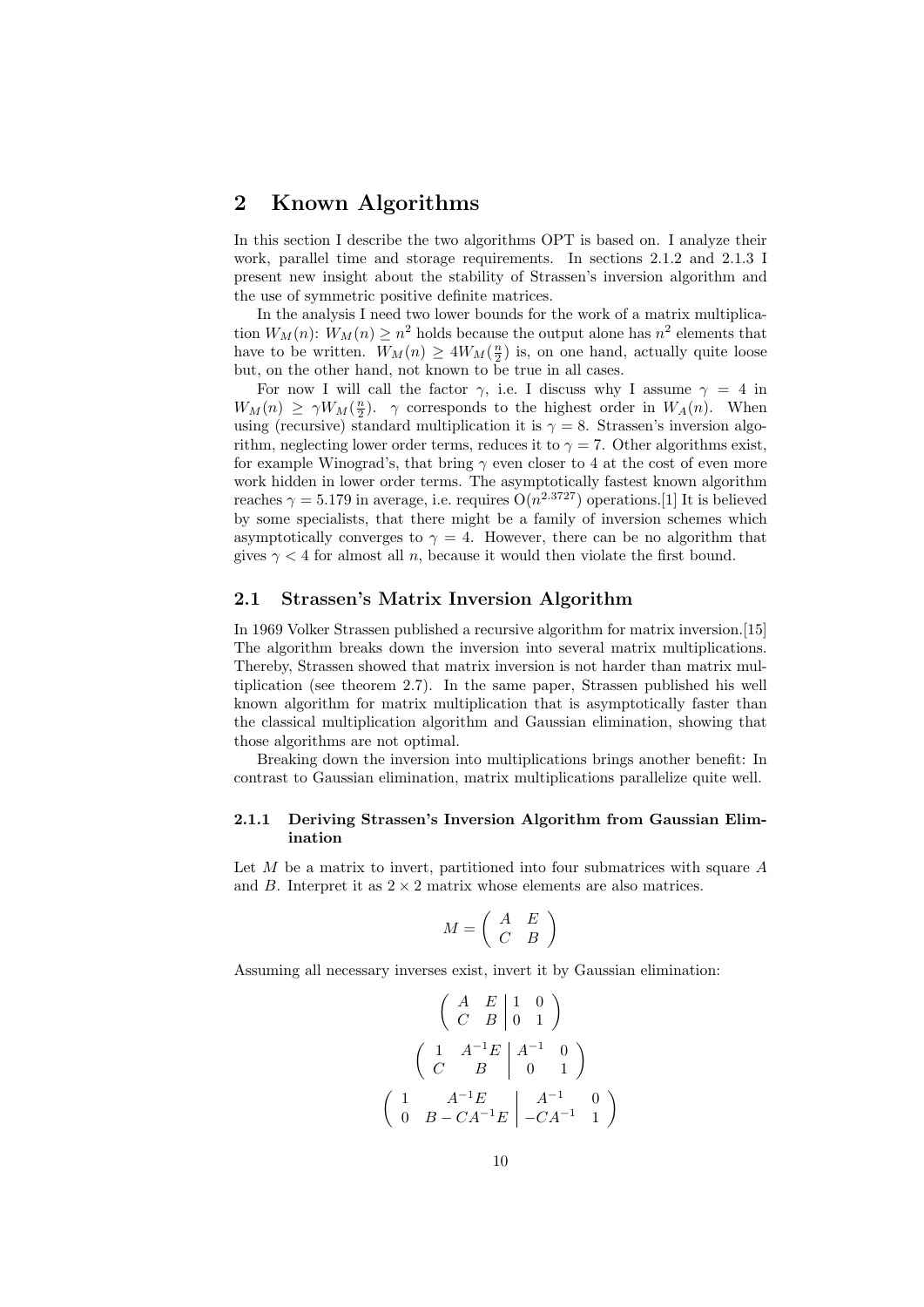input: 
$$
M = \begin{pmatrix} A & C^T \\ C & B \end{pmatrix}
$$
  
\noperation  
\n $R = Inv(A)$  recursive inversion  $W_S(\frac{n}{2})$   
\n $C\tilde{A} = C \cdot R$  multiplication  
\n $S = B$  copy  
\n $S = C\tilde{A} \cdot C^T$  multiplication  
\n $\tilde{S} = Inv(S)$  recursive inversion  
\n $P = \tilde{S} \cdot C\tilde{A}$  multiplication  
\n $P' = P^T$   
\n $R = (C\tilde{A})^T \cdot P$  multiplication  
\n $\begin{pmatrix} m_A(\frac{n}{2}) \\ m_B(\frac{n}{2}) \end{pmatrix}$   
\n $\begin{pmatrix} m_A(\frac{n}{2}) \\ m_B(\frac{n}{2}) \end{pmatrix}$   
\n $\begin{pmatrix} m_B(\frac{n}{2}) \\ m_B(\frac{n}{2}) \end{pmatrix}$   
\n $\begin{pmatrix} m_B(\frac{n}{2}) \\ m_B(\frac{n}{2}) \end{pmatrix}$   
\n $\begin{pmatrix} m_B(\frac{n}{2}) \\ m_B(\frac{n}{2}) \end{pmatrix}$   
\noutput:  $\tilde{M} = \begin{pmatrix} R & P' \\ P & \tilde{S} \end{pmatrix}$ 

Figure 1: Pseudocode for Strassen's matrix inversion algorithm for symmetric matrices and operation count for each sub-operation.

$$
S = B - CA^{-1}E
$$
  
\n
$$
\begin{pmatrix}\n1 & A^{-1}E & A^{-1} & 0 \\
0 & 1 & -S^{-1}CA^{-1} & S^{-1}\n\end{pmatrix}
$$
  
\n
$$
\begin{pmatrix}\n1 & 0 & A^{-1} + A^{-1}ES^{-1}CA^{-1} & -A^{-1}ES^{-1} \\
0 & 1 & -S^{-1}CA^{-1} & S^{-1}\n\end{pmatrix}
$$

Thus, if  $A$  and  $S$  are non-singular:

$$
M^{-1}=\left(\begin{array}{cc}A^{-1}+A^{-1}ES^{-1}CA^{-1}&-A^{-1}ES^{-1}\\-S^{-1}CA^{-1}&S^{-1}\\ \end{array}\right)
$$
 with  $S=B-CA^{-1}E$   $^{[3]}$ 

For symmetric matrices  $E = C^T$ . Thus, if  $A = A^T$ :

$$
M^{-1} = \begin{pmatrix} A^{-1} + A^{-1}C^{T}S^{-1}CA^{-1} & -A^{-1}C^{T}S^{-1} \\ -S^{-1}CA^{-1} & S^{-1} \end{pmatrix}
$$
  
with  $S = B - CA^{-1}C^{T}$ 

From the second formula follow the pseudocode shown in figure 1 and the DAG shown in figure 2.

Remark Gaussian elimination is the special case of Strassen's formula where  $A$  is chosen to be a  $1\times 1$  matrix.

 $[3]$ S is called the Schur complement of A.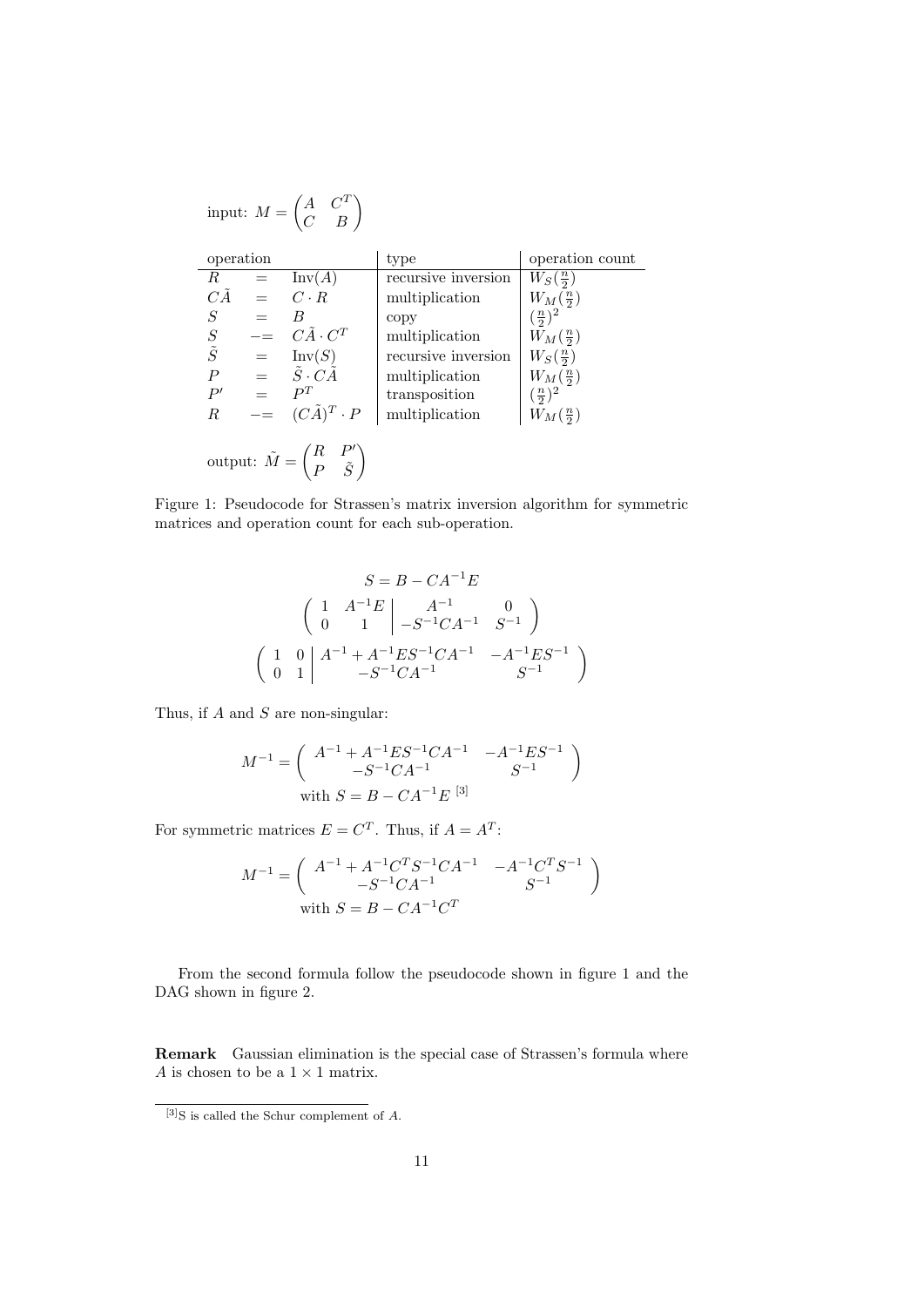#### 2.1.2 Infeasibility of Pivoting

For general matrices,  $M$  being non-singular does not imply  $A$  to be non-singular, e.g.

$$
M=\begin{pmatrix}0&1\\1&0\end{pmatrix}
$$

is non-singular, but  $A = 0$  is not. Gaussian elimination uses row-interchanges to overcome this problem. This process of swapping the current with a better suited row is called partial pivoting.<sup>[4]</sup> Gaussian elimination with partial pivoting by an absolute maximum element is considered to be numerically stable in practice, although there are counterexamples.[8, §3.4.6]

Baley and Ferguson proposed a non-functional method for pivoting for Strassen's inversion algorithm.[11] They mistakenly claimed that for any well conditioned matrix M with a half-sized partitioning at least one of the left partitions has to be well conditioned, too. That the claim does not hold can be easily seen at the following counterexample.

$$
M = \begin{pmatrix} 0 & 0 & 0 & 1 \\ 1 & 0 & 0 & 0 \\ \hline 0 & 1 & 0 & 0 \\ 0 & 0 & 1 & 0 \end{pmatrix}
$$

While  $M$  is a permutation matrix and thus has condition 1, none of the partitions is even non-singular.

Though pivoting is still possible, it is more complicated and does not guarantee low conditions.

#### Theorem 2.1 (Partial Pivoting).

Given a non-singular matrix  $M \in \mathbb{R}^{n \times n}$  and  $k \in \{1, \ldots, n\}^{5}$ . Then there is a subset of  $k$  rows of  $M$  so that their first  $k$  columns form a  $non-singular$  matrix  $A'$ .

#### Proof.

Let  $M_L$  be the submatrix of M consisting of the left k columns.

 $M$  is non-singular.

- $\Rightarrow$  All columns of M are linearly independent.
- $\Rightarrow$  All columns of  $M_L$  are linearly independent.
- $\Rightarrow$  rank $(M_L) = k$
- $\Rightarrow M_L$  has k linearly independent rows; those form a non-singular matrix A'.

 $\Box$ 

There may be only one such subset of rows, e.g. in a permutation matrix there are only  $k$  rows whose left  $k$  columns are non-zero. Additionally, partial pivoting does not guarantee low conditions as can be seen at the following

 $[4]$ Full pivoting includes swapping columns as well but is uncommon in practice. <sup>[5]</sup>Typically  $k \approx \frac{n}{2}$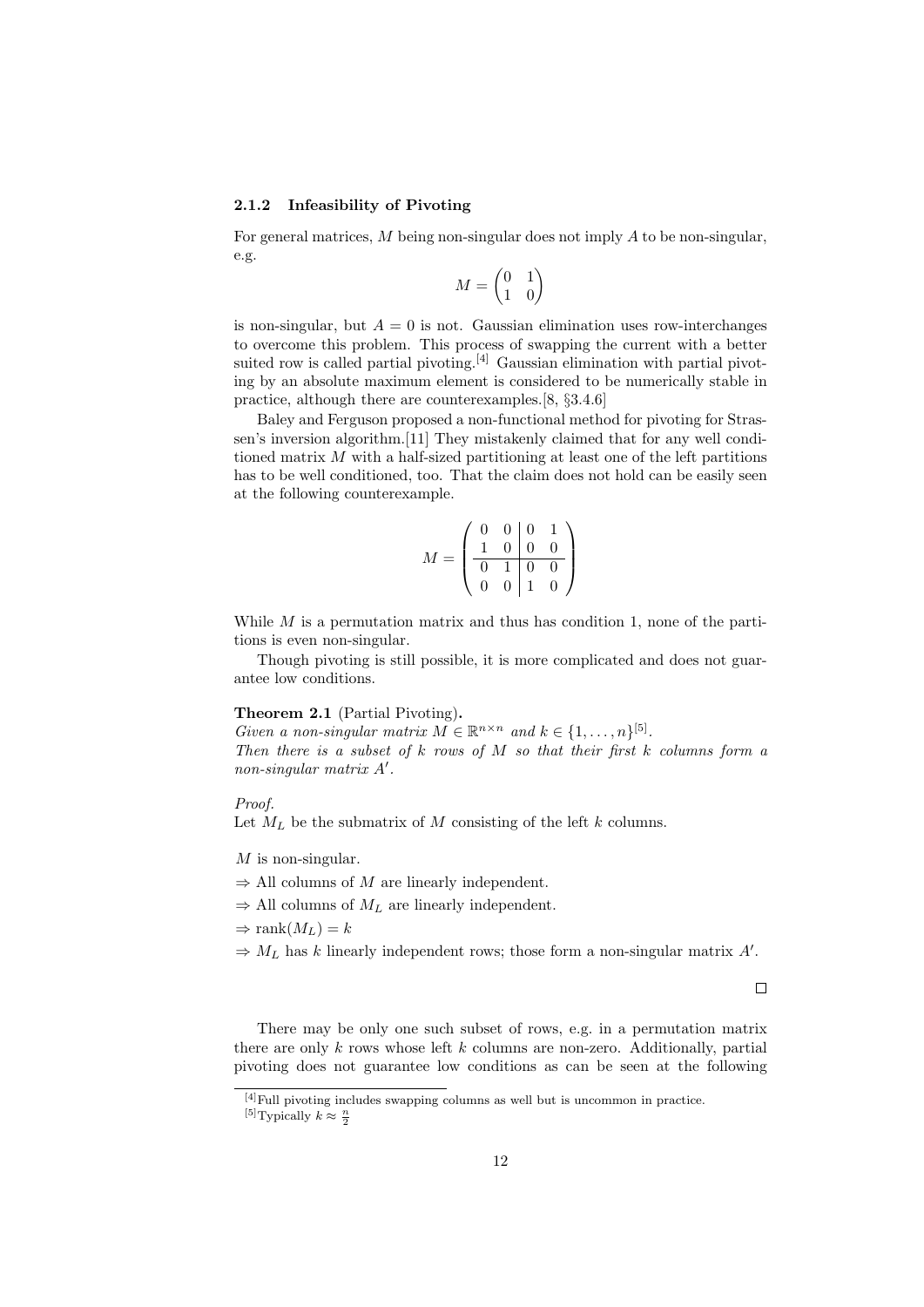counterexample.

$$
M = \frac{1}{\sqrt{3}} \begin{pmatrix} \sqrt{3} & 0 & 0 & 0 \\ 0 & 1 & \sqrt{2} & 0 \\ 0 & 1 & -\sqrt{\frac{1}{2}} & \sqrt{\frac{3}{2}} \\ 0 & 1 & -\sqrt{\frac{1}{2}} & -\sqrt{\frac{3}{2}} \end{pmatrix} \qquad k = 2
$$

M is orthogonal, thus  $\forall x \in \mathbb{R}^4 : ||Mx|| = ||x||$ , thus cond $(M) = 1$ . Yet, all possible row selections yield  $A' = \begin{pmatrix} 1 & 0 \\ 0 & \frac{1}{\sqrt{3}} \end{pmatrix}$  and  $\text{cond}(A') = \sqrt{3}$ .

Finally, it is unclear how selecting rows could be parallelized effectively. Any algorithm that selects one row after the other would inevitably have a critical path length of at least k.

#### 2.1.3 An Alternative to Pivoting

Given a non-singular matrix  $M, \overline{M} = M^T M$  is always symmetric positive definite (see lemma A.1). From the inverse of  $\overline{M}$ , the inverse of M can be computed as

$$
M^{-1} = M^{-1}M^{-T}M^{T} = (M^{T}M)^{-1}M^{T} = \bar{M}^{-1}M^{T}.
$$
 (1)

With this scheme, inversion of general matrices can be reduced to inversion of symmetric positive definite matrices at the cost of two multiplications. The condition of  $\overline{M}$  is bound by the square of the condition of  $M$  (see lemma A.2).

Inverting a symmetric positive definite matrix has benefits over inverting a general one:

#### Theorem 2.2.

Let  $M = \begin{pmatrix} A & C^T \\ C & B \end{pmatrix} \in \mathbb{R}^{n \times n}$  be symmetric positive definite with square  $A \in \mathbb{R}^{k \times k}$ . Then A and  $S = B - CA^{-1}C^{T}$  are symmetric positive definite, in particular non-singular.

Proof.

Symmetry of A and S follows from symmetry of M.

Then

Let 
$$
\bar{\mathbf{x}} \in \mathbb{R}^k \setminus 0
$$

$$
\mathbf{x} = \begin{bmatrix} \bar{\mathbf{x}} \\ 0 \end{bmatrix} \in \mathbb{R}^n \setminus 0
$$
Then 
$$
\bar{\mathbf{x}}^T A \bar{\mathbf{x}} = \mathbf{x}^T M \mathbf{x} > 0
$$

Thus, A is positive definite.

Observe

 $\Rightarrow$ 

$$
M = \begin{pmatrix} A & C^T \\ C & B \end{pmatrix} = \begin{pmatrix} I & 0 \\ CA^{-1} & I \end{pmatrix} \begin{pmatrix} A & 0 \\ 0 & S \end{pmatrix} \underbrace{\begin{pmatrix} I & A^{-1}C^T \\ 0 & I \end{pmatrix}}_{=:J}
$$
  

$$
J^{-T}MJ^{-1} = \begin{pmatrix} A & 0 \\ 0 & S \end{pmatrix}
$$
  

$$
\bar{\mathbf{y}} \in \mathbb{R}^{n-k} \setminus 0
$$
  

$$
\mathbf{y} = \begin{bmatrix} 0 \\ \bar{\mathbf{y}} \end{bmatrix} \in \mathbb{R}^n \setminus 0
$$

 $Let$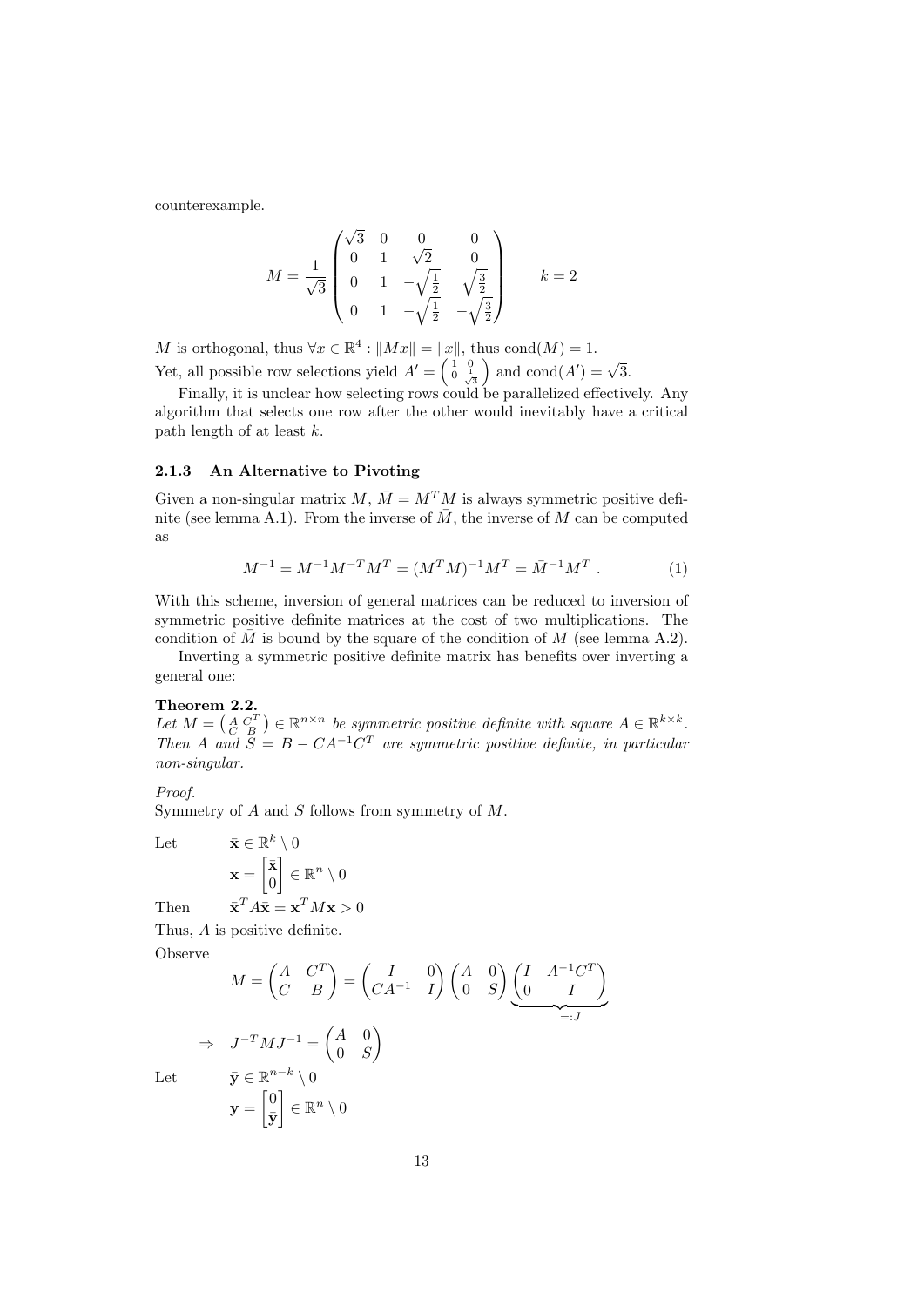Then 
$$
\bar{\mathbf{y}}^T S \bar{\mathbf{y}} = (\mathbf{y}^T J^{-T}) M \underbrace{(J^{-1} \mathbf{y})}_{\neq 0} > 0
$$

Thus,  $S$  is positive definite.

Theorem 2.3. Let  $M = \begin{pmatrix} A & C^T \\ C & B \end{pmatrix} \in \mathbb{R}^{n \times n}$  symmetric positive definite with square  $A \in \mathbb{R}^{k \times k}$ . Then  $\text{cond}(A) \leq \text{cond}(M)$ .

The proof follows after two lemmata.

#### Lemma 2.4.

Let 
$$
M \in \mathbb{R}^{n \times n} \text{ non-singular}
$$
  
Then 
$$
\text{cond}(M) = ||M|| \cdot ||M^{-1}|| = \max_{||\mathbf{x}||=1} ||M\mathbf{x}|| / \min_{||\mathbf{y}||=1} ||M\mathbf{y}||
$$

Proof.

By definition 
$$
||M|| = \max_{||\mathbf{x}||=1} ||M\mathbf{x}||
$$
  
It remains to show that 
$$
||M^{-1}|| = \frac{1}{\sqrt{2\pi}}.
$$

It remains to show that  $\,$  $\| = \frac{1}{\cdot}$  $\min_{\|\mathbf{y}\|=1}$   $\|M\mathbf{y}\|$ 

$$
||M^{-1}|| = a
$$
  
\n
$$
\Leftrightarrow \max_{||\mathbf{y}||=1} ||M^{-1}\mathbf{\bar{y}}|| = a
$$
  
\n
$$
\Leftrightarrow ||M^{-1}\mathbf{\bar{y}}|| = a \cdot ||\mathbf{\bar{y}}||
$$
  
\n
$$
\bar{\mathbf{y}} = M\mathbf{y}
$$
  
\n
$$
\Leftrightarrow \qquad ||\mathbf{y}|| = a \cdot ||M\mathbf{y}||
$$
  
\n
$$
\Leftrightarrow \qquad \frac{1}{a} \cdot ||\mathbf{y}|| = ||M\mathbf{y}||
$$
  
\n
$$
\Leftrightarrow \qquad \frac{1}{a} = \min_{||\mathbf{y}||=1} ||M\mathbf{y}||
$$

 $\Box$ 



Then the diagram commutes and  $\|\mathbf{x}\| \geq \|\bar{\mathbf{x}}\| \geq \|\mathbf{x}'\|.$ 

# Proof of Theorem 2.3. According to lemma 2.4, it suffices to show

1. 
$$
\max_{\|\bar{\mathbf{x}}\| = 1} \|A\bar{\mathbf{x}}\| \le \max_{\|\mathbf{x}\| = 1} \|M\mathbf{x}\|
$$

 $\Box$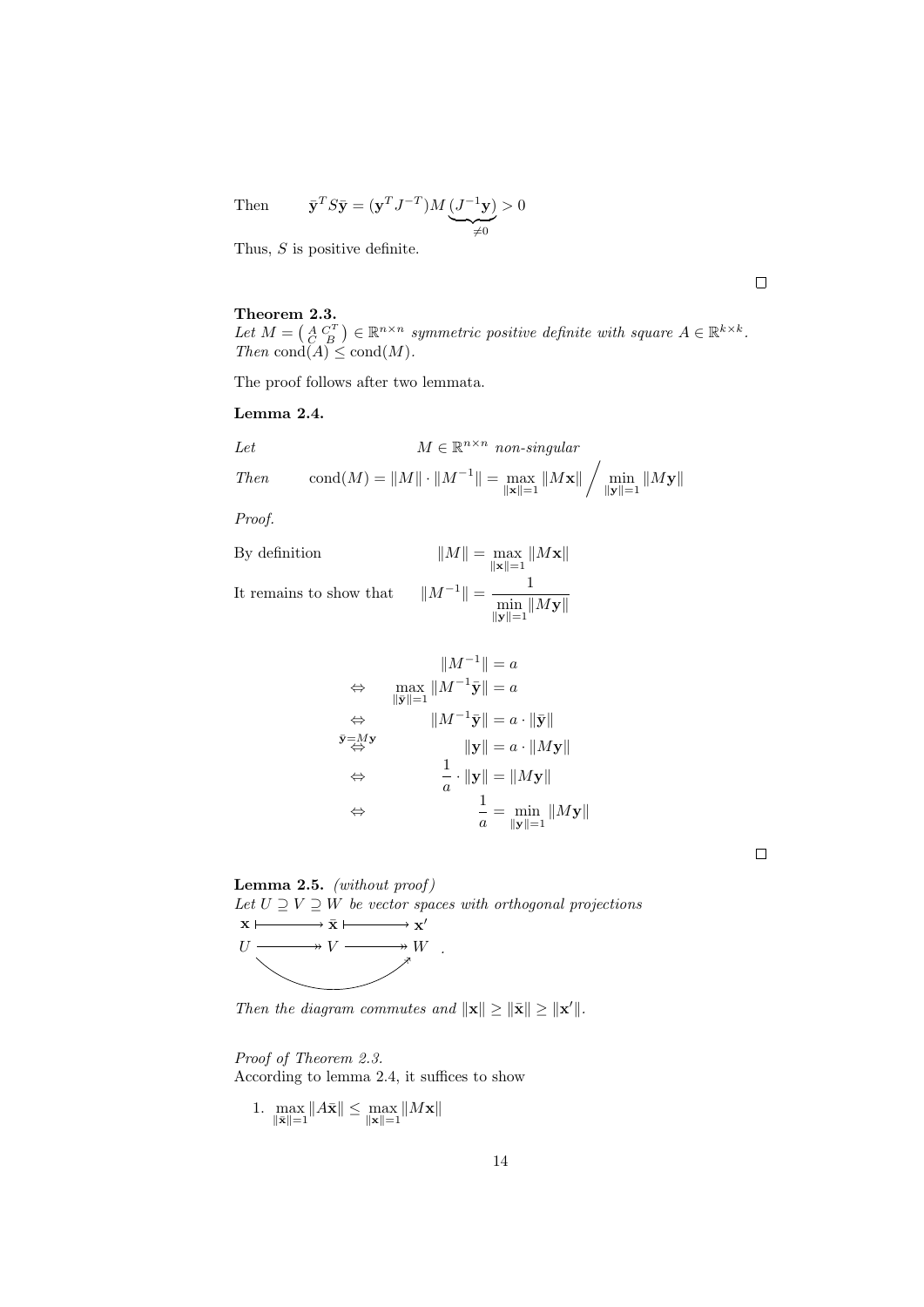2. 
$$
\min_{\|\bar{\mathbf{y}}\| = 1} \|A\bar{\mathbf{y}}\| \ge \min_{\|\mathbf{y}\| = 1} \|M\mathbf{y}\|
$$
1.

$$
\forall \bar{\mathbf{x}} \in \mathbb{R}^k: \|A\bar{\mathbf{x}}\| \le \left\|\begin{bmatrix} A\bar{\mathbf{x}} \\ C\bar{\mathbf{x}} \end{bmatrix}\right\| = \left\|M\begin{bmatrix} \bar{\mathbf{x}} \\ 0 \end{bmatrix}\right\| \le \max_{\|\mathbf{x}\|=1}\|M\mathbf{x}\|
$$

2. Let  $\bar{\mathbf{y}} \in \mathbb{R}^k$  with  $\|\bar{\mathbf{y}}\| = 1$ Let  $\mathbf{y} = \begin{bmatrix} \bar{\mathbf{y}} \\ 0 \end{bmatrix}$ 0  $\Big] \in \mathbb{R}^n$ It suffices to show that  $||A\bar{y}|| \ge \min_{||y'||=1} ||My'||.$ 

The following form a chain of vector spaces as in lemma 2.5:

$$
\mathbf{x} = \begin{bmatrix} x_1 \\ \vdots \\ x_n \end{bmatrix} \mapsto \begin{bmatrix} x_1 \\ \vdots \\ x_k \end{bmatrix} \mapsto \langle \mathbf{x}, \mathbf{y} \rangle \cdot \mathbf{y} \quad [6]
$$
  

$$
M\mathbf{y} \mapsto A\mathbf{y} \mapsto \langle M\mathbf{y}, \mathbf{y} \rangle \cdot \mathbf{y}
$$

Thus 
$$
||A\bar{\mathbf{y}}|| \ge ||\langle M\mathbf{y}, \mathbf{y} \rangle \cdot \mathbf{y}|| = \langle M\mathbf{y}, \mathbf{y} \rangle
$$

Since  $M$  is symmetric positive definite, it can be diagonalized with respect to an orthonormal base:

$$
M = QDQT
$$
  
with  $QTQ = I$  and  $D = \begin{pmatrix} d_1 & 0 \\ 0 & \ddots & d_n \end{pmatrix}$ 

Write y in that base:

Let

Let 
$$
d' = \min_{\|\mathbf{y}'\|=1} \|M\mathbf{y}'\|
$$
  
\nThen 
$$
\langle M\mathbf{y}, \mathbf{y} \rangle = \langle QDQ^T Q \mathbf{z}, Q \mathbf{z} \rangle = \langle QD\mathbf{z}, Q \mathbf{z} \rangle = \langle D\mathbf{z}, \mathbf{z} \rangle
$$

$$
= \left\langle \begin{bmatrix} d_1 z_1 \\ \vdots \\ d_n z_n \end{bmatrix}, \begin{bmatrix} z_1 \\ \vdots \\ z_n \end{bmatrix} \right\rangle
$$

$$
= d' \|\mathbf{z}\|^2 + \left\langle \begin{bmatrix} (d_1 - d') z_1 \\ \vdots \\ (d_n - d') z_n \end{bmatrix}, \begin{bmatrix} z_1 \\ \vdots \\ z_n \end{bmatrix} \right\rangle
$$

$$
\geq d' = \min_{\|\mathbf{y}'\|=1} \|M\mathbf{y}'\|
$$

 $\Box$ 

 $\mathbf{z}=Q^T\mathbf{y}$ 

 $[6] \langle y \rangle$  denotes the subspace spanned by y, i.e.  $\langle y \rangle = \{ay \mid a \in \mathbb{R}\}.$ 

 $[7]\langle \cdot, \cdot \rangle$  denotes the scalar product inducing  $\|\cdot\|$ .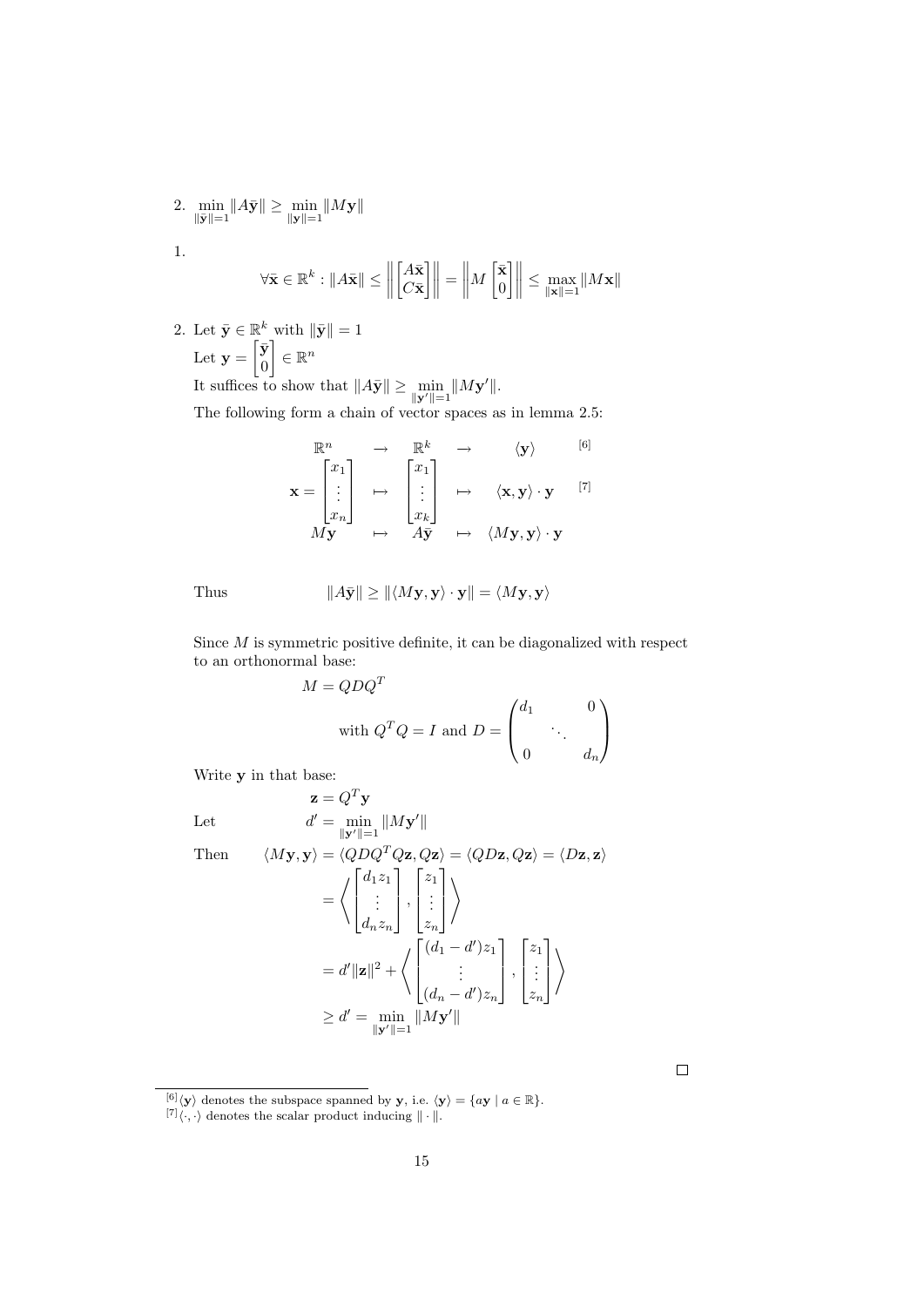Theorem 2.6.

Let  $M = \begin{pmatrix} A & C^T \\ C & B \end{pmatrix} \in \mathbb{R}^{n \times n}$  be symmetric positive definite with square  $A \in \mathbb{R}^{k \times k}$ and  $S = B - CA^{-1}C^{T}$ . Then cond(S)  $\leq$  cond(M).

Proof. Remember

$$
M^{-1}=\begin{pmatrix} *&*\\ *&S^{-1}\end{pmatrix}
$$

is symmetric positive definite. Therefore by theorem 2.3:

$$
cond(S) = cond(S^{-1}) \leq cond(M^{-1}) = cond(M)
$$

 $\Box$ 

The algorithm proposed in this thesis works with symmetric positive definite matrices. For general non-singular matrices I assume conversion via the scheme (1). Therefore, for the remainder of this thesis, I focus on inversion of symmetric positive definite matrices.

#### 2.1.4 Work

From the pseudocode shown in figure 1, I easily get a recurrence for the operation count.

$$
W_S(n) = 2W_S\left(\frac{n}{2}\right) + 4W_M\left(\frac{n}{2}\right) + 2\left(\frac{n}{2}\right)^2
$$
  

$$
W_S(1) = 1
$$

Remark On current computers and matrix multiplication implementations, a matrix multiplication may include constant factors and transpositions without a penalty (see section 4.1 for details). For that reason, I do not count those operations separately.

The recurrence solves to:

$$
W_S(n) = 2\left(W_S\left(\frac{n}{2}\right) + 2W_M\left(\frac{n}{2}\right) + \left(\frac{n}{2}\right)^2\right)
$$
  
\n
$$
= nW_S(1) + \sum_{i=1}^{\log n} 2^i \left(2W_M\left(\frac{n}{2^i}\right) + \left(\frac{n}{2^i}\right)^2\right)
$$
  
\n
$$
W_M\left(\frac{n}{2}\right) \leq \frac{1}{4}W_M(n)
$$
  
\n
$$
\leq nW_S(1) + \sum_{i=1}^{\log n} 2^i \left(\frac{2}{4^i}W_M(n) + \frac{n^2}{4^i}\right)
$$
  
\n
$$
= nW_S(1) + \sum_{i=1}^{\log n} \frac{2}{2^i}W_M(n) + \frac{n^2}{2^i}
$$
  
\n
$$
= nW_S(1) + \left(W_M(n) + \frac{n^2}{2}\right) \sum_{i=1}^{\log n} \left(\frac{1}{2}\right)^{i-1}
$$
  
\n
$$
= nW_S(1) + \left(W_M(n) + \frac{n^2}{2}\right) \frac{1 - \left(\frac{1}{2}\right)^{\log n}}{1 - \frac{1}{2}}
$$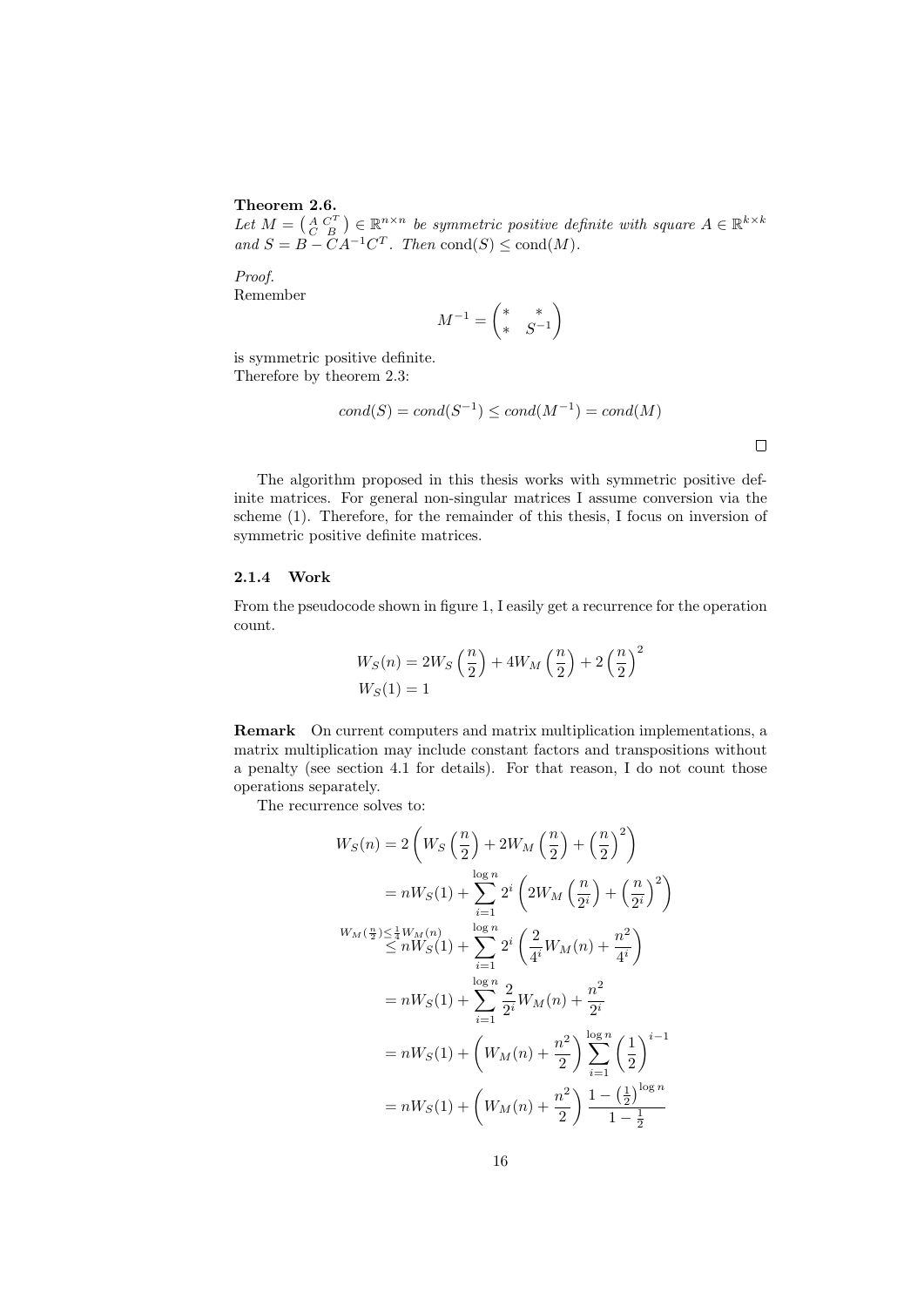$$
\leq nW_S(1) + \left(W_M(n) + \frac{n^2}{2}\right) \frac{1}{1 - \frac{1}{2}}
$$

$$
= nW_S(1) + \left(2W_M(n) + n^2\right)
$$

$$
n^2 \leq W_M(n)
$$

$$
W_S(n) \leq 4W_M(n)
$$
(2)

It follows

#### Theorem 2.7.

Matrix multiplication and matrix inversion are equally hard.

By this theorem in combination with his matrix multiplication algorithm, Strassen has shown that inversion by Gaussian elimination is not optimal.

#### Proof of Theorem 2.7.

Let  $W_I(n)$  be the number of operations done by an optimal matrix inversion algorithm to invert a  $n \times n$  matrix. From inequation (2) follows  $W_I(n) \leq W_S(n) \in O(W_M(n)).$ On the other hand

$$
\begin{pmatrix} I & A & 0 \\ 0 & I & B \\ 0 & 0 & I \end{pmatrix}^{-1} = \begin{pmatrix} I & -A & AB \\ 0 & I & -B \\ 0 & 0 & I \end{pmatrix}
$$

and thus  $W_M(n) \in O(W_I(n))$  for an optimal multiplication algorithm.  $\Box$ 

Note, that inequality (2) is very loose. Taking into account that practically  $W_M(n) >> n^2$  it is rather  $W_S(n) \approx 2W_M(n)$ .

#### 2.1.5 Parallel Time

Figure 2 shows the DAG for Strassen's inversion algorithm. It can be easily seen, that all expensive operations are on the critical path. Similar to the operation count, I get a recurrence for the parallel time.

$$
T_S(n) = 2T_S\left(\frac{n}{2}\right) + 4T_M\left(\frac{n}{2}\right)
$$

$$
T_S(1) = 1
$$

For a time-optimal multiplication subroutine with  $T_M(n) \in O(\log n)$ , Strassen's inversion algorithm is in  $O(n \log n)$  just as Gaussian elimination.

$$
T_S(n) = 2\left(T_S\left(\frac{n}{2}\right) + 2T_M\left(\frac{n}{2}\right)\right)
$$
  
=  $nT_S(1) + \sum_{i=1}^{\log n} 2^i \cdot 2T_M\left(\frac{n}{2^i}\right)$   

$$
\leq nT_S(1) + \sum_{i=1}^{\log n} 2^i \cdot 2T_M(n)
$$
  
=  $nT_S(1) + 4T_M(n) \sum_{i=1}^{\log n} 2^{i-1}$   
=  $nT_S(1) + 4T_M(n) \frac{1 - 2^{\log n}}{1 - 2}$   
=  $nT_S(1) + 4T_M(n)(n - 1)$   
 $\in O(n \log n)$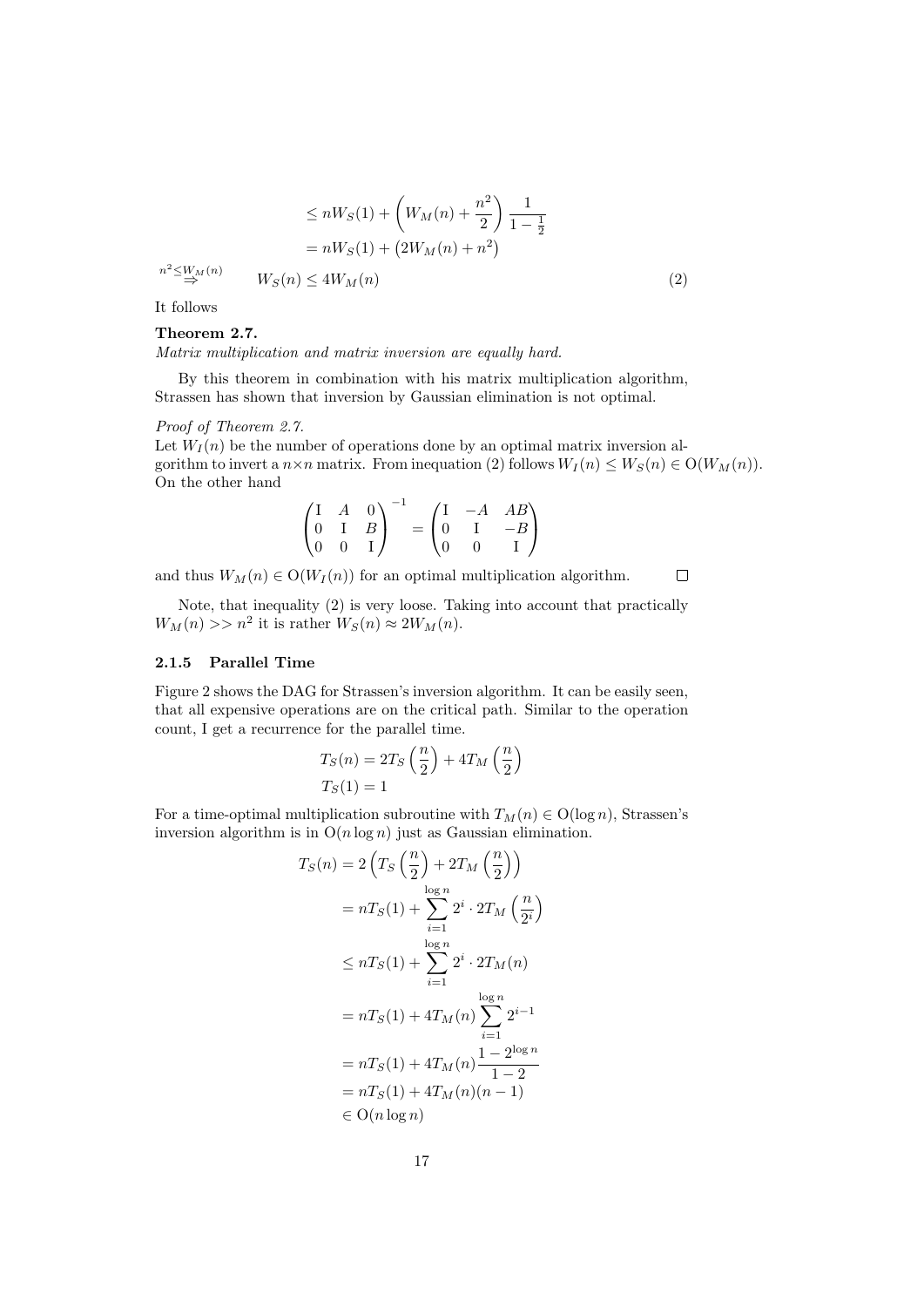

 $A = \left( \begin{array}{cc} B & C^T \ C & D \end{array} \right) \quad A^{-1} = \left( \begin{array}{cc} B^{-1} + B^{-1}C^TS^{-1}CB^{-1} & -B^{-1}C^TS^{-1} \ -S^{-1}CB^{-1} & S^{-1} \end{array} \right)$ 

 $-S^{-1}CB^{-1}$   $S^{-1}$ 

 $\setminus$ 



The critical path  $(\rightarrow)$  consists of both recursive inversions (I) and all four multiplications (M). The only operations outside of the critical path are one copy (C) and one transpose (T) which are relatively cheap. Further addition, transposition, and scaling operations can be done on-the-fly during the multiplications.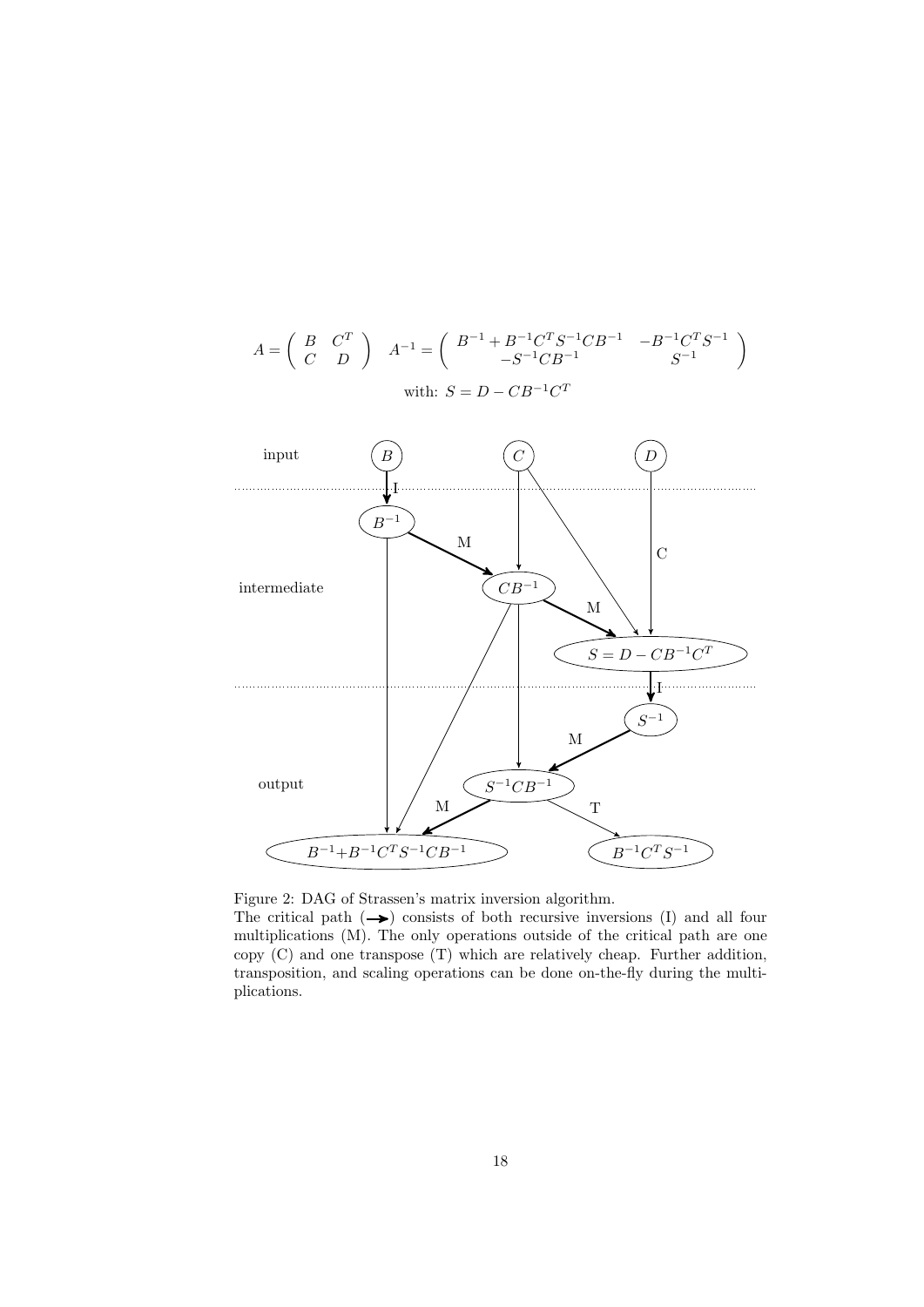However, the critical path is still in  $\Omega(n)$ :

$$
T_S(n) \ge 2T_S\left(\frac{n}{2}\right) = nT_S(1) \in \Omega(n)
$$

Remark On mediocre parallel systems, the length of the critical path is not that important. They benefit from the main work happening in few, large matrix multiplications which parallelize way better than the row operations in Gaussian elimination.

#### 2.1.6 Storage Requirements

In addition to the input and output matrix, Strassen's inversion algorithm requires storage for  $C\tilde{A}$  and S plus one recursive inversion (compare the pseudocode in figure 1). We get the recurrence for the additional storage  $S<sub>S</sub>(n)$ 

$$
S_S(n) = 2\left(\frac{n}{2}\right)^2 + S_S\left(\frac{n}{2}\right)
$$
  

$$
S_S(1) = 0
$$

which solves to

$$
S_S(n) = 2 \sum_{i=1}^{\log n - 1} \left(\frac{n}{2^i}\right)^2
$$
  
=  $\frac{1}{2}n^2 \sum_{i=0}^{\log n - 2} \frac{1}{4^i}$   
 $\leq \frac{1}{2}n^2 \frac{1}{1 - \frac{1}{4}}$   
=  $\frac{2}{3}n^2$ 

Thus, Strassen's inversion algorithm needs overall storage for about  $\frac{8}{3}n^2$  elements.

# 2.2 Matrix Inversion by Iterative Newton Approximation

Newton iterations can be used to approximate the inverse of a matrix. Given a suitable initial approximation, the error converges quadratically so that the "number of correct bits" doubles with each iteration. Because Newton approximation, except for the cheap initialization step, consists solely of full size multiplications, it parallelizes well. It does, however, require a non-constant number of iterations, each of which is as much work as complete inversion by an optimal algorithm. Therefore it is not work-optimal.

Because numerical errors are automatically corrected, Newton approximation is popular for its numerical stability. Said stability will be tested in the experimental part of this thesis, particularly in sections 5.3 and 5.4.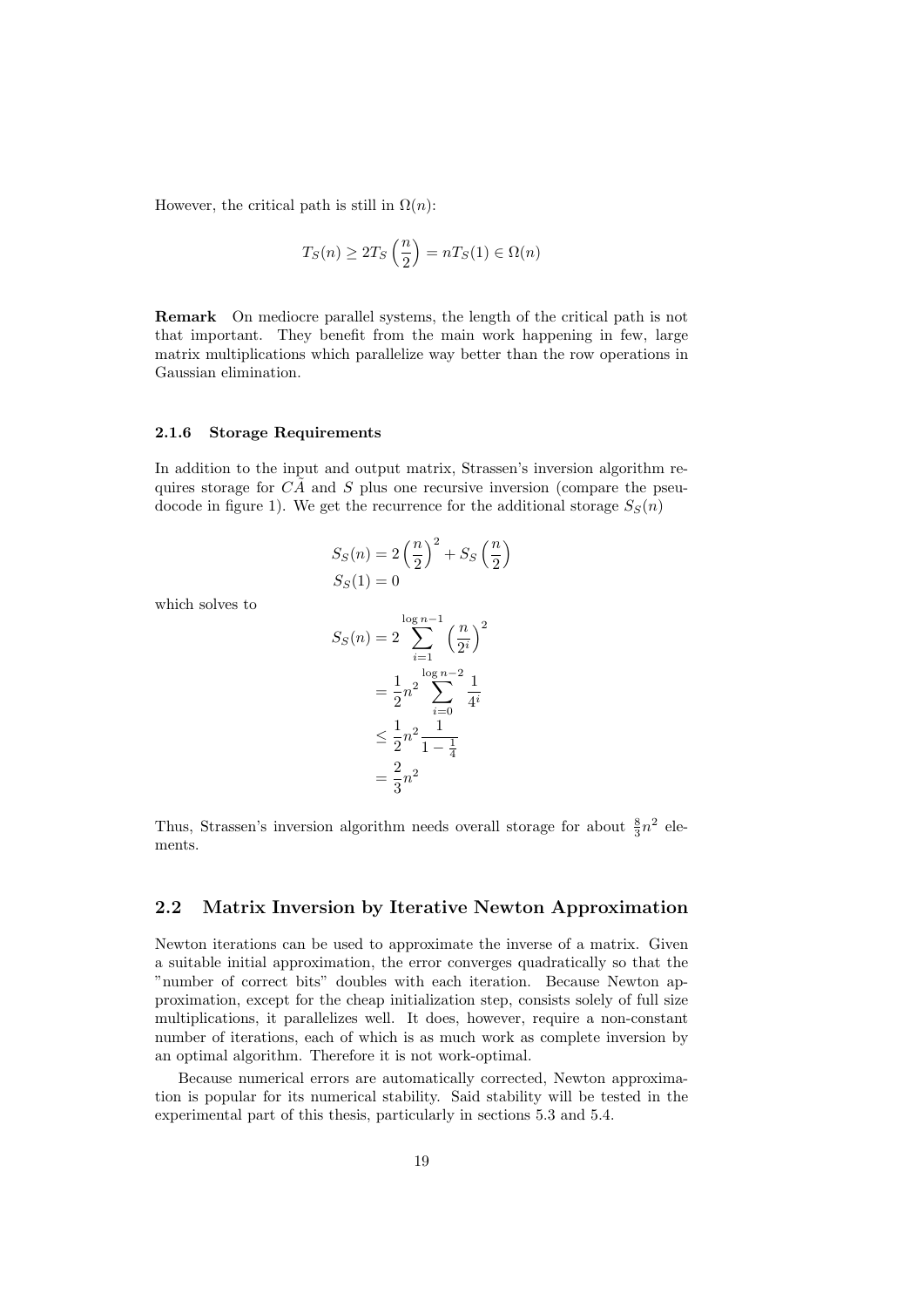#### 2.2.1 Algorithm

The Newton approximation algorithm makes use of the following error measure. Let X be an approximation of  $M^{-1}$ .

Let 
$$
R(X) = I - XM
$$

$$
err(X) = ||R(X)||
$$

For an approximation  $X_i$  the next improvement is given by

$$
X_{i+1} = X_i + R(X_i) \cdot X_i
$$
  
=  $(2I - X_i M)X_i$ . (3)

This at least squares the error:

$$
err(X_{i+1}) = ||I - (2I - X_iM)X_iM||
$$
  
=  $||I^2 - 2X_iM + (X_iM)^2||$   
=  $||(I - X_iM)^2||$   
 $\le ||R(X_i)||^2$   
=  $err(X_i)^2$  (4)

It is not obvious how to efficiently calculate an initial approximation  $X_0$ with  $err(X_0) < 1$ . I make use of the method described by Pan and Reif.[10] For a general non-singular matrix  $\overline{M}$ , choose

$$
\bar{X}_0 = \bar{t}I \quad \text{with } \bar{t} = \frac{1}{\|\bar{M}\|_1 \cdot \|\bar{M}\|_{\infty}} = 1 \Bigg/ \max_i \sum_j |\bar{m}_{ij}| \cdot \max_j \sum_i |\bar{m}_{ij}|.
$$

In case of a symmetric positive definite matrix  $M$  it suffices to choose

$$
X_0 = tI \quad \text{with } t = \frac{1}{\|M\|_{\infty}} = 1 / \max_{i} \sum_{j} |m_{ij}| \quad .
$$
 (5)

## Theorem 2.8.

 $X_0$  as defined by equation (5) for a symmetric positive definite matrix M satisfies

$$
err(X_0) \leq 1 - \frac{1}{\sqrt{n} \operatorname{cond} M}.
$$

The proof makes use of the following lemma.

### Lemma 2.9.

Let  $X_0$  and t be as defined in equation (5). Then  $\mu$  is eigenvalue of  $R(X_0) = I - X_0M$ exactly if  $\frac{1-\mu}{t}$  is eigenvalue of M.

Proof.

Let **v** be an eigenvector to  $\mu$ .

$$
\mu \mathbf{v} = \mathbf{R}(X_0) \mathbf{v}
$$
  
\n
$$
\Leftrightarrow \qquad \mu \mathbf{v} = \mathbf{v} - X_0 M \mathbf{v}
$$
  
\n
$$
\Leftrightarrow \qquad \mu \mathbf{v} = \mathbf{v} - t M \mathbf{v}
$$
  
\n
$$
\Leftrightarrow \qquad \frac{1 - \mu}{t} \mathbf{v} = M \mathbf{v}
$$

 $\Box$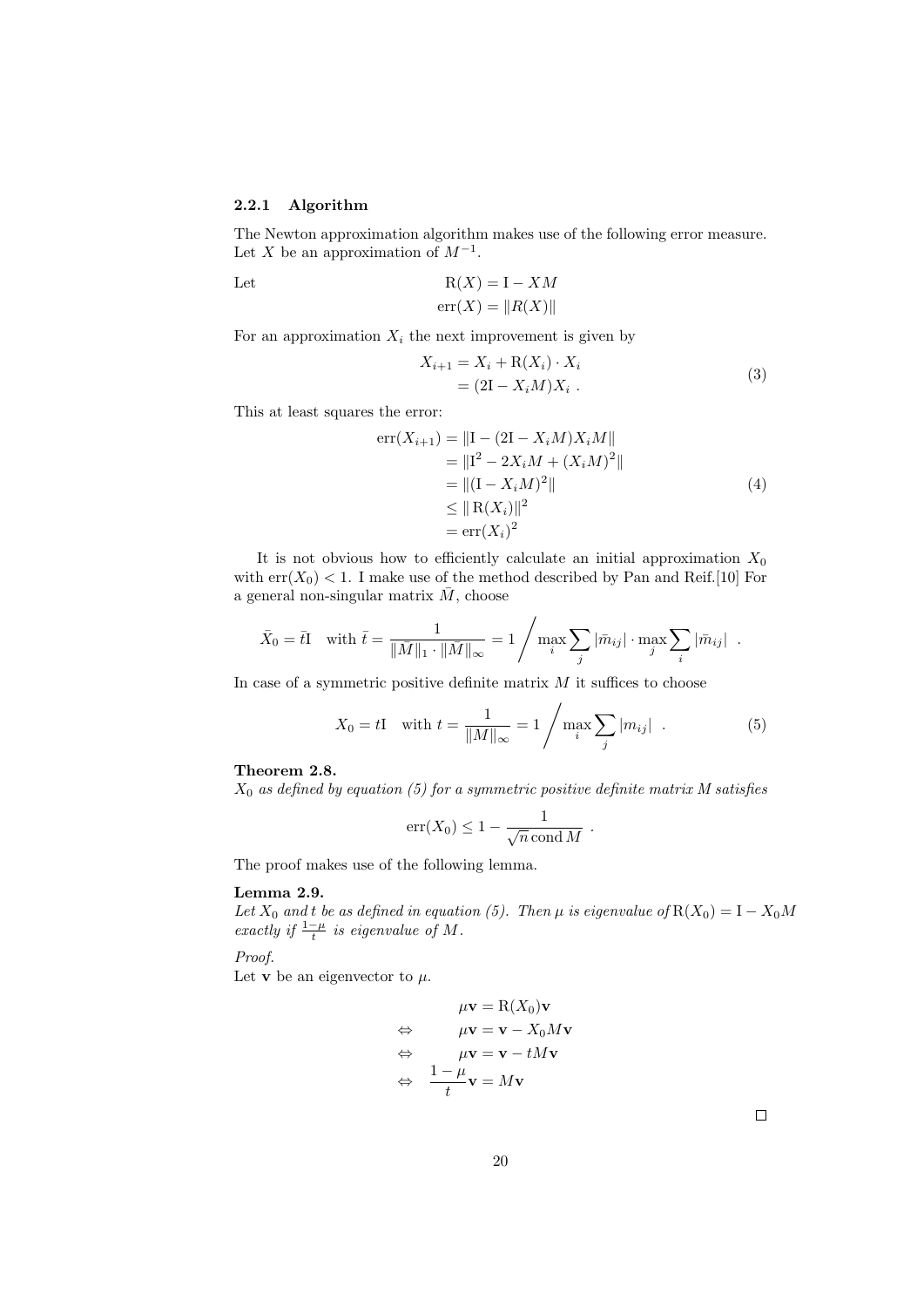#### Proof of theorem 2.8.

I make use of the fact, that for a diagonalizable matrix its norm is its largest eigenvalue. Since M is diagonalizable, so is  $R(X_0)$ . Let  $\mu$  be the largest eigenvalue of R(X<sub>0</sub>). Then by lemma 2.9  $\frac{1-\mu}{t}$  is the smallest eigenvalue of M and by lemma 2.4  $\frac{t}{1-\mu} = ||M^{-1}||.$ 

$$
\frac{1 - \mu}{t} = \frac{1}{\|M^{-1}\|}
$$
  
\n
$$
\Rightarrow \qquad 1 - \mu = \frac{t}{\|M^{-1}\|}
$$
  
\n
$$
\Rightarrow \quad \text{err}(X_0) = \|R(X_0)\| = \mu = 1 - \frac{t}{\|M^{-1}\|}
$$

On the other hand, it is

$$
\frac{\|M^{-1}\|}{t} = \|M^{-1}\| \cdot \|M\|_{\infty} \le \|M^{-1}\| \cdot \sqrt{n} \|M\| = \sqrt{n} \text{ cond } M.
$$

And thus

$$
err(X_0) \le 1 - \frac{1}{\sqrt{n} \operatorname{cond} M} .
$$

 $\hfill \square$ 

It remains the question, how many iterations are necessary to reach a desired bound on the error  $\epsilon$ .

#### Theorem 2.10.

Starting from  $X_0$  as defined by equation (5) for a symmetric positive definite matrix M, k iterations of Newton approximation suffice to ensure  $\text{err}(X_k) \leq \epsilon$ , with

$$
k = \frac{1}{2} \log n + \log \log \frac{1}{\epsilon} + \log \text{cond } M.
$$

Lemma 2.11. For  $a > 1$  hold:

$$
\frac{1}{a} \le \log_e \frac{a}{a-1} \le \frac{1}{a-1}
$$
  

$$
\frac{1}{a} \le \frac{1}{a \log_e 2} \le \log_2 \frac{a}{a-1} \le \frac{1}{(a-1)\log_e 2}
$$

Proof.

$$
\forall x \in [a-1, a] : \frac{1}{a} \le (\log_e x)' \le \frac{1}{a-1}
$$

$$
\Rightarrow \quad \frac{1}{a} \le \log_e(a) - \log_e(a-1) \le \frac{1}{a-1}
$$

 $\Box$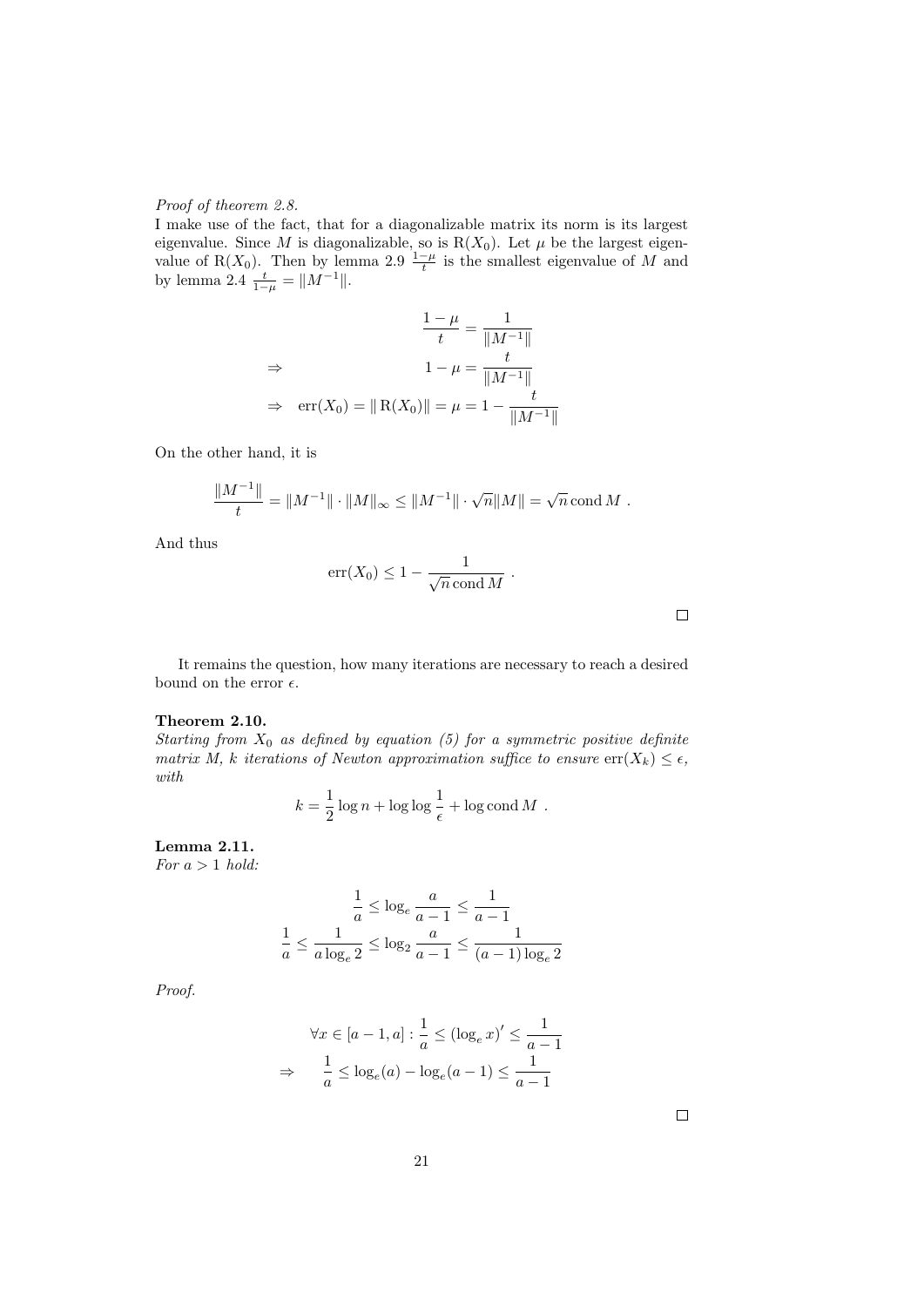Proof of theorem 2.10.

Let 
$$
\operatorname{err}(X_0) = \xi
$$
  
\nBy theorem 2.8 and lemma 2.11 it is  
\n
$$
\log \frac{1}{\xi} \ge \log \frac{\sqrt{n} \operatorname{cond} M}{\sqrt{n} \operatorname{cond} M - 1} \ge \frac{1}{\sqrt{n} \operatorname{cond} M}
$$
\nThen  
\n
$$
k = \log \log \frac{1}{\epsilon} + \frac{1}{2} \log n + \log \operatorname{cond} M
$$
\n
$$
= \log \log \frac{1}{\epsilon} + \log(\sqrt{n} \operatorname{cond} M)
$$
\n
$$
= \log \log \frac{1}{\epsilon} - \log \frac{1}{\sqrt{n} \operatorname{cond} M}
$$
\n
$$
\stackrel{(6)}{\Rightarrow} \qquad k \ge \log \log \frac{1}{\epsilon} - \log \log \frac{1}{\xi}
$$
\n
$$
= \log \frac{\log \epsilon}{\log \xi}
$$
\n
$$
\Leftrightarrow \qquad 2^k \ge \frac{\log \epsilon}{\log \xi}
$$
\n
$$
\Leftrightarrow \qquad 2^k \ge \frac{\log \epsilon}{\log \xi}
$$
\n
$$
\Leftrightarrow \qquad 2^{\log \xi \cdot 2^k} \le \epsilon
$$
\n
$$
\Leftrightarrow \qquad \xi^{2^k} \le \epsilon
$$
\n
$$
\Leftrightarrow \qquad \xi^{2^k} \le \epsilon
$$
\n
$$
\stackrel{(4)}{\Rightarrow} \operatorname{err}(X_k) \le \epsilon
$$

To simplify further calculations, in the following I estimate  $k \leq \alpha \log n$ . Usually, one would want the output as precise as possible with the used number format, what makes  $\epsilon$  a constant of the machine. If a certain output precision is necessary for further calculations, then it will depend on  $n$  and  $\text{cond } M$ . As long as  $\frac{1}{\epsilon}$  and cond M are polynomial in n,  $\alpha \log n$  is an upper bound for k. Furthermore, other, non approximative algorithms do not depend on the condition of  $M$ , so it is unclear how to compare with them without assumptions about the condition.

#### 2.2.2 Work

Computing the initial inverse takes  $n^2$  operations. One iteration of Newton approximation requires two matrix multiplications and one addition. By theorem 2.10,  $k \le \alpha \log n$  iterations suffice. Therefore the number of operations necessary,  $W_N(n)$ , is:

$$
W_N(n) \le (2W_M(n) + n^2) \cdot \alpha \log n + n^2
$$
  
\n
$$
\in \mathcal{O}(W_M(n) \cdot \log n)
$$

By the factor of  $\log n$  Newton approximation is not work-optimal.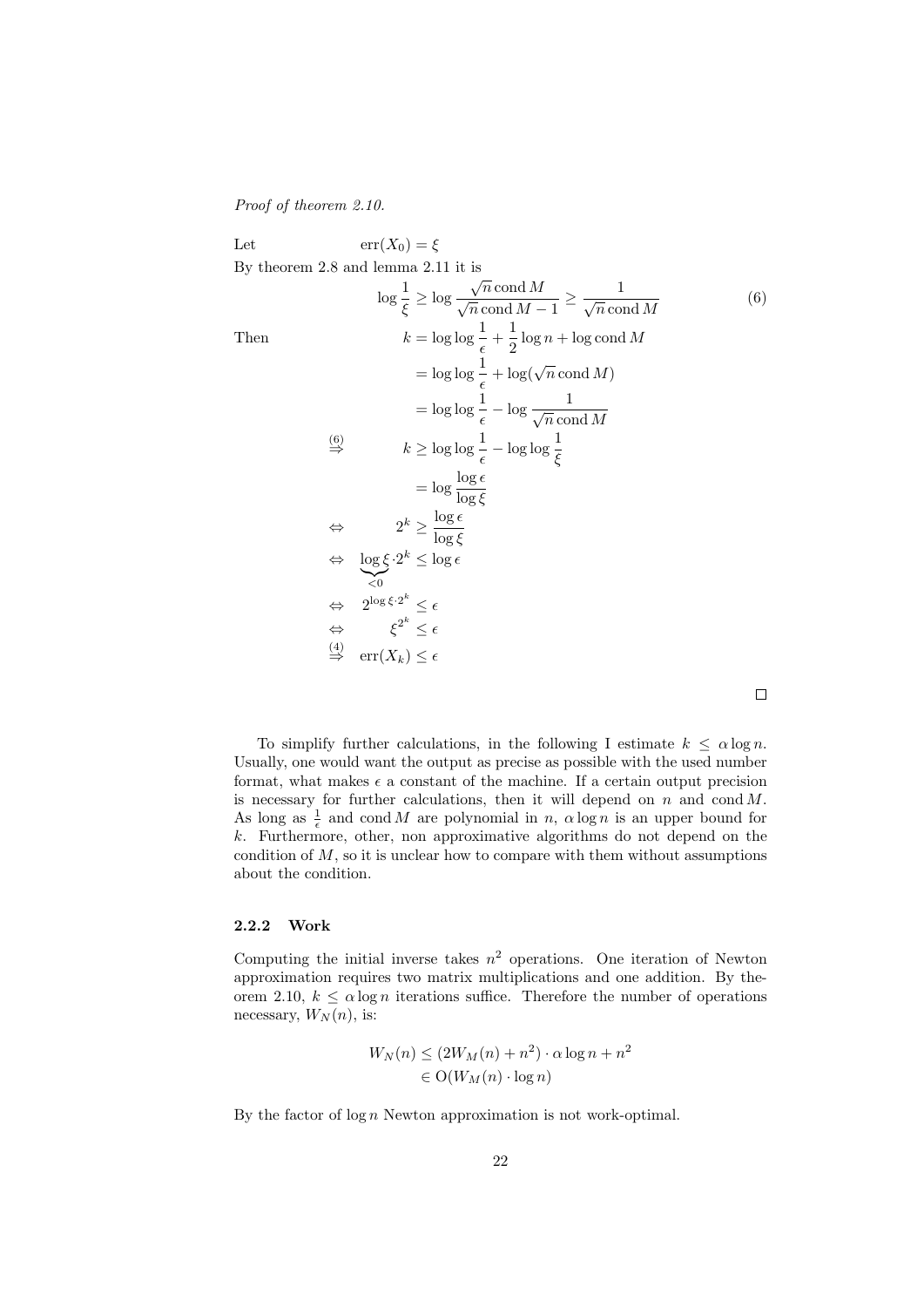#### 2.2.3 Parallel Time

All high level steps of Newton inversion have to be done in serial. Computation of the initial approximation is binary reduction of  $n^2$  elements and can be done in  $2 \log n$  timesteps. Addition is completely parallelizable and needs only one timestep, that I will neglect. Thus

$$
T_N(n) \le 2T_M(n) \cdot \alpha \log n + 2 \log n
$$
  

$$
\in \mathcal{O}(T_M(n) \cdot \log n)
$$

With a time-optimal multiplication subroutine with  $T_M(n) \in O(\log n)$ , Newton approximation is a polylog time algorithm.

#### 2.2.4 Storage Requirements

In addition to the input and output matrix, Newton approximation requires storage for the product  $X_iM$  and the improved approximation  $X_{i+1}$ . With a multiplication subroutine that needs no additional storage, it requires storage for 4n 2 elements total. However, a polylog multiplication needs a constant amount of storage per processor which is in  $\Omega(\frac{W_M(n)}{\log n})$  for logarithmic runtime.

# 3 A Work-Optimal Polylog Time Algorithm

In the previous section I have shown how Strassen's inversion algorithm uses matrix multiplications to effectively parallelize most of the work without increasing the amount over a constant factor. Still, it has a critical path length of  $n$ , because it can not effectively break up the small inversions that origin from its recursive nature. Newton approximation, on the other hand, consists only of sub-steps that operate on the full input size and can be parallelized effectively (namely multiplications, additions, and reductions). Unfortunately, it requires a log n factor more work.

A work-optimal, yet polylog parallelizable algorithm OPT can be created by combining the two algorithms in the following way: Use Strassen's algorithm for the large size inversions, but use Newton approximation once the recursion comes to small sizes. That way Strassen's algorithm works on the parts it is good at parallelizing, and Newton approximation gets small inputs and thereby requires small amounts of additional work.

### 3.1 Algorithm

For the remainder of this section let

$$
n' = \frac{n}{\log n} \ .
$$

Obtain OPT by modifying Strassen's algorithm for symmetric positive definite matrices to a base size of  $\leq n'$  instead of 1. For the base inversions use Newton approximation.

From theorem 2.2 we know that all base inversions are symmetric positive definite. Furthermore, from theorems 2.3 and 2.6 we know that no condition will exceed that of the input matrix M.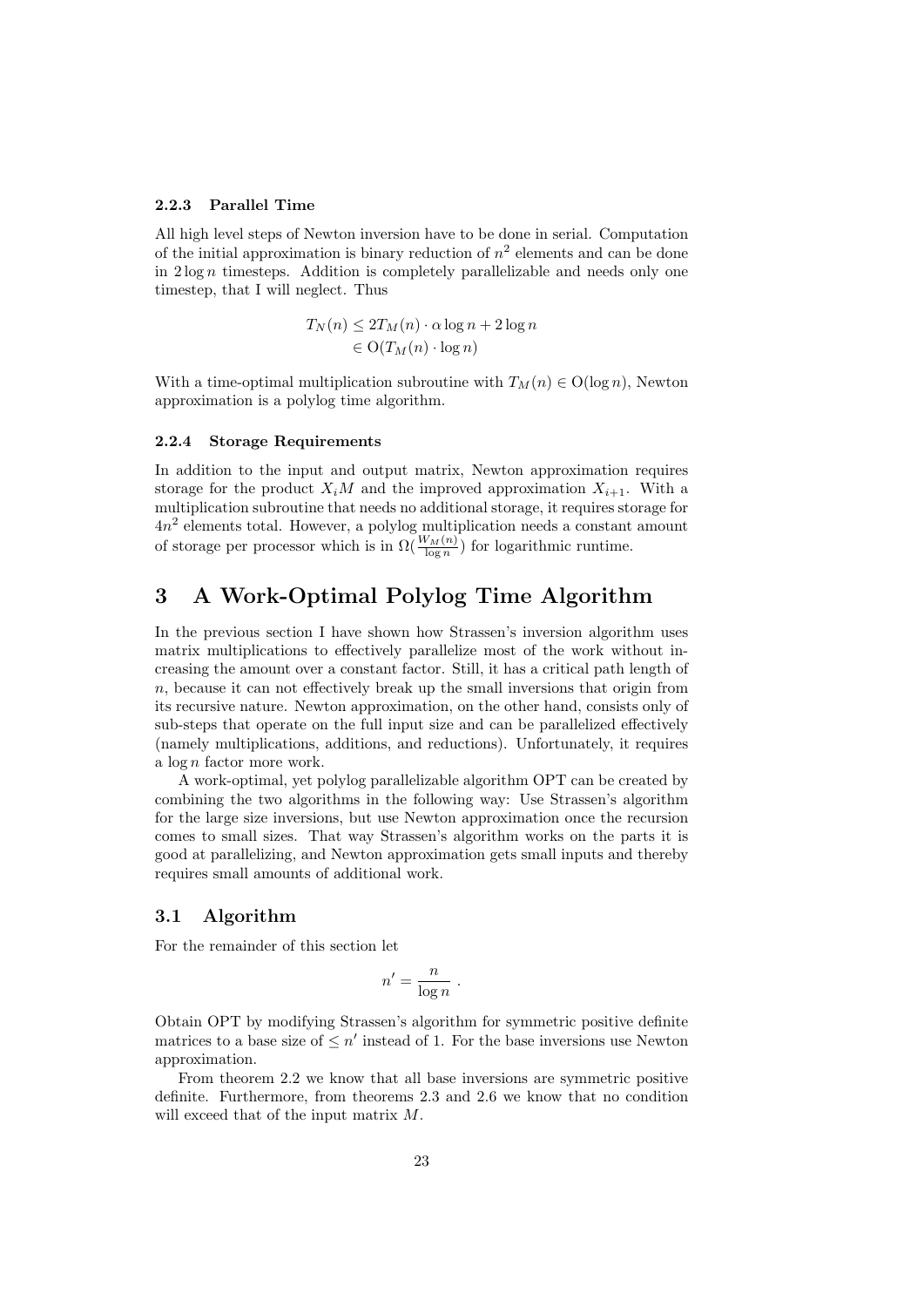# 3.2 Work

OPT gets the recurrence for the operation count from Strassen's algorithm but with Newton approximation as base case. The operation count is again for a symmetric positive definite input matrix M.

$$
W_O(n) = 2W_O\left(\frac{n}{2}\right) + 4W_M\left(\frac{n}{2}\right) + 2\left(\frac{n}{2}\right)^2
$$
  
\n
$$
W_O(n') = W_N(n')
$$
  
\n
$$
\leq (2W_M(n') + n'^2) \cdot \alpha \log n' + n'^2
$$
  
\n
$$
\leq (2W_M(n') + n'^2) \cdot \alpha \log n \qquad \text{for } n^\alpha \geq 4
$$

The recurrence solves to:

$$
W_O(n) = 2\left(W_O\left(\frac{n}{2}\right) + 2W_M\left(\frac{n}{2}\right) + \left(\frac{n}{2}\right)^2\right)
$$
  
\n
$$
= \log n \cdot W_O(n') + \underbrace{\sum_{i=1}^{\log \log n} 2^i \left(2W_M\left(\frac{n}{2^i}\right) + \left(\frac{n}{2^i}\right)^2\right)}_{=:f}
$$
  
\n
$$
f \le \sum_{i=1}^{\log \log n} 2^i \left(\frac{2}{4^i}W_M(n) + \frac{n^2}{4^i}\right)
$$
  
\n
$$
= \sum_{i=1}^{\log \log n} \frac{2}{2^i}W_M(n) + \frac{n^2}{2^i}
$$
  
\n
$$
= \left(W_M(n) + \frac{n^2}{2}\right) \sum_{i=1}^{\log \log n} \left(\frac{1}{2}\right)^{i-1}
$$
  
\n
$$
= \left(W_M(n) + \frac{n^2}{2}\right) \frac{1 - \left(\frac{1}{2}\right)^{\log \log n}}{1 - \frac{1}{2}}
$$
  
\n
$$
\le \left(W_M(n) + \frac{n^2}{2}\right) \frac{1}{1 - \frac{1}{2}}
$$
  
\n
$$
= 2W_M(n) + n^2
$$
  
\n
$$
W_O(n') < \alpha \log^2 n \cdot \left(2W_{1X}\left(\frac{n}{2}\right) + n'^2\right)
$$

$$
\log n \cdot W_O(n') \le \alpha \log^2 n \cdot \left(2W_M \left(\frac{n}{\log n}\right) + n'^2\right)
$$

$$
= \alpha \log^2 n \cdot \left(\frac{1}{\log^2 n} 2W_M(n) + \frac{n^2}{\log^2 n}\right)
$$

$$
= 2\alpha W_M(n) + \alpha n^2
$$

$$
\Rightarrow \qquad W_O(n) \le 4\alpha W_M(n) + 2\alpha n^2 \qquad \text{for } \alpha \ge 1
$$
  

$$
\in \mathcal{O}(W_M(n)) = \mathcal{O}(W_I(n))
$$

Thus, this algorithm is work-optimal.

Remark If a non-symmetric matrix is inverted with the technique described in section 2.1.3, two more multiplications are necessary. Still, OPT is workoptimal with that extension.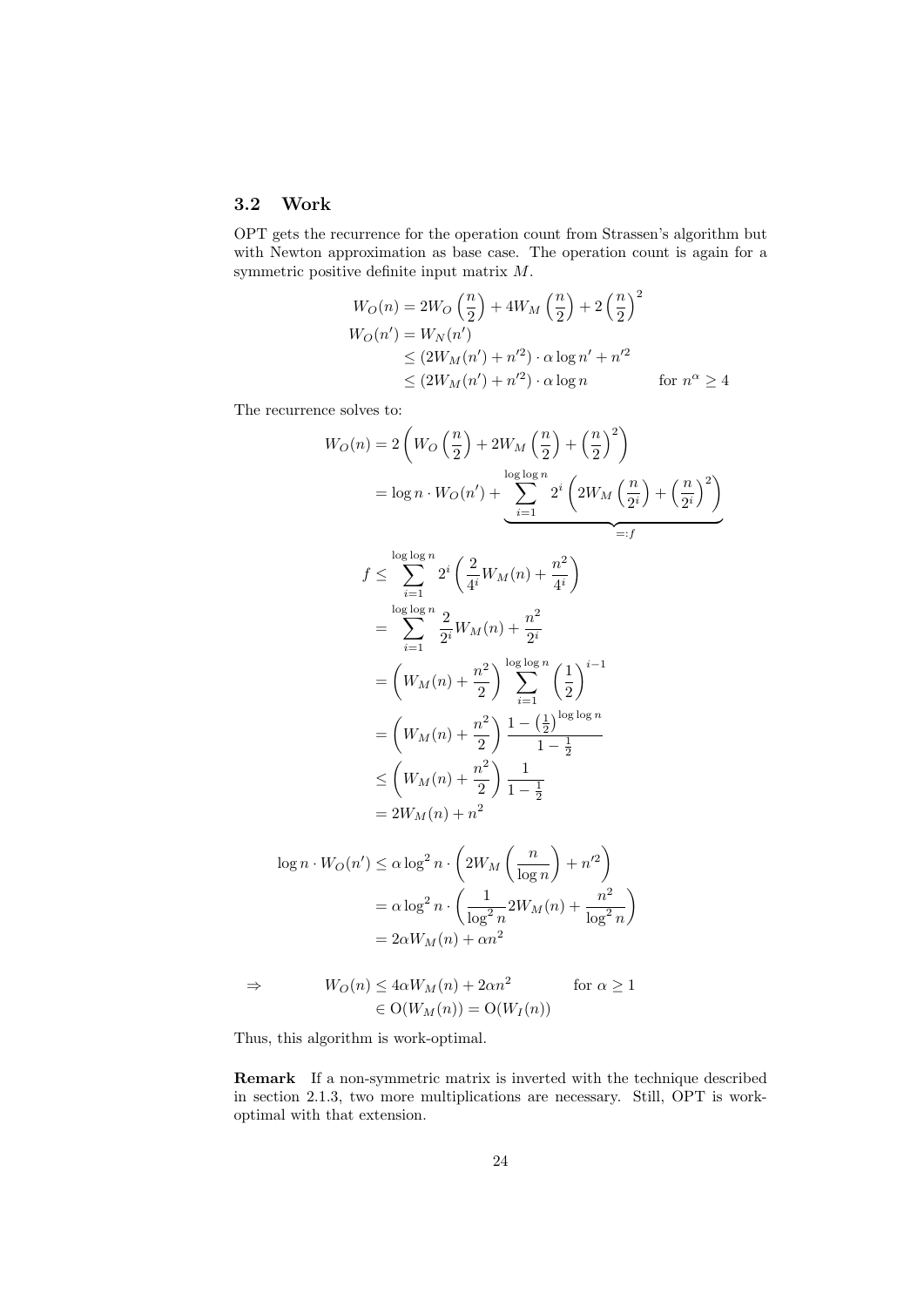## 3.3 Parallel Time

As with the operation count, the recurrence for the parallel time comes from Strassen's algorithm with the base case from Newton approximation.

$$
T_O(n) = 2T_O\left(\frac{n}{2}\right) + 4T_M\left(\frac{n}{2}\right)
$$
  
\n
$$
T_O(n') = 2T_M(n') \cdot \alpha \log n' + 2 \log n'
$$
  
\n
$$
\leq 2T_M(n) \cdot \alpha \log n \qquad \text{for } n^{\alpha} \geq 4
$$

The recurrence solves to:

$$
T_O(n) = 2\left(T_O\left(\frac{n}{2}\right) + 2T_M\left(\frac{n}{2}\right)\right)
$$
  
\n
$$
= \log n \cdot T_O(n') + \sum_{i=1}^{\log \log n} 2^i \cdot 2T_M\left(\frac{n}{2^i}\right)
$$
  
\n
$$
f \le \sum_{i=1}^{\log \log n} 2^i \cdot 2T_M(n)
$$
  
\n
$$
= 4T_M(n) \sum_{i=1}^{\log \log n} 2^{i-1}
$$
  
\n
$$
= 4T_M(n) \frac{1 - 2^{\log \log n}}{1 - 2}
$$
  
\n
$$
= 4T_M(n)(\log n - 1)
$$
  
\n
$$
\Rightarrow T_O(n) \le 6T_M(n) \cdot \alpha \log^2 n
$$
  
\n
$$
\in O(T_M(n) \cdot \log^2 n)
$$

With a time-optimal multiplication subroutine with  $T_M(n) \in O(\log n)$ , this is a polylog time algorithm.

Remark Just as with the work-optimality, inverting a non-symmetric matrix with the technique from section 2.1.3 does not break the polylog time parallelizability of OPT.

## 3.4 Numerical Stability

Strassen's inversion algorithm is unpopular for numerical instability. Baley and Ferguson experimented with using iterations of Newton approximation to improve the result.[11] They tried three variants of extra effort to put into the improvement: First, they applied one iteration of Newton approximation on the final output of Strassen's algorithm. Second, they applied one iteration on the output of every level of Strassen's algorithm except on final result. Third, they combined both.

This approach does neither break the property of work-optimality nor of polylog parallelizability (of OPT), since it only adds a constant number of matrix multiplications where there already are some.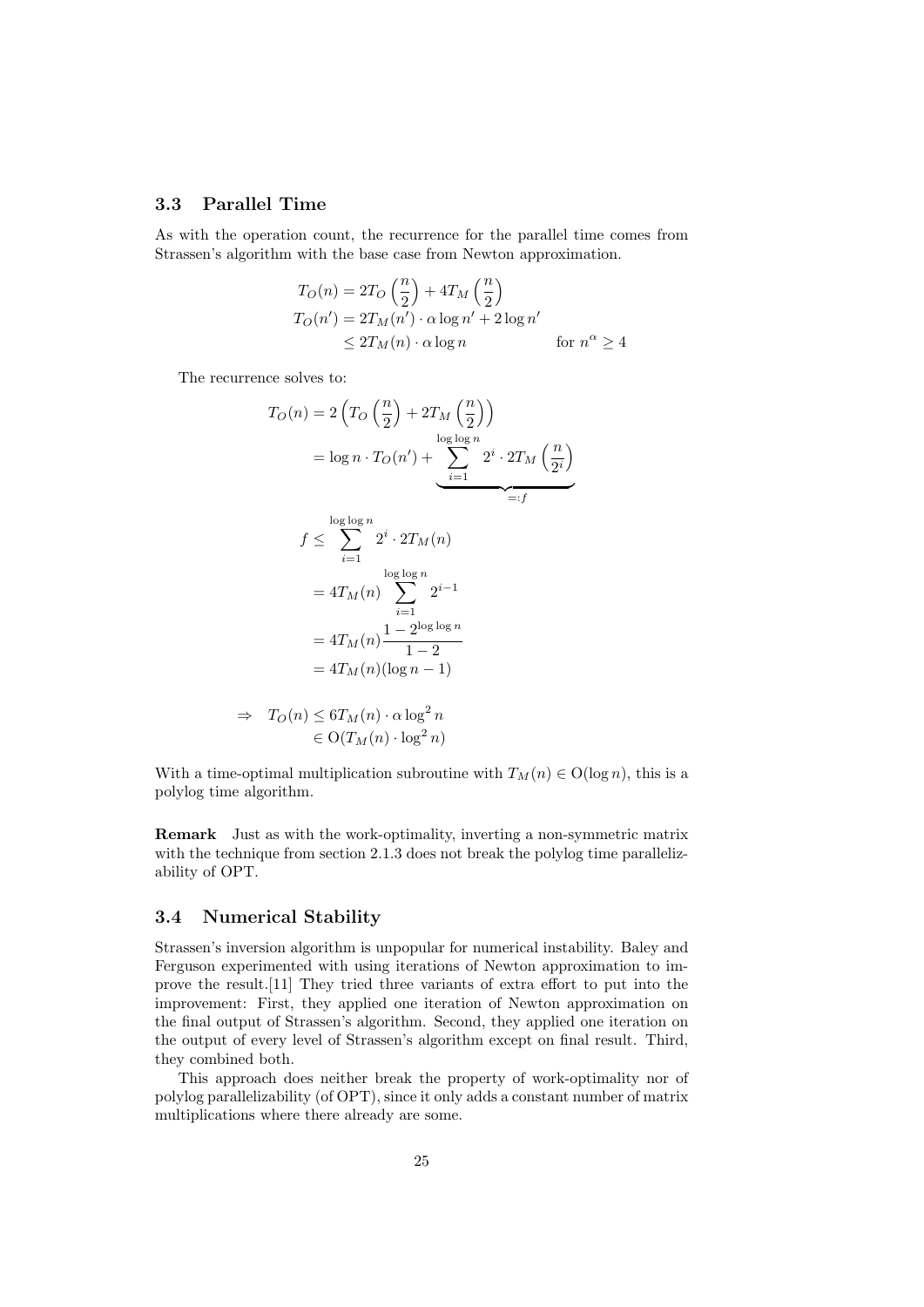input: 
$$
M = \begin{pmatrix} A & C^T \\ C & B \end{pmatrix}
$$
  
\n $\tilde{A} = \text{Inv}(A)$   
\n $C\tilde{A} = C \cdot \tilde{A}$   
\n $S = B - C\tilde{A} \cdot C^T$   
\n $\tilde{S} = \text{Inv}(S)$   
\n $P = -\tilde{S} \cdot C\tilde{A}$   
\n $R = \tilde{A} - (C\tilde{A})^T \cdot P$   
\n $M' = \begin{pmatrix} R & P^T \\ P & \tilde{S} \end{pmatrix}$   
\n $\tilde{M} = (2I - M'M)M'$   
\noutput:  $\tilde{M}$ 

Figure 3: Pseudocode for OPT-S.

The results of their experiments where promising. While the output of Strassen's algorithm was quite erroneous, each variant of effort improved the result significantly. The third variant even produced better results than the implementation of Gaussian elimination they used for reference. It remains to say, that in addition to Strassen's inversion algorithm they also used Strassen's matrix multiplication algorithm.

I will proof that the second variant, which I call OPT-S, is sufficient to correct errors that origin in the inversion. To do that I assume that multiplications in one level of Strassen's algorithm do only magnify the errors of recursive inversions, and errors of the multiplications themselves can be neglected. Furthermore, I do a first order error analysis, i.e. I neglect any squares of errors.

The pseudocode for OPT-S (see figure 3) results by adding the iteration of Newton approximation to the pseudocode for Strassen's algorithm (compare figure 1). For consistency in the error calculation, I renamed  $R$  to  $\tilde{A}$  for the period where it holds the inverse of A. Note, that for the second variant the modified code is not to be applied for the outermost recursion.

Since I want a bound for the error of an inversion, I assume the recursive inversion to satisfy error bounds  $\chi_X$ .

For 
$$
X \in \{A, S, M\}
$$
 let  $\chi_X = ||\tilde{X} - X^{-1}||$ .  
Let  $\bar{f}$  be the exact (arithmetic) value of f.  
Let  $\delta(f) = ||f - \bar{f}||$ .

Note:  $\chi_S$  does not include the error  $\delta(S)$  from the calculation of S but only the error from the recursive inversion.

#### Theorem 3.1.

Let 
$$
\epsilon = \frac{1}{\text{cond}^{10} A}
$$
  
Then 
$$
\chi_A, \chi_S \leq \epsilon \text{ suffices for } \chi_M \leq \epsilon
$$

Proof.

Let  $\Lambda = ||M||$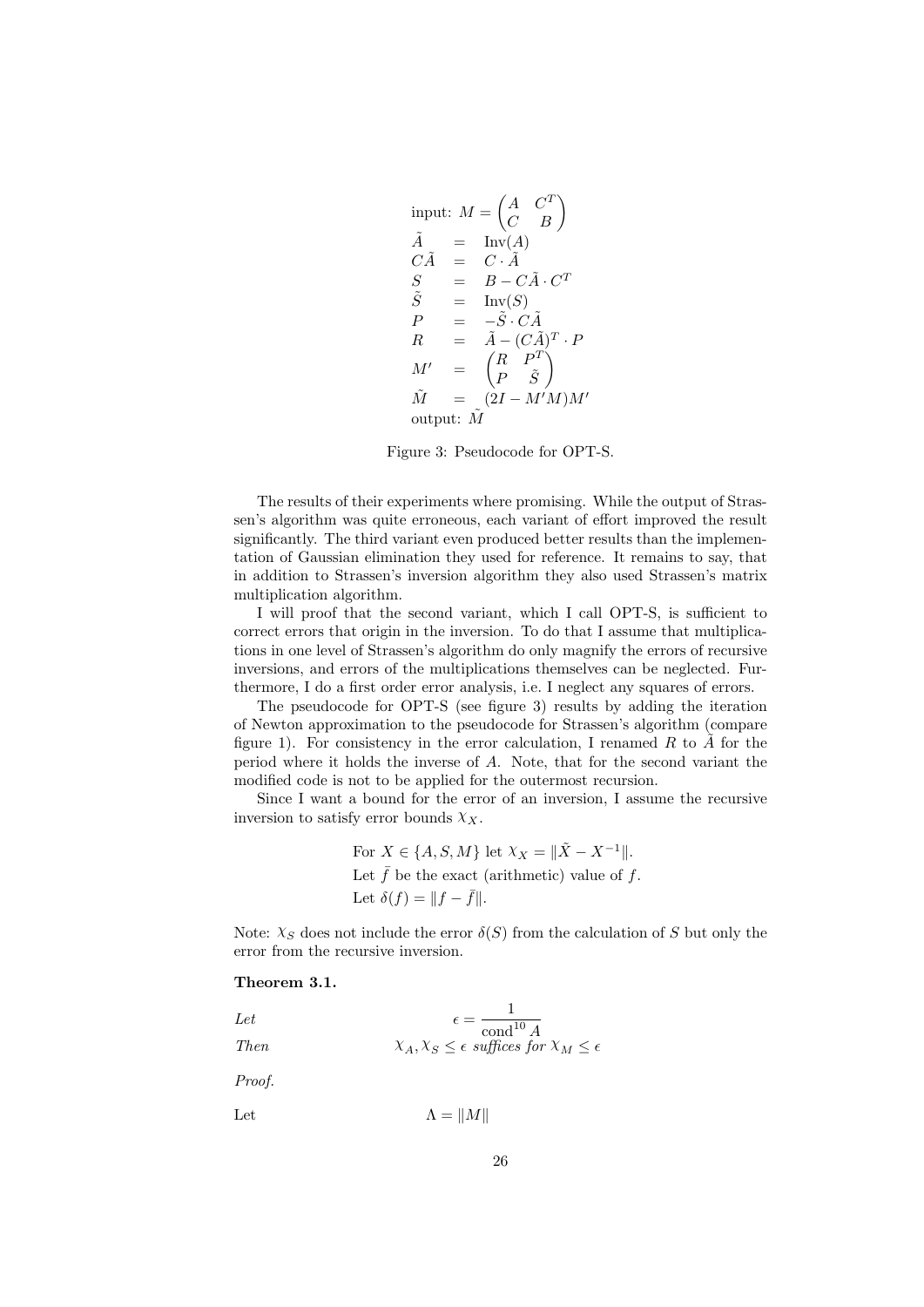$$
\lambda = ||M^{-1}||
$$
\n
$$
\kappa = \text{cond } M = \Lambda \lambda
$$
\n
$$
\delta(\tilde{A}) = \chi_A \le \epsilon
$$
\n
$$
\delta(C\tilde{A}) \le ||C||\delta(\tilde{A}) \le \epsilon \Lambda
$$
\n
$$
\delta(S) \le \delta(C\tilde{A})||C^T|| \le \epsilon \Lambda^2
$$
\n
$$
\delta(\tilde{S}) = ||\tilde{S} - \bar{S}^{-1}||
$$
\n
$$
\le ||\tilde{S} - S^{-1}|| + ||S^{-1} - \bar{S}^{-1}||
$$
\n
$$
\le \chi_S + ||S^{-1}|| ||\bar{S} - S|| ||\bar{S}^{-1}||
$$
\n
$$
\le \epsilon + \delta(S)\lambda^2
$$
\n
$$
\le \epsilon + \epsilon \kappa^2
$$
\n
$$
\delta(P) \le \delta(\tilde{S}) ||C\tilde{A}|| + ||\tilde{S}||\delta(C\tilde{A}) \le 2\epsilon \kappa + \epsilon \kappa^3
$$
\n
$$
\delta(R) \le \delta(\tilde{A}) + \delta(C\tilde{A}) ||P|| + ||C\tilde{A}||\delta(P)
$$
\n
$$
\le \epsilon + \epsilon \kappa + 2\epsilon \kappa^2 + \epsilon \kappa^4
$$
\n
$$
\delta(M') \le \delta(R) + 2\delta(P) + \delta(\tilde{S})
$$
\n
$$
\le 2\epsilon + 3\epsilon \kappa + 3\epsilon \kappa^2 + \epsilon \kappa^3 + \epsilon \kappa^4
$$
\nfor  $\kappa \ge 3$ 

From equation (4) we know

$$
\text{err}(\tilde{M}) \le \text{err}(M')^2
$$
\n
$$
\Leftrightarrow \qquad ||I - \tilde{M}M|| \le ||I - M'M||^2
$$
\n
$$
\Rightarrow \qquad ||M^{-1} - \tilde{M}|| \frac{1}{||M^{-1}||} \le ||M^{-1} - M'||^2 ||M||^2
$$
\n
$$
\Leftrightarrow \qquad ||M^{-1} - \tilde{M}|| \le ||M^{-1} - M'||^2 ||M||^2 ||M^{-1}||
$$
\n
$$
= ||M^{-1} - M'||^2 \Lambda^2 \lambda
$$
\n
$$
\chi_M = \delta(\tilde{M}) \le \delta(M')^2 \Lambda^2 \lambda
$$
\n
$$
\le 4\epsilon^2 \Lambda \kappa^9
$$
\n
$$
\le \frac{4\Lambda \kappa^9}{\kappa^{20}}
$$
\nfor  $\lambda \ge 4$ 

 $\Box$ 

Remark Inequation (7) is very loose. It is not possible to proof any better bound in that step using only the axioms of matrix norms. Still, a much lower error bound  $\epsilon$  should be necessary in practice.

# 3.5 Storage Requirements

Just as for Newton approximation, the storage requirements depend on the multiplication subroutine. With no additional storage for the multiplication, OPT needs about the same amount of storage as Strassen's inversion algorithm, but logarithmic runtime requires an amount of processors and storage in  $\Omega(\frac{W_M(n')}{\log n'})$ .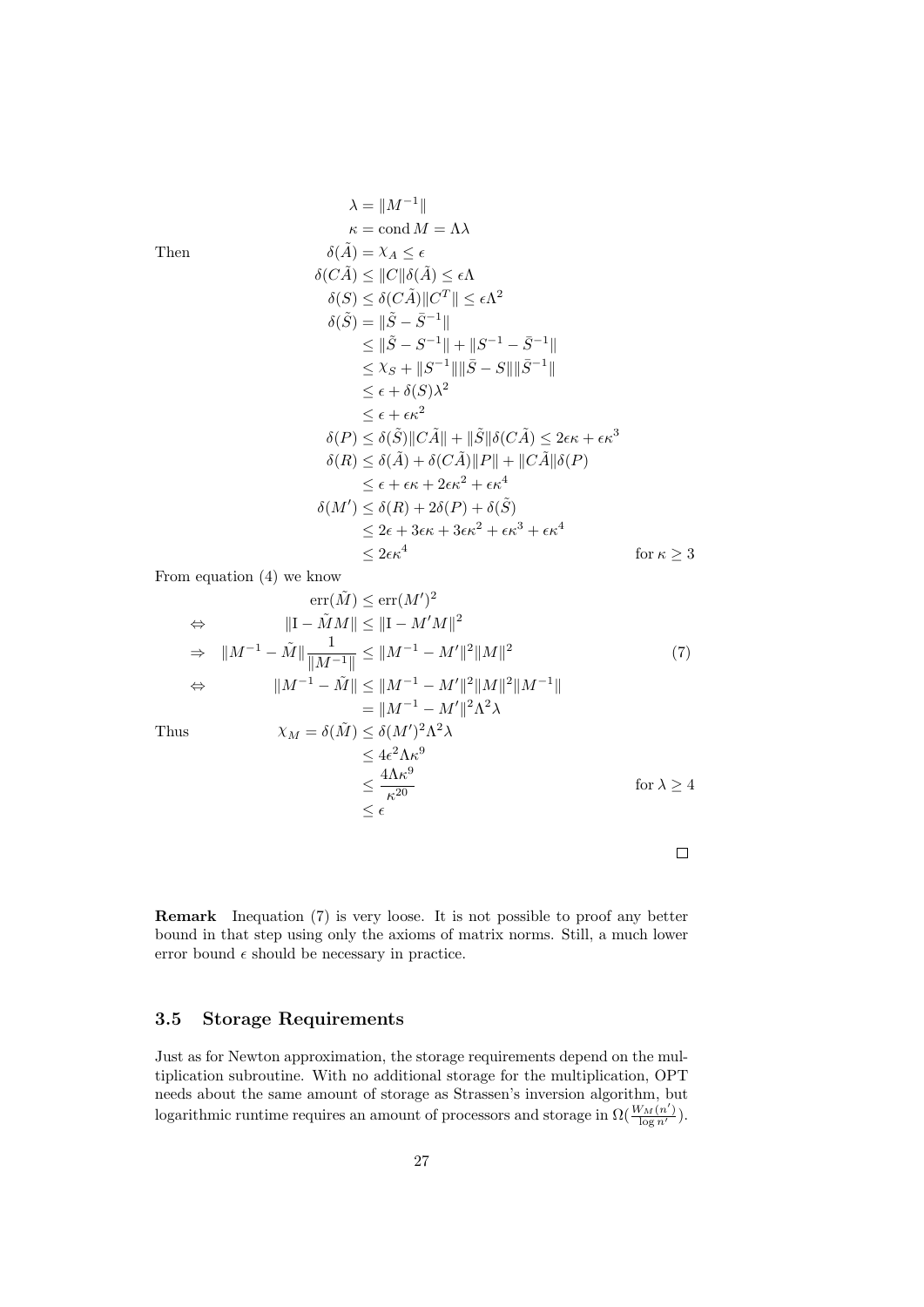# 4 Implementation

Purpose of my implementation was to do the experiments described in the next section. It is structured as a full linear algebra library but only contains the operations required for the experiments. For example, there is no operator + defined, but an operation add that computes  $A = \alpha A + \beta B$ . Additionally, there are special functions for operations that would be less efficient when combined of standard operations, e.g. subtract from alpha unity that computes  $A =$  $\alpha I - A$ .

Mainly, the implementation consists of a matrix container class templated to the type of an element, and a test program that parses the command line, generates pseudorandom input and runs the tests. The matrix class offers high level operations, as well as low level access for operations that require it for efficiency. Built on the matrix class is an, again templated, class matrix inverse. Its only data member is a matrix to hold the inverse, but its constructor takes the matrix to invert and some parameters and performs the inversion. An instance of matrix inverse can be used as matrix via its operator matrix.

To generate input for the experiments, a set of static methods is grouped in the templated matrix generator class. It includes pseudorandom generation with the desired condition as parameter and some matrix families to test correctness of the matrix operations. As pseudorandom number generator and for the distribution I use boost::random from the Boost  $C++$  librarys.[20]

# 4.1 BLAS and LAPACK Interface

Strassen's inversion algorithm and inversion by Newton approximation build on matrix multiplication. For an efficient multiplication subroutine, I decided to link to a BLAS library.

BLAS is short for "Basic Linear Algebra Subprograms" and refers to an almost standard interface for a set of vector and matrix operations. Unfortunately, even though BLAS is centrally defined by Netlib,[16] there is neither a central, complete declaration of the interface, nor documentation of its exact functionality, nor unique naming of the functions. Some libraries use function names in capitals, others prefix the names with an underscore. Some even have two versions of the same function, one which interprets matrices as stored in column-major, the other in row-major. Due to the inconsistent naming issues, the program code can not simply be linked to different libraries, but needs to be adapted. Adapting is further complicated by the inconsistent functionality and incomplete documentation. For example, ATLAS's[18] documentation simply refers to Netlib's documentation of BLAS, which to begin with has incomplete descriptions of the functions effects and secondly defines other function names than implemented by ATLAS. The commercial product Intel MKL alone is much more comfortable to use. It includes a manual[19] that describes the effects and parameters of every function in detail. The only exception is, which dimension parameter refers to which dimension of the matrices, what I managed to only find out by interpreting the descriptions of different error cases.

Generally, every function has four names in BLAS for the four floating point element types single and double precision, real and complex values, denoted by the first part of the name being s, d, c, or z. The last part of the functions names state the actual operation, while the middle part, depending on the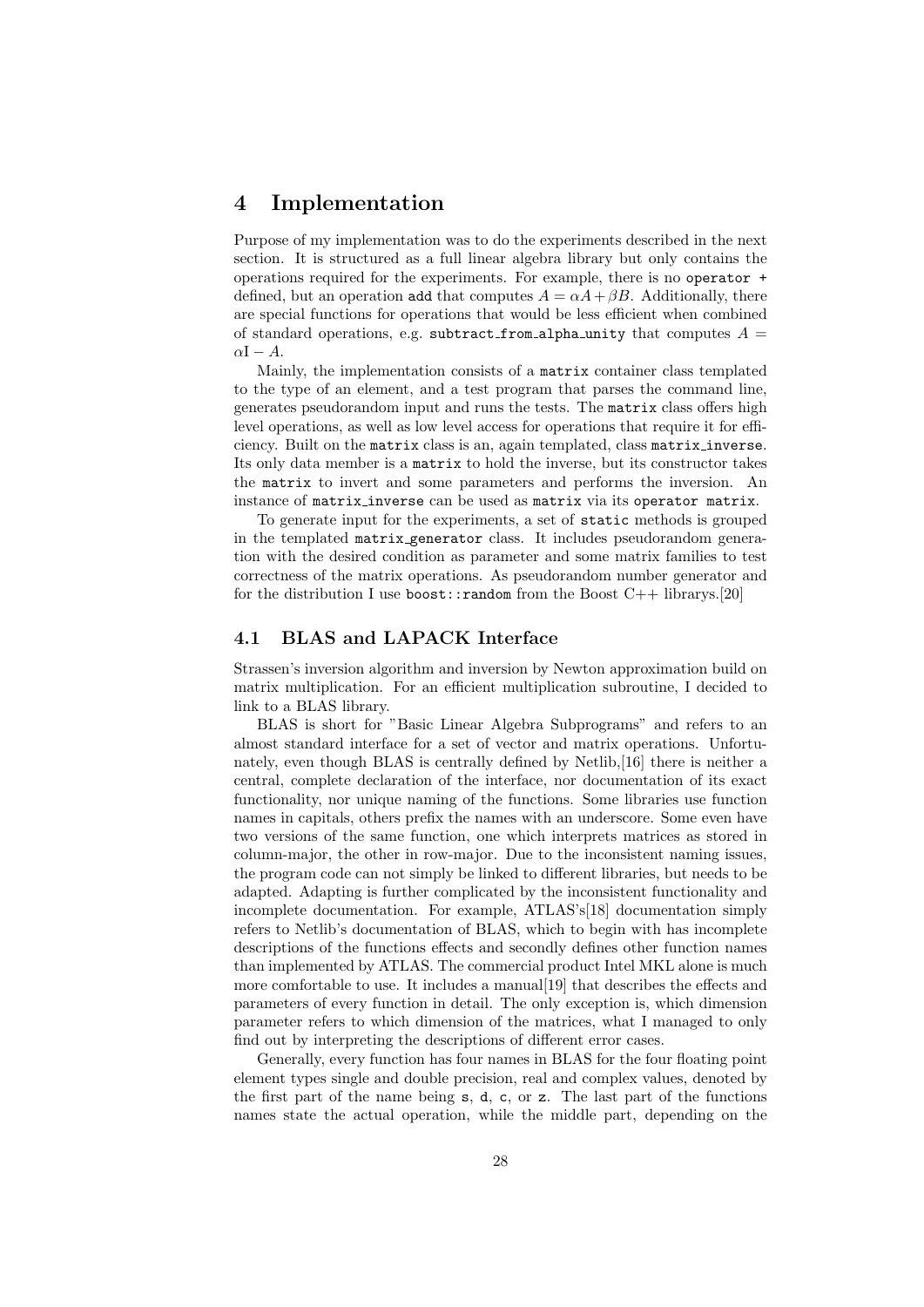|                      |  |  |                  | 15 |  |                |  |  |             | 15                    |  |                       |  |             |  |  |
|----------------------|--|--|------------------|----|--|----------------|--|--|-------------|-----------------------|--|-----------------------|--|-------------|--|--|
|                      |  |  | general matrix   |    |  |                |  |  |             | entrys above the main |  | packed storage of the |  |             |  |  |
| column-major storage |  |  | diagonal ignored |    |  | lower triangle |  |  |             |                       |  |                       |  |             |  |  |
|                      |  |  | ge               |    |  |                |  |  | (sy, lower) |                       |  |                       |  | (sp, lower) |  |  |
|                      |  |  |                  |    |  |                |  |  |             |                       |  |                       |  |             |  |  |

Figure 4: Overview over the three storage schemes for symmetric matrices defined by BLAS. Numbers are the positions in the array at which the matrix elements are stored.

| dgemm                                | dsymm | dsvrk                                                                  |
|--------------------------------------|-------|------------------------------------------------------------------------|
| $C = \alpha A \cdot B + \beta C$     |       | $ C = \alpha S \cdot A + \beta C   S = \alpha A \cdot A^T + \beta S$   |
| $C = \alpha A^T \cdot B + \beta C$   |       | $C = \alpha A \cdot S + \beta C \mid S = \alpha A^T \cdot A + \beta S$ |
| $C = \alpha A \cdot B^T + \beta C$   |       |                                                                        |
| $C = \alpha A^T \cdot B^T + \beta C$ |       |                                                                        |

with  $A, B$ , and  $C$  general matrices,  $S$  a symmetric matrix, and  $\alpha$  and  $\beta$  scalars

Figure 5: Overview over the matrix multiplication operations for general and symmetric matrices available in BLAS.

operation, distinguishes between special properties the input matrices may have. Those properties include symmetry or symmetric positive definiteness, including special storage formats for symmetric rsp. hermitian matrices. Because BLAS libraries are usually implemented in Fortran, general matrices are assumed to be stored in column-major in a single array as is default in Fortran. Symmetric matrices can be stored either just as general matrices, or in the same format as general matrices but with entries above or below the main diagonal ignored, or in packed storage that skips the entries above/below the main diagonal, denoted by ge, sy, and sp respectively (compare figure 4).

Matrix multiplication routines are available in BLAS for general input matrices, which can be transposed on-the-fly, and for one symmetric and one general matrix but without the possibility to transpose. Both routines add the product to the previous content of the output matrix and apply scalar factors to both summands (compare figure 5). Using the routine for one symmetric input matrix mainly has the advantage, that only one triangle of said matrix has to be written and does not need to be transposed to set the other entries. Unfortunately, there is no routine that computes a matrix product that is known to be symmetric beforehand. The only routine that explicitly outputs a symmetric matrix, dsyrk, can only multiply a matrix with its own transpose.

LAPACK is an extension to the BLAS standard and a reference implementation build on it that adds routines for solving systems of linear equations, least squares problems, eigenvalue and singular value problems, and related tasks. It includes matrix inversion via LU factorization rsp. Cholesky factorization, which I use as reference for runtime and numerical stability.

My implementation contains a wrapper layer for BLAS and LAPACK. Its main function is to bridge between the templated matrix class and the type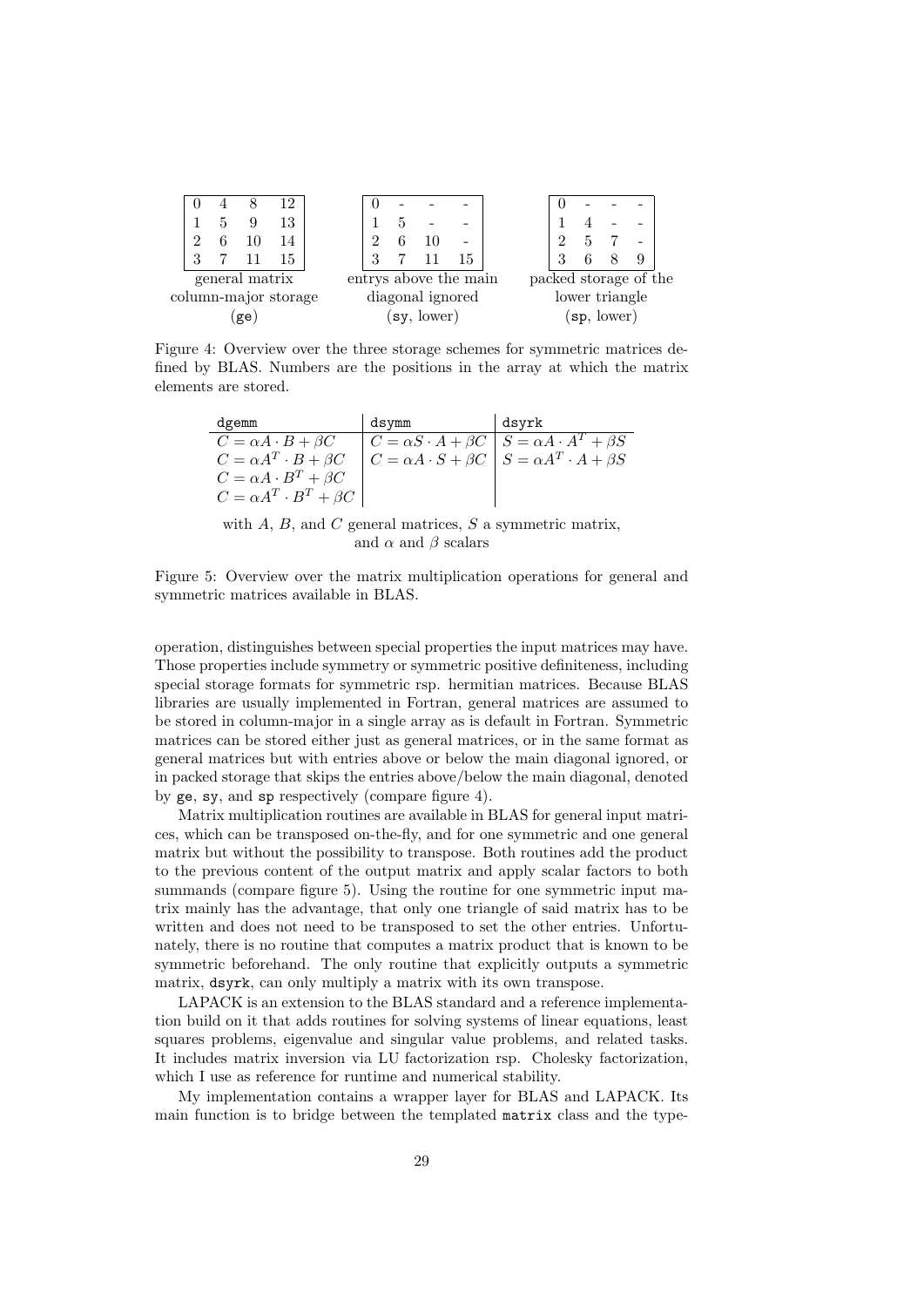specific BLAS and LAPACK names via template specialization. Additionally it adapts from row-major matrix storage to the form required by the library and takes care of ordering of the dimension arguments. Adapting between rowmajor and column-major is efficient and only requires not to get confused by the ordering and naming of parameters. For example, to calculate  $C = A \cdot B$ , one can instead calculate  $C^T = B^T \cdot A^T$ . The transposition happens implicitly by the reinterpretation from row-major to column-major. Only proper swapping of the matrix and dimension parameters is required. So, the second function of the BLAS wrapper layer boils down to avoiding confusion.

# 4.2 Internal Data Structures

The matrix class internally uses a low level storage scheme that I designed to easily allow use of BLAS subroutines as well as efficient algorithms for the functions not included in BLAS. First of all, a matrix is represented by integers for the height and width and an array to hold its elements. The array is managed by a boost::scoped array from the Boost C++ libraries.[20] The elements are stored in row-major. Other orders like Morton order may be more efficient to use with recursive algorithms, but are not supported by  $BLAS$ .<sup>[8]</sup> In addition to the size and element storage, the matrix class contains integers for the offset of the first matrix element in the array and for the row-length in the array (i.e. the distance in the array of an element and the one below in the matrix) as well as a flag indicating that the matrix is known to be symmetric.

The offset and row-length members allow efficient construction of submatrices. A constructor for this purpose copies the scoped array (i.e. pointer and reference counter, not the actual elements) and the row-length and and sets offset and symmetric appropriately. That way, no extra storage is required for the elements of the submatrix and changes to them automatically affect the supermatrix as well. The scoped array takes care of freeing the array once the supermatrix and all its (direct and indirect) submatrices have been deleted. The technique of height, width, start  $(= array\text{-}pointer + offset)$ , and row-length is directly supported by BLAS.

Managing the array of elements with a boost::scoped array also allows to easily implement an efficient copy constructor and assignment operator. Both copy the members of the matrix what again means to only copy the pointer and reference counter for the element array but not the actual elements. If the original matrix object is destroyed afterwards, the boost::scoped array simply decreases the reference counter, thus effectively transmitting ownership of the array from the original to the new object.

## 4.3 Multiplication

The multiply member function of the matrix class offers the full functionality of both BLAS routines, dgemm for two general and dsymm for one symmetric and one general input matrix.[9] If an input matrix has its symmetric flag set, it is ignored whether it shall be transposed. If none of the input matrices shall

<sup>[8]</sup>The only other order supported by BLAS apart from row-major is column-major.

<sup>[9]</sup>dgemm and dsymm are for double precision matrix multiplication. For single precision or complex numbers my BLAS wrapper layer uses sgemm and ssymm, cgemm and csymm, or zgemm and zsymm as appropriate.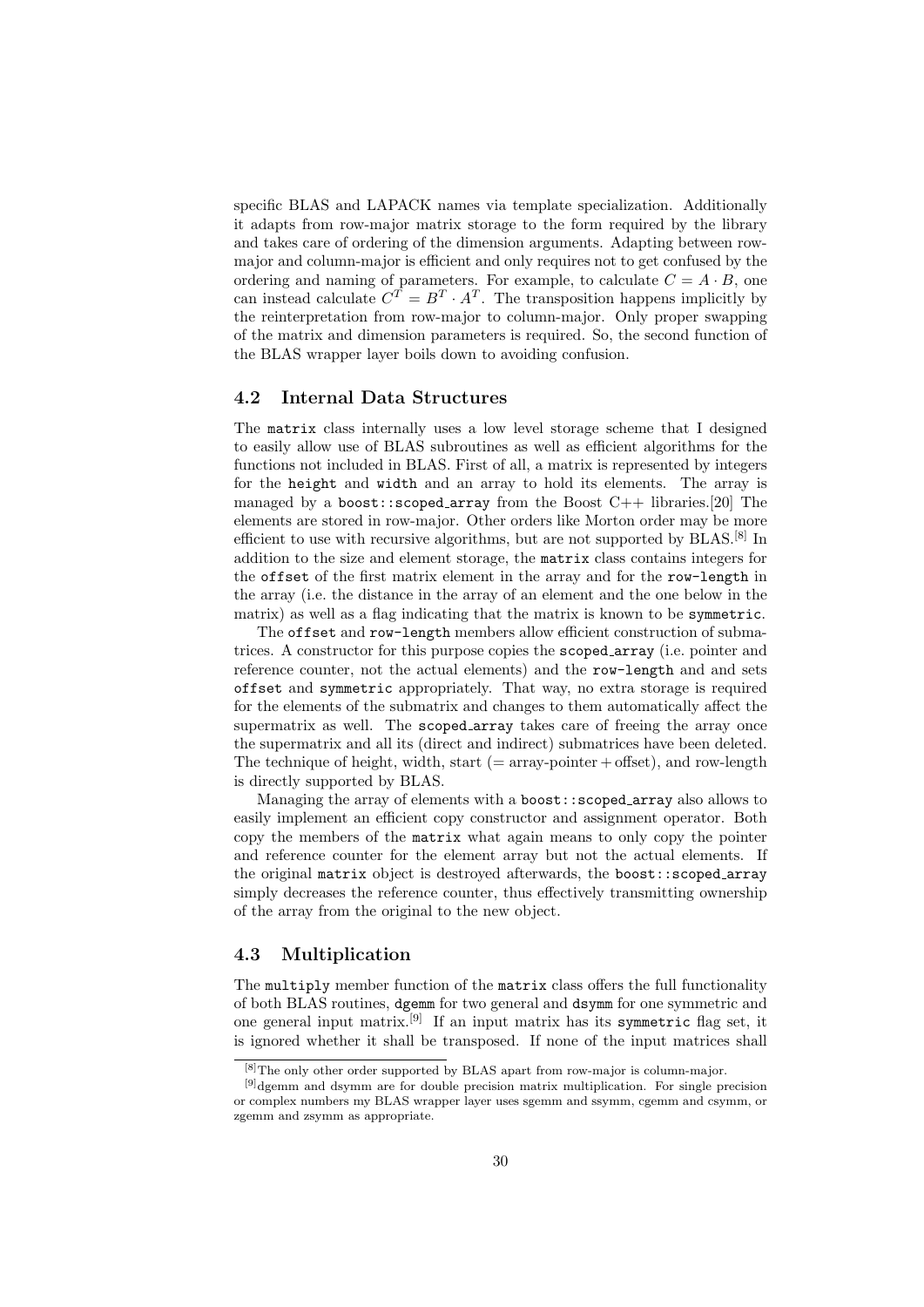be transposed and at least one of them has its symmetric flag set, dsymm is used with the first symmetric matrix as the symmetric input. That way, this matrix's entries above the main diagonal are ignored and need not be set by the step producing the matrix. In all other cases, dgemm is called.

I defined a second multiplication member function multiply symmetric for the case that the result it known to be symmetric beforehand. I will call a multiplication with this additional information "symmetric multiplication", although it does not imply commutativity or any symmetry in the factors. In its final implementation, it does nothing more than call multiply and set the symmetric flag.

Examination of the formulas that lead to OPT shows, that exactly every other multiplication is symmetric. Obviously, making use of this fact can save almost one fourth of the calculation (the diagonals still have to be computed completely). Unfortunately, BLAS does not support use of this knowledge. I tried implementing a recursive matrix multiplication routine that can take advantage of the symmetry of a multiplication. For a comparable efficient implementation it used BLAS multiplication as base case. Unfortunately there seems to be a bug in the Intel MKL library that made the implementation unusable.<sup>[10]</sup> When multiplications into different submatrices of the same result-matrix where started by multiple parallel threads, the output had significantly large errors. This did not happen, when multiple threads where started but all ran on a single core.

#### 4.4 Other Parallel Matrix Operations

All matrix operations that operate on the elements are implemented to be able to use parallelism. Those that just do a single pass over the elements, like addition and initialization, use pragma parallel for.

Reductions like one- and infinity-norms and the maximum absolute element that is used as error measure by Newton approximations require special attention. To find the maximum in single threaded execution, one just stores the maximum element so far in a variable. Doing so with multiple threads would cause bugs due to unsynchronized writing and heavy false sharing. Instead, every thread needs its own variable for the maximum element it found so far. That is simple to implement by defining the variable inside a pragma omp parallel block, what also puts it on the treads own stack. Afterwards, each thread updates a global maximum variable in a synchronized block.

Operations that work recursively, like transposition and the failed symmetric multiplication, pass an additional parameter down the recursion on how many threads they should parallelize. Each time the recursion splits the task into independent subtasks of equal size, the number of threads is divided accordingly. The subtasks are parallelized with pragma parallel sections. Once the number of threads to split on reaches one, the recursion switches to a purely serial instance of the function. This prevents recursive calls in low levels, of which there are very many, to spend time in unnecessary calls to OpenMP. Parallelizing is also stopped, if the size falls below a limit given by a preprocessor macro. The value was automatically adjusted, see section 4.7. The number of

<sup>[10]</sup>The bug also occurred when linking to the GNU OpenMP library instead of the Intel OpenMP library.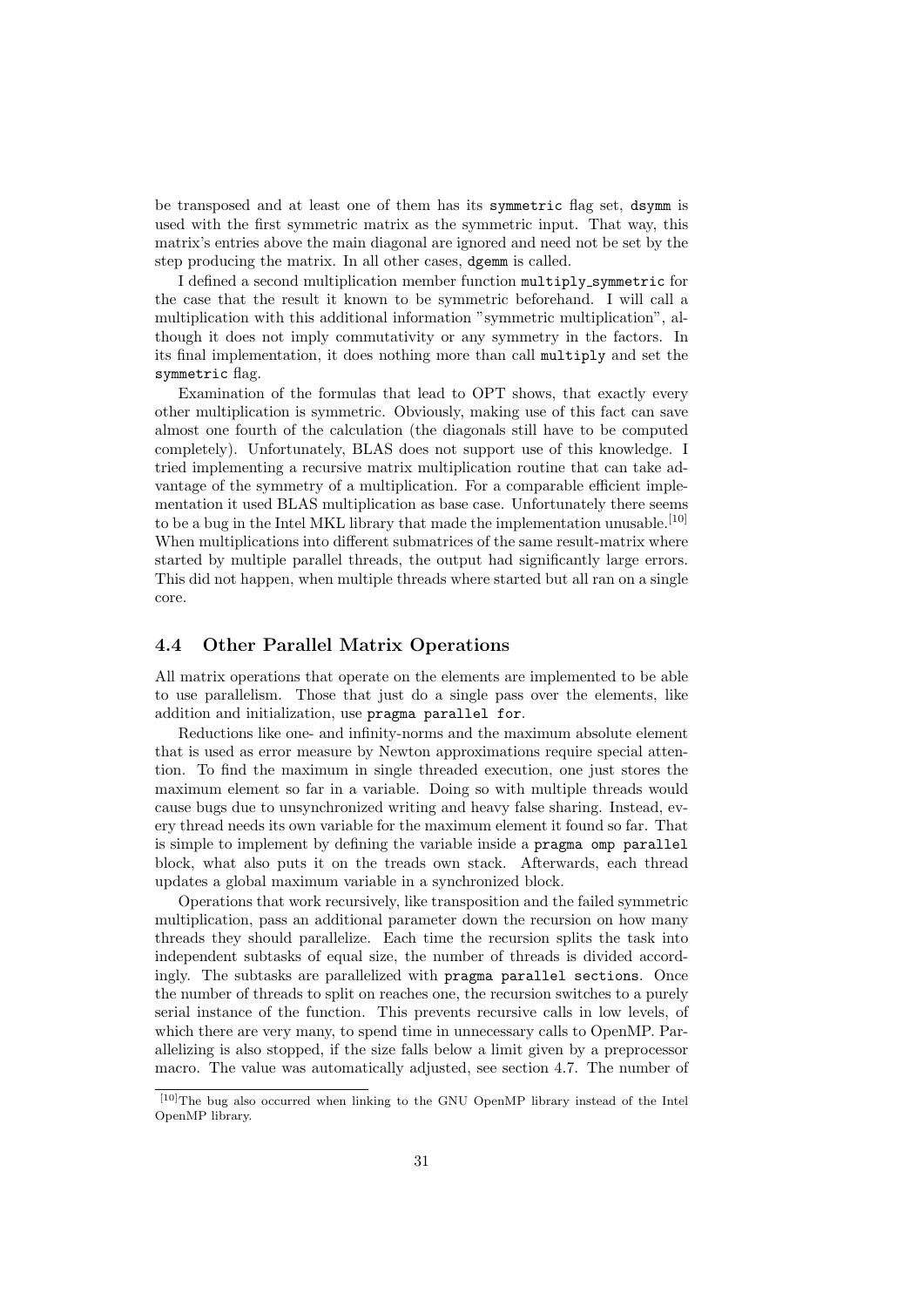threads is set to the number of available processors by the outermost call of the function.

The matrix class provides a member function partition that partitions the matrix into four submatrices and returns them in a structure. The provided partitioning scheme is used by all recursive algorithms including Strassen's inversion algorithm and OPT.

Transposition and the similar make symmetric, that fills the upper triangle with the transpose of the lower triangle, work recursively with the scheme provided by partition. For very small matrices they switch to simple nested for-loops, that are more efficient in this case.[6] The size is again automatically adjusted.

# 4.5 Inversion

The matrix inverse class capsules all inversion methods. Its constructor takes two arguments: The matrix to invert and a string that specifies the combination of inversion methods to use.

#### 4.5.1 Recursion Management

To allow higher flexibility for experiments, the recursive inversion functions do neither take a parameter for the recursion depth or have it fixed, nor do they use a fixed base inversion. Instead, a recursion object holds a list of function pointers to the inversion functions to use. Recursive inversion functions perform only one level of recursion and then call the recursion object via a callback function object. The recursion object then calls them again or a different function as desired. So that all inversion functions are of the same type, other inversion functions are capsuled in wrappers that also take the callback object but ignore it.

The function pointer list is initialized by parsing the string passed to the matrix inverse constructor. Each entry corresponds to one level in the tree of recursive calls with non-recursive methods as leaves. Because all recursive calls are run in serial, the tree is traversed in pre-order. Thus a single iterator suffices to find the inversion function to use; it is increased after starting the call and decreased when the call returns. Thereby its position in the list always corresponds to the current level in the recursion tree.

The ability to specify the method used for every level of recursion separately allows not only to compose Strassen's inversion algorithm, OPT, and OPT-S, but also to make alterations at runtime. For example, to get OPT one would specify the appropriate number of levels of Strassen's inversion algorithm and then Newton approximation. If one wishes, the number of levels can simply be changed. As another example, OPT-S results by inserting single iterations of Newton approximation in between the levels of Strassen's inversion algorithm. This can be altered to do more than one iteration at a time or by inserting them only every  $k$  levels. Also, the LAPACK inversion (effectively MKL inversion) can be used as base case to OPT, to examine the effects of Strassen's algorithm without those of Newton approximation.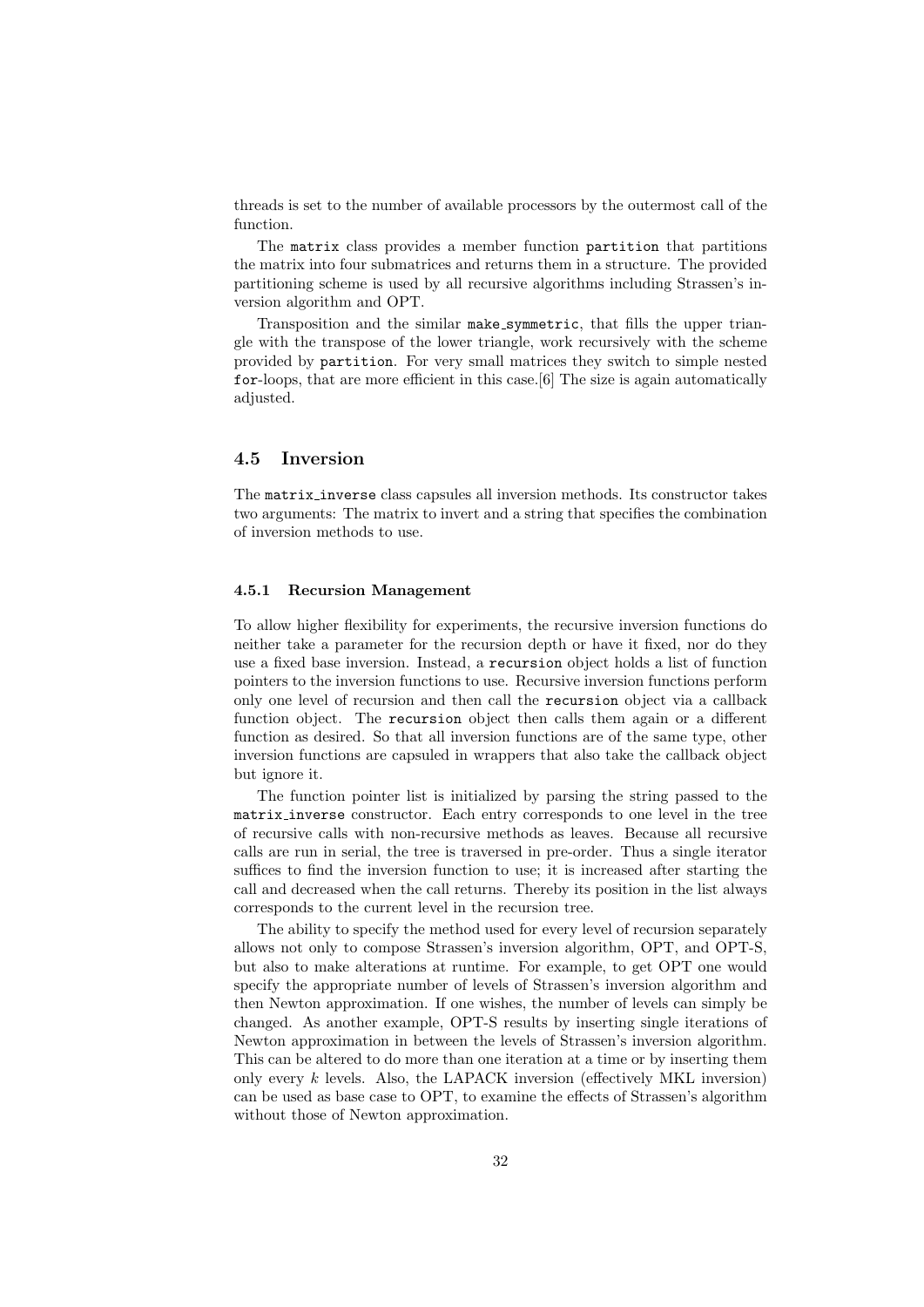

Figure 6: Typical evolution of the error value during a Newton approximation. Also shown are the maximal error constant  $c$  and the ranges in that condition (a) and (b) hold (compare section 4.5.2), as well as the point up to that single precision computation would be sufficient (s) (compare section 4.8).

#### 4.5.2 Inversion Methods

The implementation of one level of Strassen's inversion algorithm follows the pseudocode from figure 1. Multiplications that result in a symmetric matrix use multiply symmetric. Possible parallelism between the copy and other operations is not exploited. The transpose to compute  $P'$  is skipped completely and  $P'$  left undefined. As intermediate result,  $P'$  is never read due to the use of dsymm for further multiplications as described in section 4.3. The final result undergoes a call to make\_symmetric, that fills in all missing parts. It would be cleaner to specify if  $P'$  is needed as a parameter to the function, but that would make the function itself and the callback object more complicated. Although make symmetric sets some elements that where already correct from the base case of the inversion, the amount of additional work is neglectable compared to the rest of the inversion.

The implementation of Newton approximation uses, apart from the input matrix, one matrix E for the error matrix plus I and two X, X new for the current and the new approximation. I follows the formula  $X_{i+1} = (2I - X_iM)X_i$ . First, E is set to 2I, then  $X_iM$  is multiplied and subtracted in one operation. Instead, one could subtract the product from 2I and store the difference in the same matrix. I expect both methods to be equally efficient, because they both involve a single pass over the elements with a conditional addition. In a few test runs, I found no difference. Both methods use a special member function of the matrix class that parallelizes as described in section 4.4. After the new approximation has been calculated, the contents of Y and Y new are swapped (again including the array pointers but not the elements themselves).

The implementation of Newton approximation does not calculate the number of iterations by the formula of theorem 2.10. This spares the dependence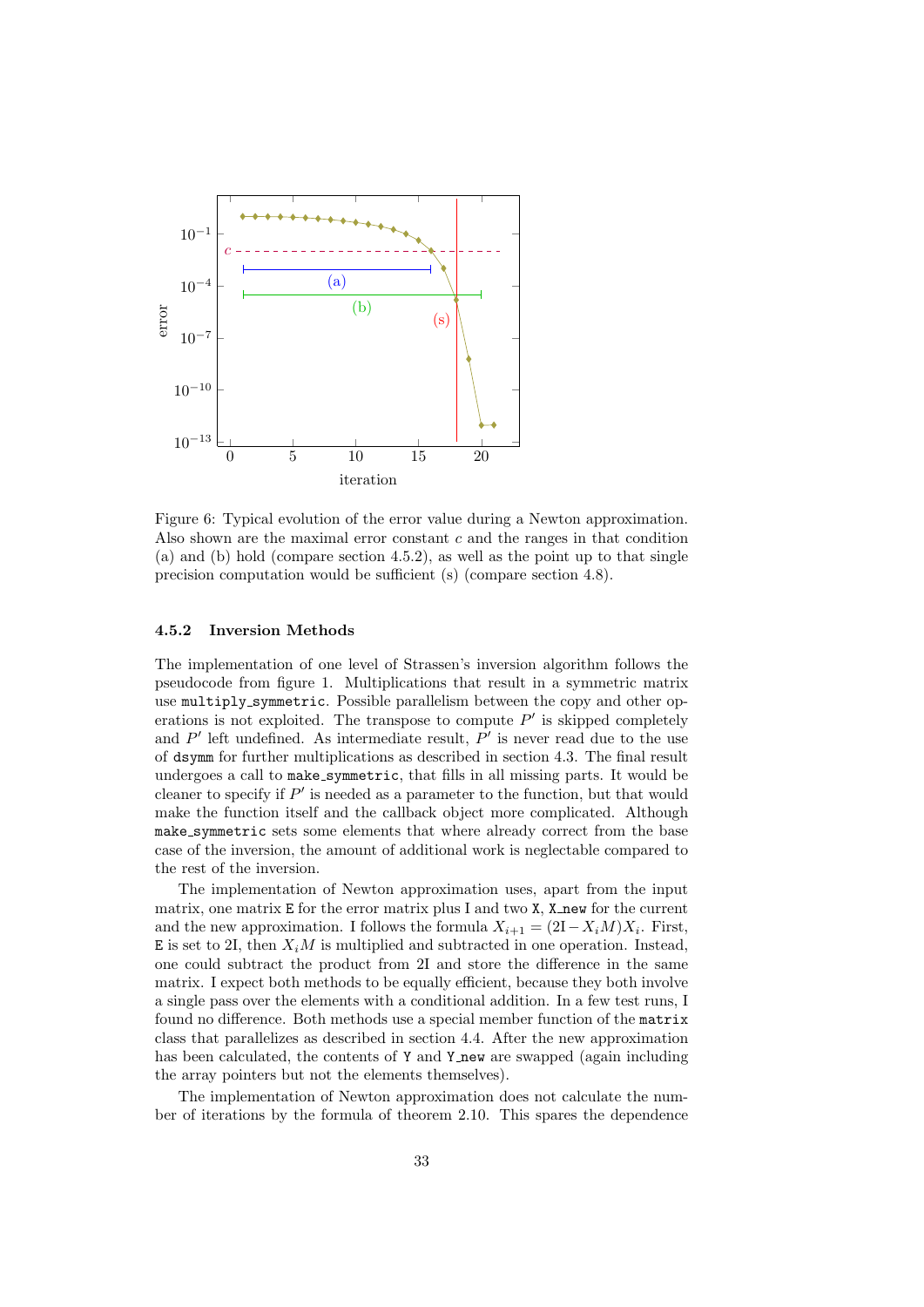on the condition as an input parameter and saves superfluous iterations. Instead, it measures the remaining error of each approximation as described by equation (8). To calculate the error measure, I is subtracted from E on-the-fly. During the tests, the maximum absolute element has shown to give good results. Anyway, the value calculated as error measure is not incorporated in the iterations in any way, but serves only to detect stagnation of improvement as termination condition. The iteration continues as long as at least one of two conditions holds: (a) The error of the new approximation is smaller than the previous to a certain power  $p$ . (b) The remaining error is larger than a fixed constant c. These conditions have shown to reliably detect two situations (compare figure 6): (a) When the border of representability is close, the error is no longer squared. Although little improvement is usually still possible, the iteration should stop because the effort is not worth it.  $p$  should be less than 2 to avoid misdetection due to numerical instability (e.g. 1.2). (b) At the beginning of the inversion the improvement is small, so that (b) is sometimes not met due to numerical instability. In that case the iterations shall still continue.  $c$  can be chosen rather large (e.g. 0.01).

The LAPACK standard defines the interface to the inversion of symmetric positive definite matrices to consist of two calls, dpotrf and dpotri. The first calculates a Cholesky factorization of the matrix. The second calculates the inverse from the Cholesky factorization. Both together are capsuled as one inversion method available in the matrix inverse class. Those routines are specialized for symmetric positive definite matrices and can thus make use of all their benefits. I also implemented a function to call the versions for general matrices, dgetrf and dgetri, that work with an LU factorization, but do not use it for the experiments.

For the stabilization step of OPT-S, one iteration of Newton approximation is also available as pseudo-recursive function. It first uses the callback with the input (i.e. with the same size) to get an approximation and then performs the Newton iteration. To compose pure Strassen's inversion algorithm, simple inversion of  $1 \times 1$  matrices is available as a separate function.

#### 4.5.3 Singular Matrix Handling

The LAPACK inversion call dgetri, Newton approximation, and  $1 \times 1$  inversion can detect singular input matrices. dgetri returns an error code, Newton approximation iterates infinitely, and  $1 \times 1$  inversion divides by 0. In all cases (for Newton approximation a large number of iterations depending on  $n$ ), an exception is thrown containing appropriate information. The exception is caught by the test program that records the failure in the output.

## 4.6 Profiling

For profiling, a global object of type matrix statistic is available. The matrix operations, especially the inversion algorithms, call functions to store profiling data and to start and stop timing. By replacing some of those functions with empty ones, all overhead can be removed from the matrix operations trough compiler optimization. After an operation finished, the test program can read the profiling data from the matrix statistic object. All profiling data of one test run is also available as a single line of text for printing to standard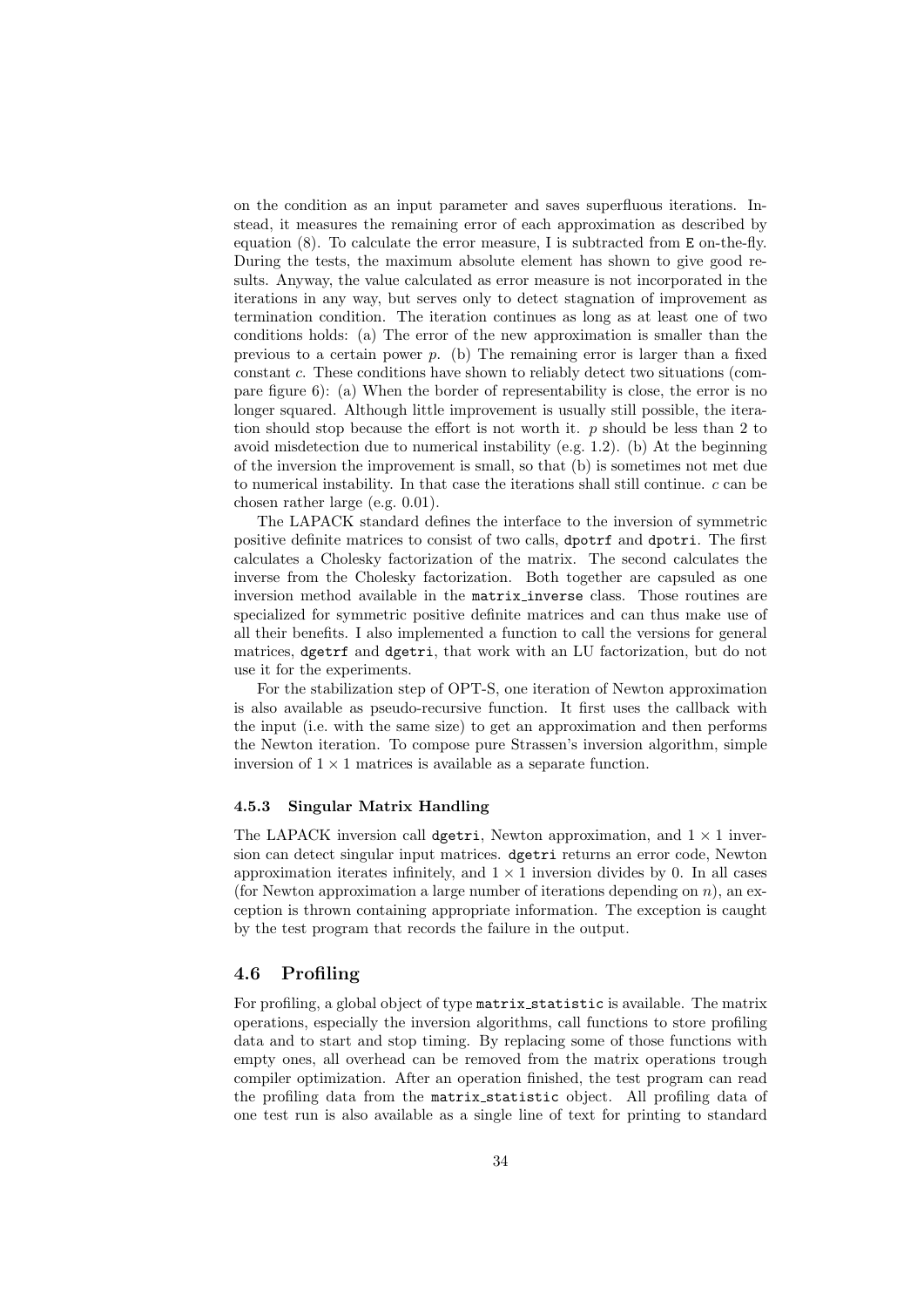output. With these lines, the test data can easily be extracted and processed by evaluation scripts. This is especially useful for automated calculation of medians and generation of data-tables for plots.

All inversion functions call timer start and stop functions. Timer objects, one per recursion level, are maintained in a list with an iterator to the current level. That way is kept track of which start or stop call belongs to which level and timings for each level are generated.

The constructor of matrix inverse stores the inversion method string and the matrix generator stores the size, condition and the random seed of the matrix. If used, the Newton approximations fill a list of iteration counts. After the inversion, the error measure is stored in the matrix statistic object. With the random seed, it is possible to reproduce to exact same input if exceptional behavior shall be further investigated later.

# 4.7 Automatic Tuning

As described in section 4.4, the minimal size for parallelization and for recursive transposition is set by an automatically adjusted preprocessor macro. To find values for those parameters, series of automated tests where run that try to narrow the possible range of the optimal value by binary search. They compile a test program with the possible values and compare the runtime of predefined tests. This builds on the assumption, that the gain of parallelization grows monotone with the size. When the lower and upper limit get within a factor of two, setting a value in between no longer makes a difference because OPT's recursions always halve their input size. Then a different input size has to be chosen and two tests to be run with that size and different tuning parameters. The results of these series of tests where so stable and plausible, that in the end the tuning process could be completely automated. The found values are automatically written to an include-file and used in future compiles.

#### 4.8 Possible Improvements

Newton approximation starts off with a very rough approximation and iteratively improves it. Theoretically it takes only one iteration to double the number of correct bits. One could start the approximation with single precision floating point arithmetic and switch to double precision when approaching the end (compare figure 6). Doing so would require conversion of the input and once of an intermediate result, but speed up most of the multiplications by a factor of two plus some advantage due to lower cache footprint. However, OPT only uses Newton approximation on relatively small submatrices, so the gain in that application is limited.

As described in section 4.3, exploiting symmetric multiplications can save almost one fourth of the effort. However, adapting a highly tuned multiplication subroutine to support that feature is not trivial. One has to take into consideration, that for a submatrix on the diagonal not all elements have to be calculated by multiplication. That may either waste valuable cache or it complicates the aligning to cache-line-boundaries if the other elements are not to be stored at their usual places. Also, the rows and columns of the input are not used equally often, thus are different valuable to keep cached. Likewise, parallelization gets more difficult. For full multiplications, splitting the in- and output matrices in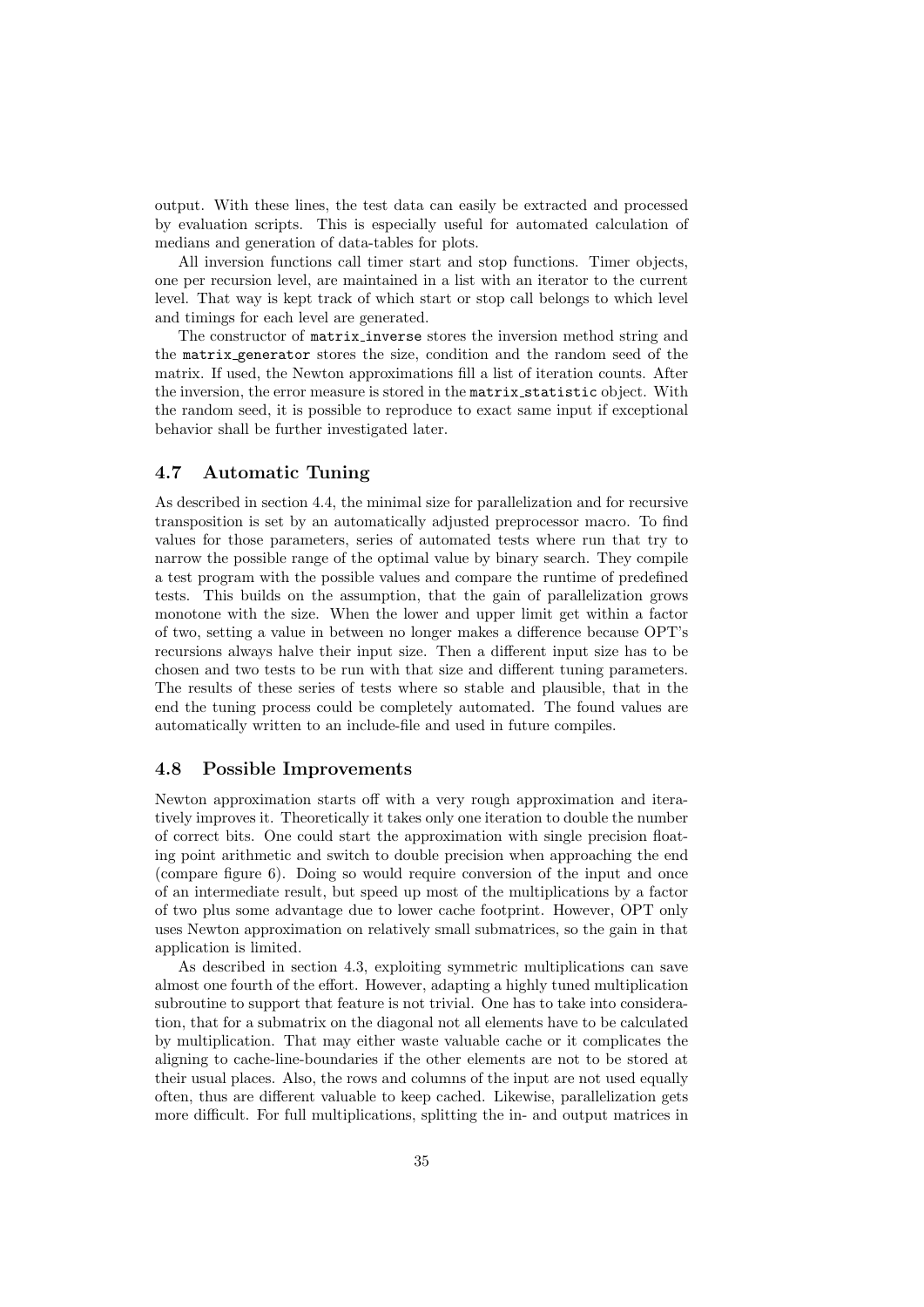parts of equal size results in subtasks of equal size. For symmetric multiplications, such splitting results in tasks of different sizes, which additionally contain to copy the transpose of some parts of the result. Separating multiplication and transposition may help with locality during the multiplication but on the other hand requires reloading the results for the transposition.

Further benefits in parallelization may come from task scheduling. One would define (recursive) inversions and multiplications as tasks that can be split into subtasks by Strassen's algorithm and some recursive multiplication scheme, respectively. That can, for example, be beneficial in the following way: Strassen's inversion algorithm starts with a recursive inversion of the upper left partition. This recursive inversion can begin, as soon as the multiplication that produces the input for the whole inversion finished to compute this partition. The rest of the multiplication can proceed in parallel. In addition to such overlapping, simple parts like copying a matrix can be moved into the multiplication that generates it or that uses it, saving one access to slower memory levels. While the recursion is broken down further, the data-flow comes closer to a streaming mechanism.

Breaking down tasks is not always ambiguous. For example, consider the following multiplication:

$$
\begin{pmatrix} C_{11} & C_{12} \ C_{21} & C_{22} \end{pmatrix} = \begin{pmatrix} A_{11} & A_{12} \ A_{21} & A_{22} \end{pmatrix} \cdot \begin{pmatrix} B_{11} & B_{12} \ B_{21} & B_{22} \end{pmatrix}
$$

Breaking it down recursively yields, among other tasks, to compute

$$
C_{11} = A_{11} \cdot B_{11} + A_{12} \cdot B_{21} .
$$

If two cores are available, one would compute each product on one processor and then add them afterwards. However, on one core, one could compute the first product and then use the multiply-and-add function of the muladd processorinstruction to add up the second product as it is computed, saving the addition step. Thus, depending on the available parallelism in processing power, the task of multiplication should be broken down differently.

# 5 Experiments

Main goal of the experiments was to verify the theoretical results claiming practical usability of OPT in that it neither needs too much runtime nor causes too large numerical errors. Theory alone does not suffice in these points, because it neglects cache effects and other factors that can easily increase runtime by magnitudes of hundreds or thousands. Also, while the stability calculation uses rather loose estimates, it still neglects higher order error terms and errors by matrix multiplications that add to errors from recursion. The runtime on different numbers of cores is compared, to examine the scaleability of the algorithms, as well as for different input sizes to see what size is necessary to reach said scaleability.

With additional tests, I examine the coherence between the recursion depth of OPT and the resulting runtime.

I compare the numerical errors of the inverses produced by OPT, OPT-S, Newton approximation, and the MKL inversion routine. During that I observe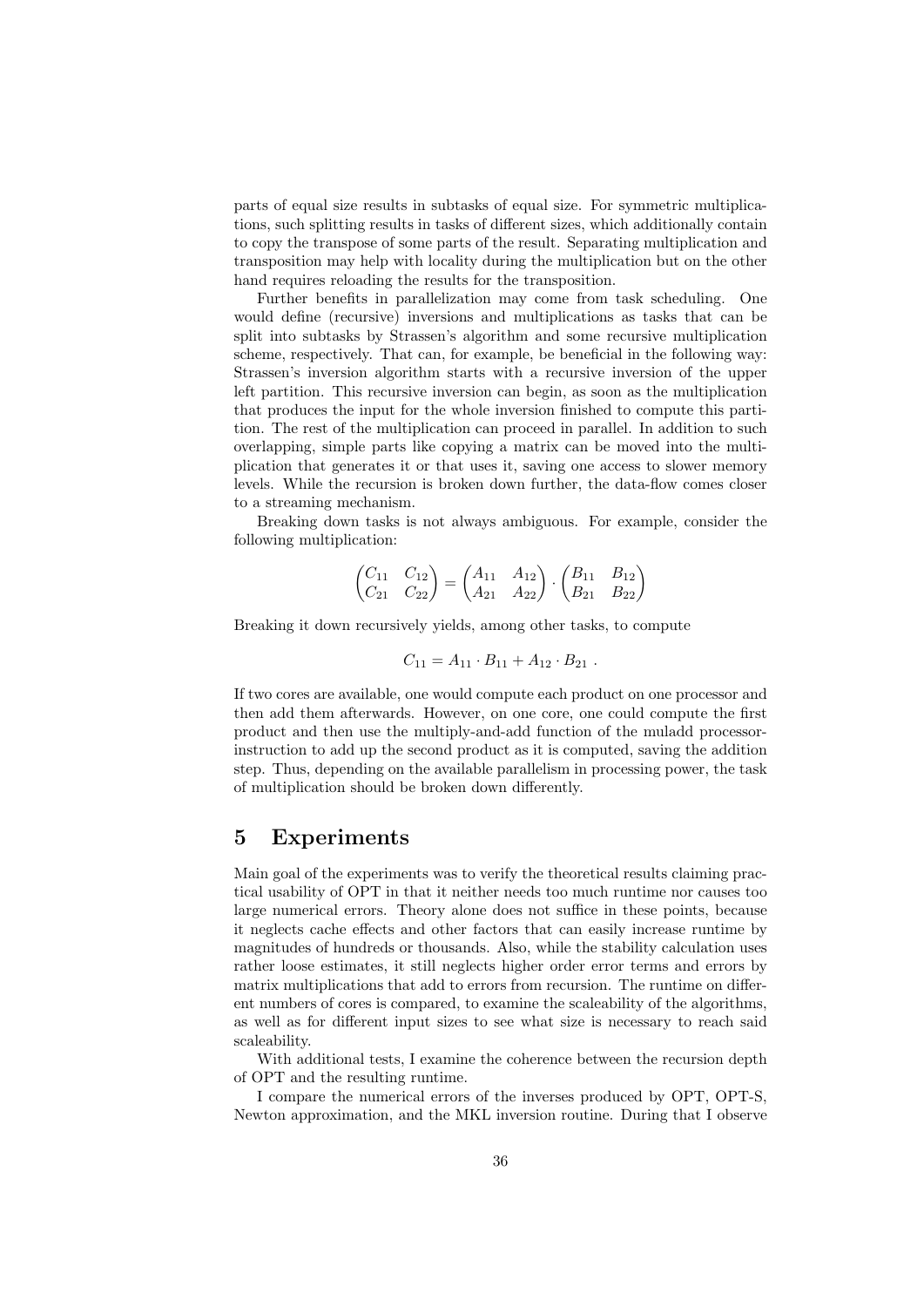unexpected behavior of Newton approximation and do some further testing to widen the view on this behavior.

#### 5.1 Random Matrix Generation

As input for the tests, symmetric positive definite matrices are randomly generated to a specified condition. This is possible, because every symmetric positive definite matrix M can be decomposed as  $M = QDQ<sup>T</sup>$  where Q is an orthogonal matrix and  $D$  is a diagonal matrix containing the eigenvalues. The distribution of the eigenvalues determines the condition of the matrix. On the other hand, every matrix composed according to above scheme is symmetric positive definite (see lemma A.3). By choosing  $Q$  uniformly distributed,  $M$  is chosen uniformly distributed among all symmetric positive definite matrices with the eigenvalues of D.

#### 5.1.1 Randomized Eigenvalue Selection

The difficulty to invert a symmetric positive definite matrix M does not depend on the difference but on the ratio of its eigenvalues. Furthermore, this dependence is not linear but logarithmic. Both manifest in the number of necessary Newton iterations, that include a log  $\frac{\Lambda}{\lambda}$  summand, where  $\Lambda$  and  $\lambda$  are the largest rsp. smallest eigenvalue of M (see theorem 2.10 and lemma 2.4).

As an illustrational example, consider a matrix M with a large and a small eigenvalue  $\Lambda'$  rsp.  $\lambda'$  and a vector x with its defective floating point representation  $\mathbf{x} + \delta_{\mathbf{x}}$ . Then  $\log \frac{\|\mathbf{x}\|}{\|\delta_{\mathbf{x}}\|}$  gives the approximate number of correct bits in the representation of **x**. In the worst case **x** is an eigenvector to  $\lambda'$ , but  $\delta_{\mathbf{x}}$  is an eigenvector to  $\Lambda'$ . The number of correct bits in the representation of  $Mx$ is given approximately by

$$
\log \frac{\|M\mathbf{x}\|}{\|M\delta_{\mathbf{x}}\|} = \log \frac{\lambda'\|\mathbf{x}\|}{\Lambda'\|\delta_{\mathbf{x}}\|} = \log \frac{\|\mathbf{x}\|}{\|\delta_{\mathbf{x}}\|} - \log \frac{\Lambda'}{\lambda'}.
$$

We see, that the number of correct bits of the representation is reduced by

$$
\log \frac{\Lambda'}{\lambda'} = \log \mathop{\rm cond}\nolimits M \; .
$$

Setting the condition of M is easy: Simply choose an arbitrary  $\lambda$  and  $\Lambda = \lambda \cdot \text{cond } M$ . It remains to choose the other eigenvalues.

Randomly selecting eigenvalues  $\lambda_i \in [1, \text{cond } M]$  uniformly distributed does not have the desired effect of an even distribution on the difficulty: Pick two eigenvalues and let  $\lambda_a$  be the smaller and  $\lambda_b$  the larger. Then with probability  $p \geq \left(1 - \frac{\ell - 1}{\text{cond }M - 1}\right)^2$  it is  $\lambda_a \geq \ell$  and thus  $\frac{\lambda_b}{\lambda_a} \leq \frac{\text{cond }M}{\ell}$ . [11] For low  $\ell \geq 2$ , p is high, but the difficulty is reduced significantly.

To follow the log-ratio relation of eigenvalues and difficulty, I selected eigenvalues  $\lambda_i = 2^{X_i}$  with  $X_i$  chosen randomly uniformly distributed in the interval  $[-\frac{1}{2}\log \text{cond}\,M, \frac{1}{2}\log \text{cond}\,M]$ . This guarantees  $\lambda_i \in [\frac{1}{\sqrt{\text{con}}}$  $\frac{1}{\operatorname{cond} M}$ ,  $\sqrt{\operatorname{cond} M}$ . The log-ratio of two eigenvalues is then  $\log \frac{\lambda_a}{\lambda_b} = X_a - X_b$ . In the implementation I

<sup>&</sup>lt;sup>[11]</sup>Actually, the formula given for p is the probability of both  $\lambda_a$  and  $\lambda_b$  to be that large, which is even smaller than  $p$ .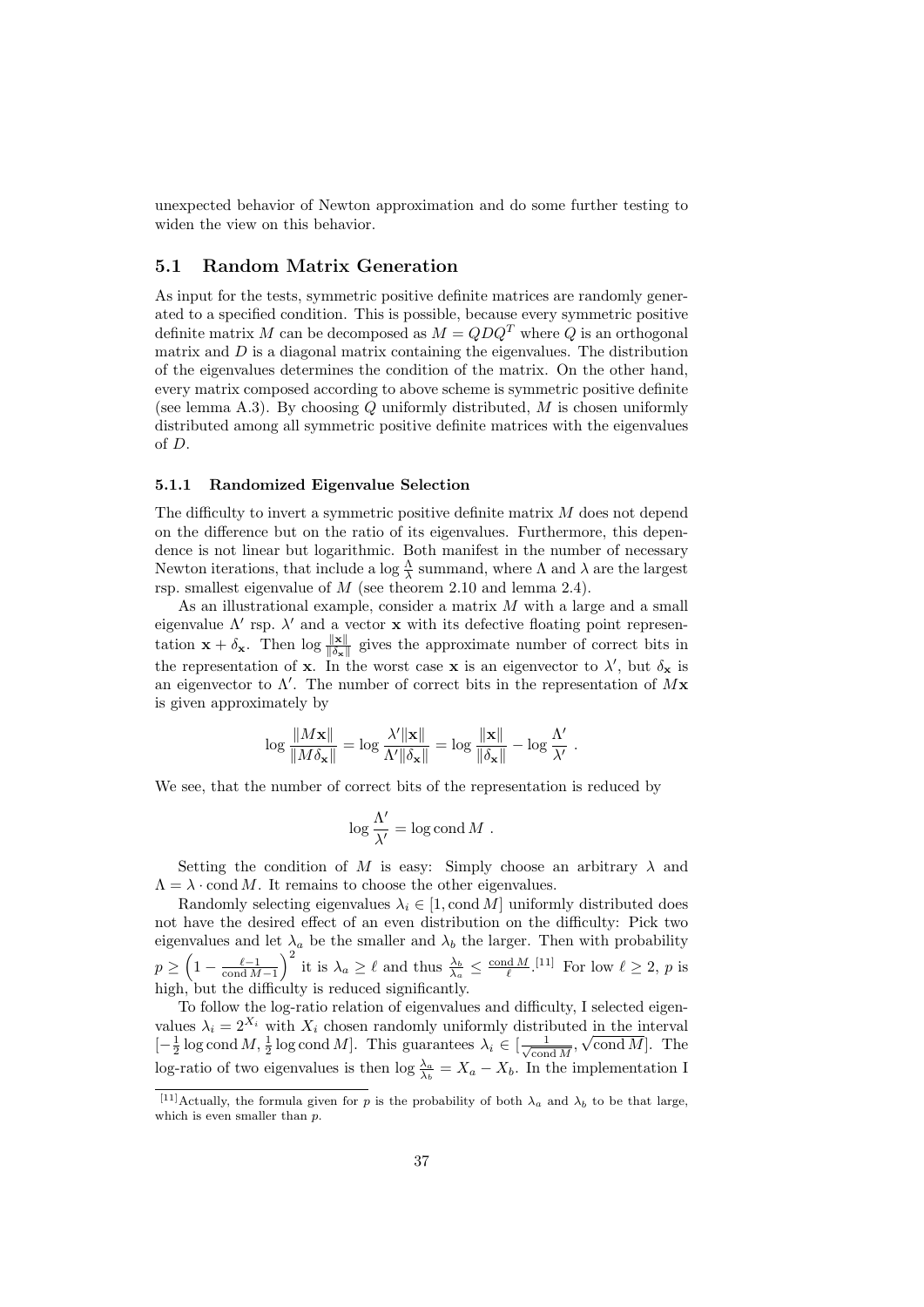skipped explicitly setting largest and smallest eigenvalues, since with high probability the condition is almost at its maximum anyway and I avoid a possible source of undesired asymmetry in M.

#### 5.1.2 Random Orthogonal Matrix Generation

To generate  $Q$ , first a matrix  $X$  is filled with random entries according to a normal distribution  $\mathcal{N}(0, 1)$ . Then, X is decomposed into an orthogonal and an upper triangular matrix  $Q'R' = X$ . Last, the diagonal entries of R' are made positive, obtaining R and Q. This can be done by multiplying row i of  $R'$  and column *i* of  $Q'$  with  $\zeta_i = \text{sign } r'_{ii}$ . The result is

$$
QR = (Q'Z)(ZR') = X \quad \text{with } Z = \begin{pmatrix} \zeta_1 & 0 \\ & \ddots & \\ 0 & & \zeta_n \end{pmatrix} \; .
$$

In case any  $\zeta_i = 0$ , X is singular and the generation starts over.

This algorithm is equivalent to iteratively choosing column i of Q uniformly distributed among all directions in  $\mathbb{R}^n$  (stored as column *i* of X), projecting it into the subspace orthogonal to that spanned by columns 1 through  $i - 1$ , and scaling it to length 1 without changing its direction. I chose to make use of the QR decomposition, because efficient implementations are available.

The resulting distribution of Q is uniform in terms of the Haar-Measure. In particular, multiplying the output with an arbitrary orthogonal matrix does not change the distribution.

# 5.2 Test Setup

The primary line of tests was run on an eight core UMA computer (PC121) with two Intel Xeon 5345, each with four cores, running on 2.33 GHz. Each core has two floating point units, so the theoretical limit on the floating point operations is 4.66 GFLOP/s per core.

The Linux kernel allows to switch of cores separately while the system is running. I use this feature to compare the performance on different numbers of cores. That way it is impossible for any computations to be moved to other cores. The cores to activate were chosen to be as close together as possible (i.e. first activate all cores on one package) to increase the effects of using more  $\arccos[12]$  and thus be able to observe them more easily.

The OpenMP library used for parallelization was instructed to distribute threads evenly and to inhibit moving them between cores. It uses one thread per core by default. For the duration of the tests, no other tasks were run on the computer.

To further investigate the performance on even more cores, a secondary line of tests was run on a larger, 32 core NUMA computer (PCS) with four Intel Xeon X7560, each with 8 cores, running on 2.266 GHz. Each core has two floating point units, so the theoretical limit on the floating point operations is 4.532 GFLOP/s per core. While every socket has fastest access to its own memory, there is no difference in accessing memory of the other sockets. In

 $[12]$ The effects in mind were larger combined cache and slower communication between the furthest away cores.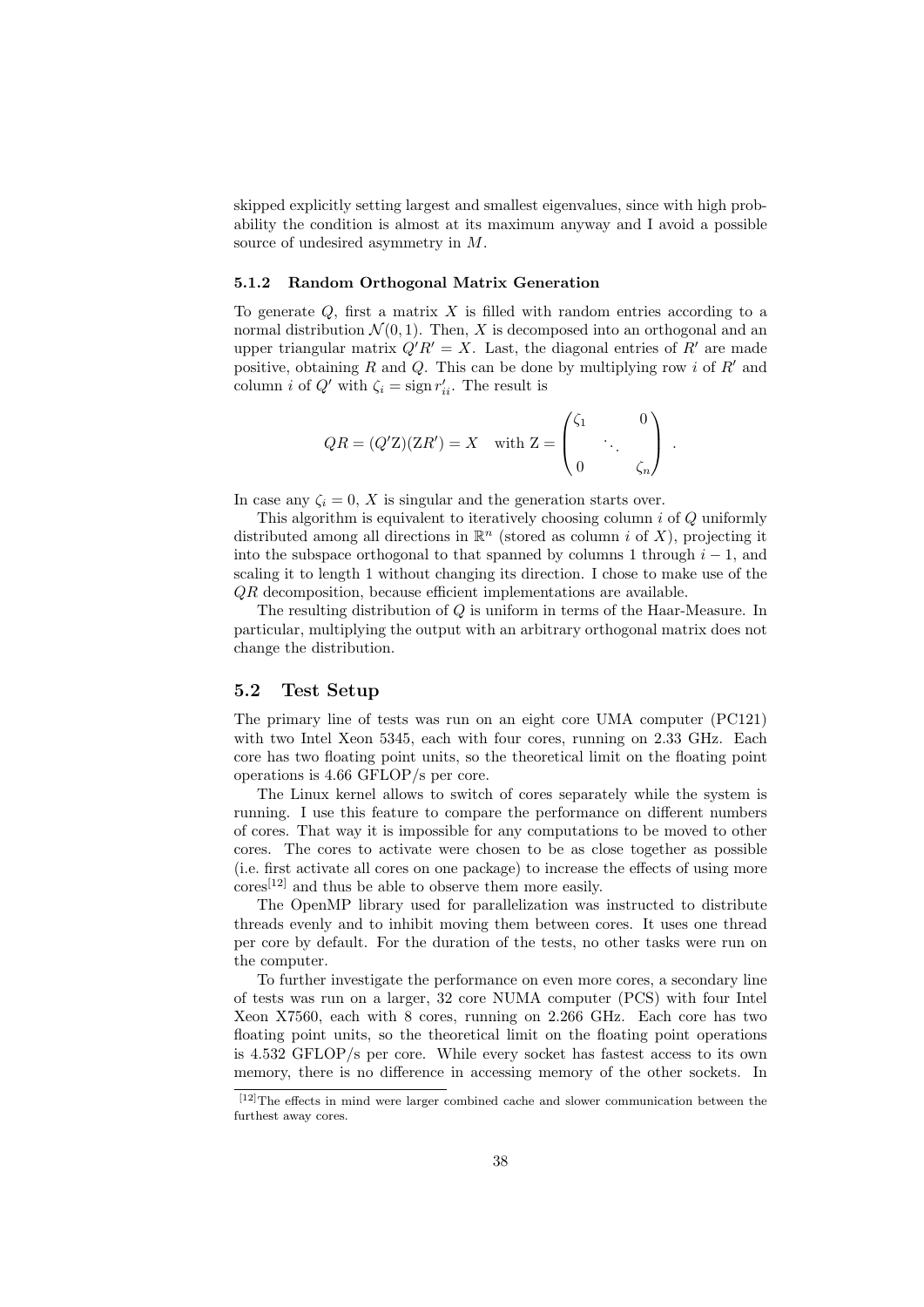particular is the slowest access when using three or four sockets not slower than when using only two. No mechanism to switch off cores was available. Instead, the OpenMP library was instructed to use only the desired number of threads and distribute all threads in the same fashion as described above. However, tasks controlled by the operation system may have been moved to other cores.

It was made sure, that enough RAM was available, so that no swapping should have occurred. All tests have been repeated multiple times. On PCS, the hours long running test have been repeated only three times; all shorter tests and all tests on the primary test line at least 30 times. Where not otherwise indicated, the results shown are medians of all iterations.

My own code and the includes from Boost were compiled with GNU gcc version 4.4.3 with maximum optimization and static linking. For the matrix multiplication subroutine and as competitor to compare with, it was linked to the appropriate routines of the Intel MKL 10.3 Update 6 which came as part of Intel Composer XE 2011. This is a highly optimized library advertised for use with the processors in use. The linked OpenMP library is also part of Intel Composer XE 2011. I did not make experiments with ATLAS, as compiling it for multi-core computers apparently works not automatically but requires manually "varying CacheEdge and iteratively compiling and running x[pre]l3blastst pt until you have a number you are happy with".[18, errata] Therefore I could not expect to get representative results.

All tests use double precision (64-bit) floating point arithmetic. To quantify the error of the results, I use the maximum absolute element of the error matrix, i.e.

$$
error(M, \tilde{M}) = max_{ij}|r_{ij}| \text{ with } (r_{ij}) = R(I - \tilde{M}M). \tag{8}
$$

It might be better to compare  $\tilde{M}$  with the exact inverse, but that would require to compute the inverse with infinite precision.

#### 5.3 Results

Figure 7 shows the absolute speedup compared to Intel MKL inversion on one core. It can be seen how MKL inversion succeeds to parallelize on up to four cores but struggles to make use of more. Note, that the first four cores are in the same package (compare section 5.2). OPT and OPT-S parallelize without problems, so that on eight cores OPT clearly outperforms MKL inversion.

Comparing OPT on one core with MKL inversion shows that the constant factor on the work in practice is below two, compared to the theoretical four derived in section 3.2.

Figure 8 shows the same test on PCS. The communication between the cores seems to be better, as the MKL inversion makes better use of up to eight cores, possibly because they share a faster higher level cache. Remember, that the first eight cores are in the same package (compare section 5.2). With more than eight cores the performance breaks off, clearly showing the high dependence of the algorithm on good inter-core communication.

Now we examine how well the algorithms utilize the available computation capacity. The total number of floating point operations (FLOP) done by one algorithm depends only on the input size. The numbers for the MKL inversion are taken from the MKL manual,[19] where they are denoted as approximately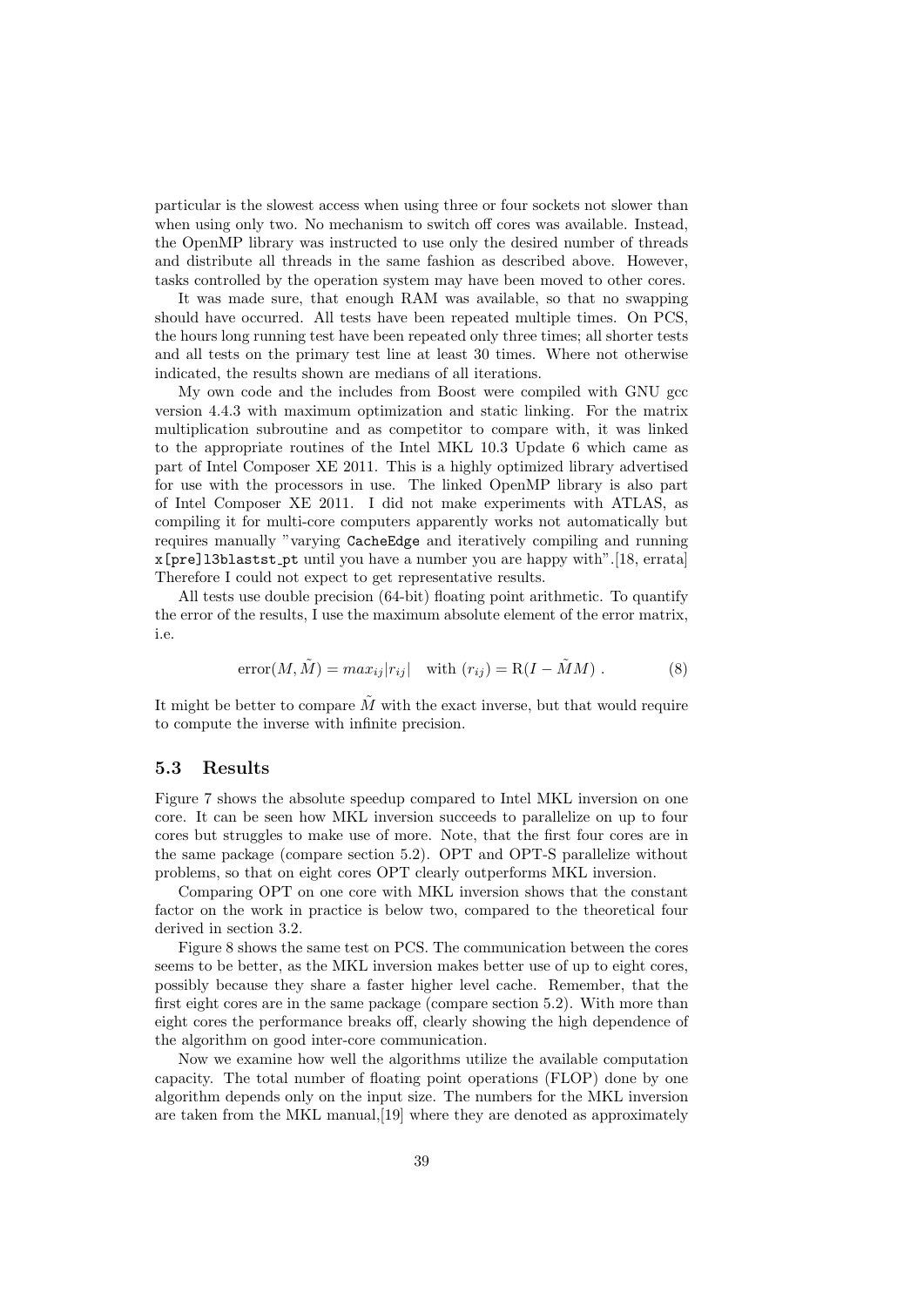

Figure 7: Absolute speedup of inversion methods and multiplication on PC121 compared to Intel MKL inversion on 1 core. Matrix size is  $2^{13}$ .



Figure 8: Absolute speedup of inversion methods and multiplication on PCS compared to Intel MKL inversion on 1 core. Matrix size is  $2^{14}$ .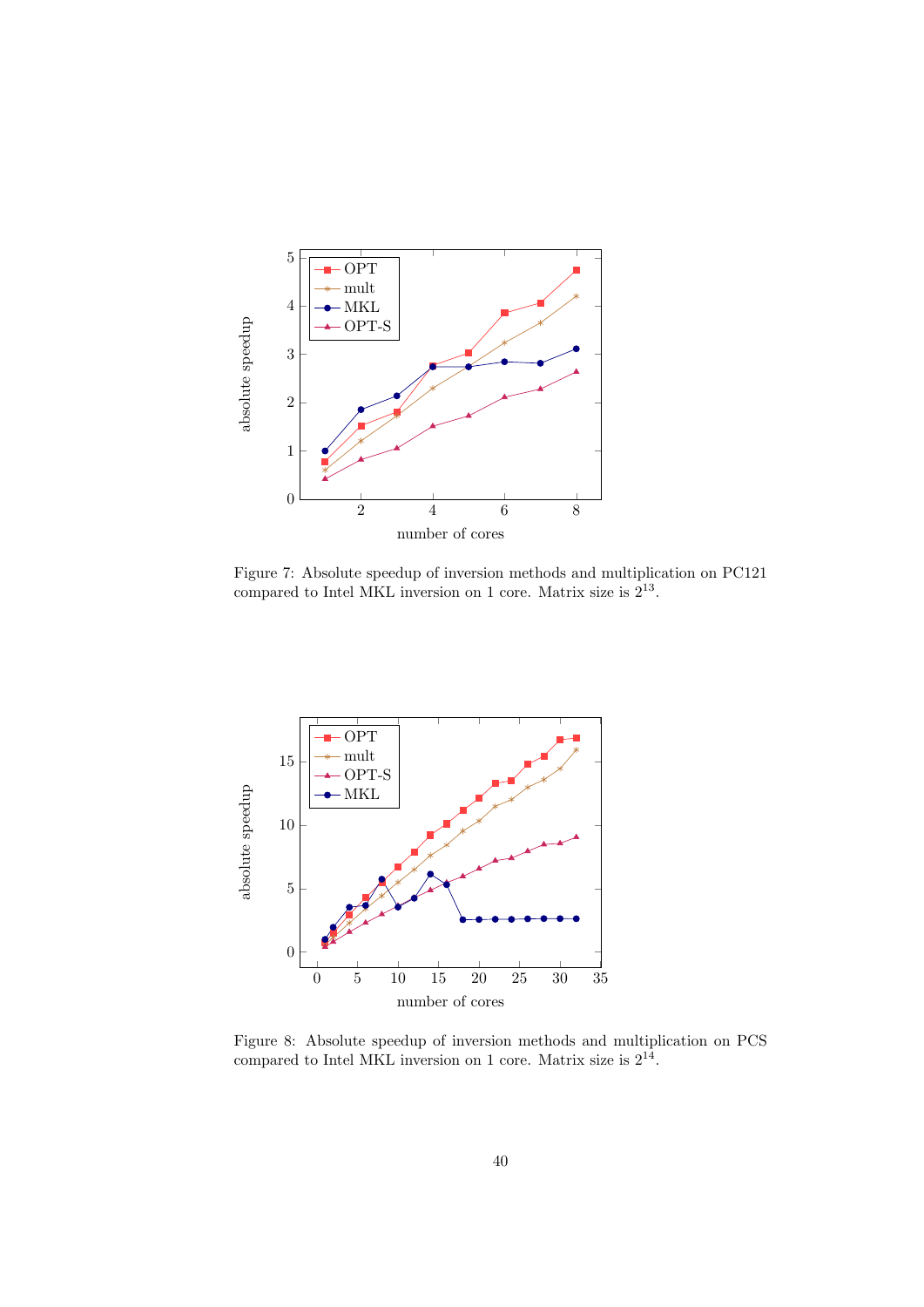

Figure 9: Percentage of the theoretical FLOP/s limit reached by different inversion methods and multiplication on PC121. Matrix size is  $2^{13}$ . The theoretical limit of the computer is 4.66 GFLOP/s per core.

How the value for MKL on one core can be above 100% is discussed in section 5.3.



Figure 10: Percentage of the theoretical FLOP/s limit reached by different inversion methods and multiplication on PCS. Matrix size is 2<sup>14</sup>. The theoretical limit of the computer is 4.532 GFLOP/s per core.

How the value for MKL on one through four cores can be above 100% is discussed in section 5.3.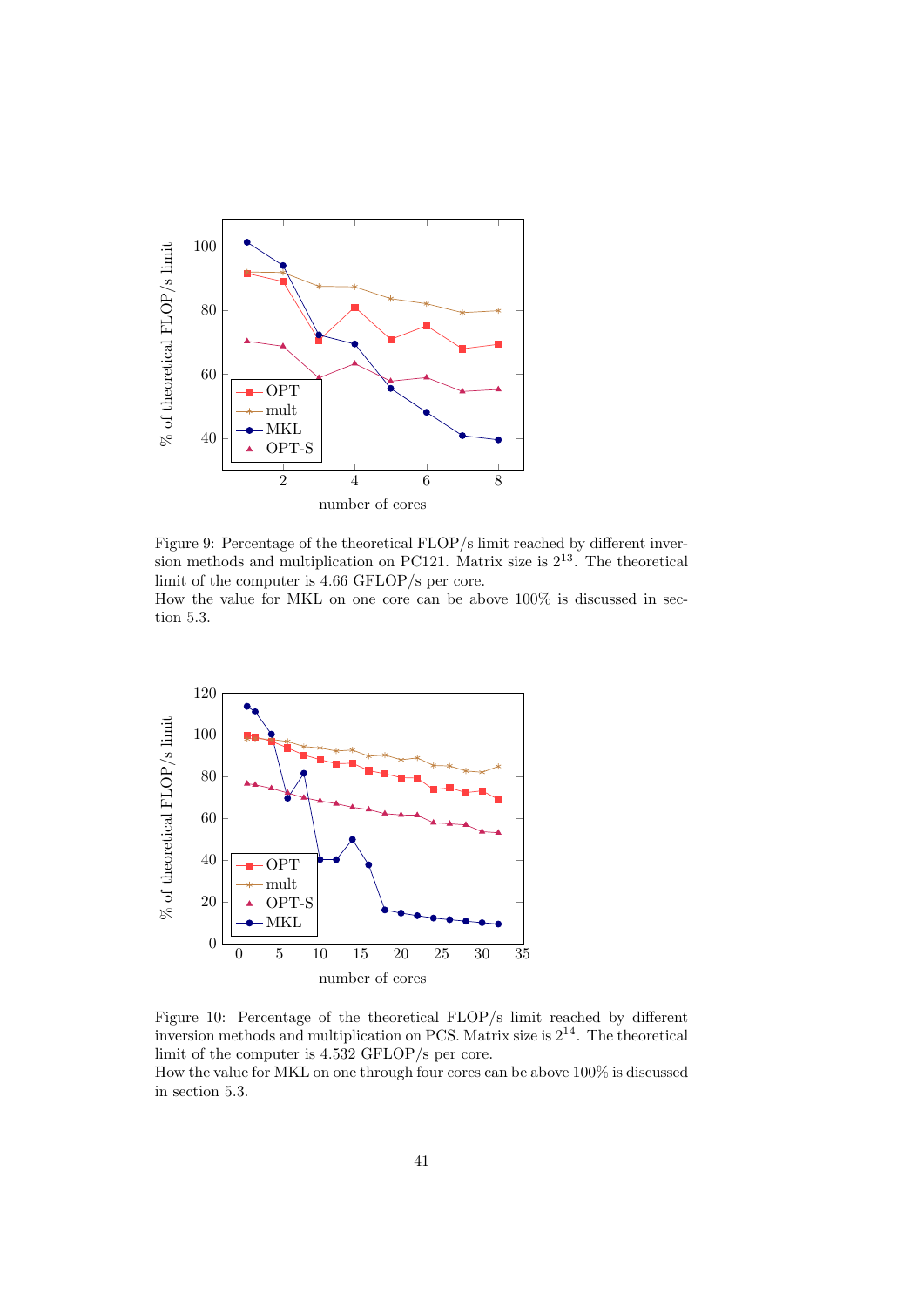$\frac{2}{3}n^3$  FLOP. The other numbers are calculated almost exactly, only neglecting some small summands in total in  $O(n)$ . The numbers are as follows:

|                | <b>GFLOP</b> |              |  |  |  |
|----------------|--------------|--------------|--|--|--|
| algorithm      | $n = 2^{13}$ | $n = 2^{14}$ |  |  |  |
| MKL            | 366.50       | 2932.03      |  |  |  |
| Strassen       | 366.60       | 2932.43      |  |  |  |
| OPT            | 423.20       | 3385.04      |  |  |  |
| OPT-S          | 605.70       | 4845.46      |  |  |  |
| multiplication | 549.75       | 4398.04      |  |  |  |

Division by the theoretical number of FLOP per second (FLOP/s) times the time taken leads to the numbers shown in figures 9 and 10 for PC121 and PCS respectively. Worth noticing is the fact, that the MKL inversion and my implementation of Strassen's algorithm use almost the same amount of FLOP, while my Strassen-implementation does almost one quarter redundant computations (compare section 4.3). That means, that the MKL implementation uses some sub-optimal inversion scheme, too. Additionally observing, that the MKL supposedly achieves more than 100% usage of the floating point units, there are some other interpretations: First, the number in the manual may be exaggerated or rounded up roughly. Second, the MKL might make use of some processor capabilities or optimization possibilities, that are not known to the public. This is quite possible, since the MKL is a highly tuned library made by Intel specifically for their processors. Third, the MKL may simulate some extra floating point operations with integer calculations in the otherwise idle integer ALU. An extreme variant of the first interpretation might be, that the MKL in reality needs only as many operations as an implementation of Strassen's algorithm would need that can make use of the symmetry of some multiplication results. In that case, it would really need only some more than  $\frac{1}{2}n^3$  FLOP.

The next test examines the input sizes necessary for effective parallelization. Figure 11 shows that starting from  $n = 2^8$  parallelization has a positive effect on the runtime. OPT and OPT-S quickly strive towards the limit of eight, while MKL inversion benefits only little from sizes larger than  $2^{10}$ . Worth noticing is, that MKL multiplication obviously even tries to parallelize on  $32 \times 32$  matrices, where the effort alone is much more expensive than the whole multiplication.

Again, figure 12 shows the same test on PCS. The picture is very similar with about double sizes, except that MKL inversion does not reach a speedup between three and four but only about 2.6. However, taken from figure 8 a speedup of about six would probably be possible if the parallelization was properly limited to eight cores on this computer.

To examine the numerical stability of OPT and OPT-S, I compare the error of the output as defined by equation (8) with MKL inversion. Figure 13 shows the results. It can be seen, that for not very high conditions (up to  $2^{12}$ ) OPT is even better than MKL inversion. Against all expectations and common knowledge, Newton approximation gives the worst results. That realized, it is no wonder that OPT-S produces worse results than OPT, since its intermediate results are worsened by the Newton iterations.

OPT performs  $\lceil \log \log n \rceil$  levels of Strassen's algorithm before it reaches the base case. As discussed in section 3, the levels of Strassen's algorithm serve to parallelize most of the large inversion while Newton iterations serve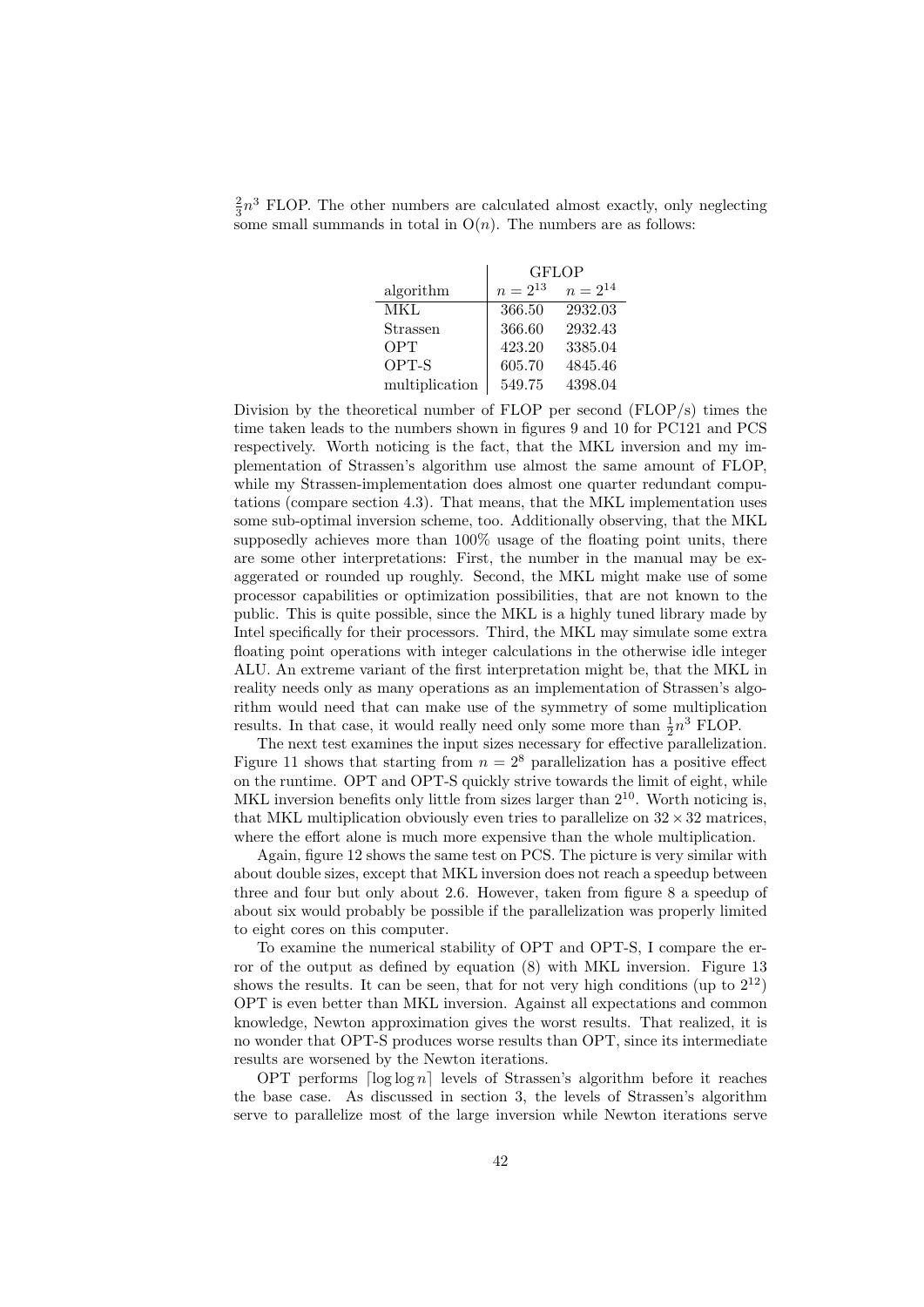

Figure 11: Speedup of inversion methods and multiplication on PC121 with 8 cores compared to the same algorithm on 1 core.



Figure 12: Speedup of inversion methods and multiplication on PCS with 32 cores compared to the same algorithm on 1 core.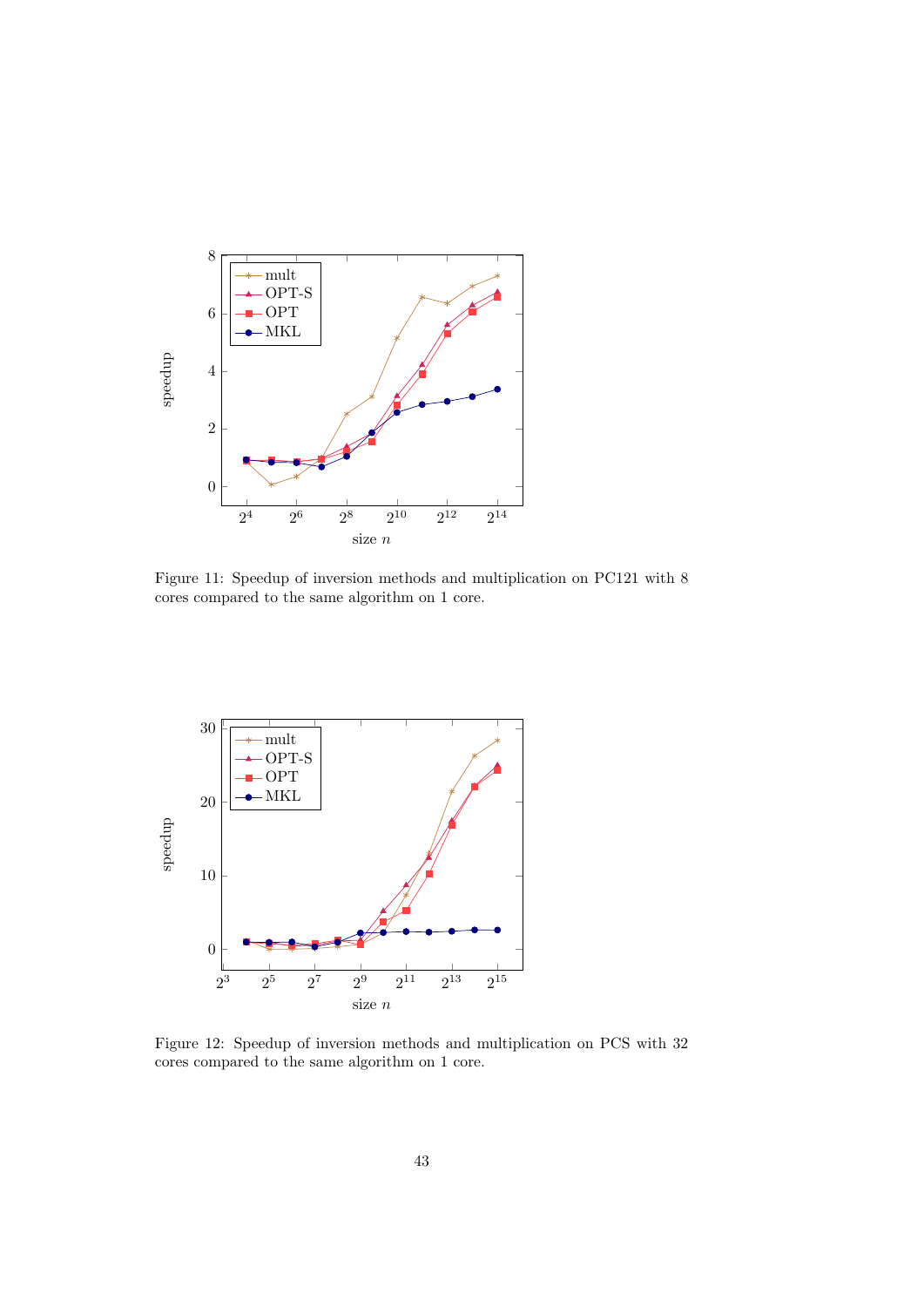

Figure 13: Error (by equation (8)) of different inversion methods by matrix condition for matrices of size  $2^{13}$  and double precision (64-bit) floating point elements. Matrix size is  $2^{13}$ . Calculation was done on PC121.



Figure 14: Runtime of OPT altered to do different numbers of levels of recursion. Matrix size is  $2^{13}$ . The number of cores is 8.

0 iterations equal pure Newton approximation, 4 iterations equal OPT, and 13 iterations equal pure Strassen's inversion algorithm.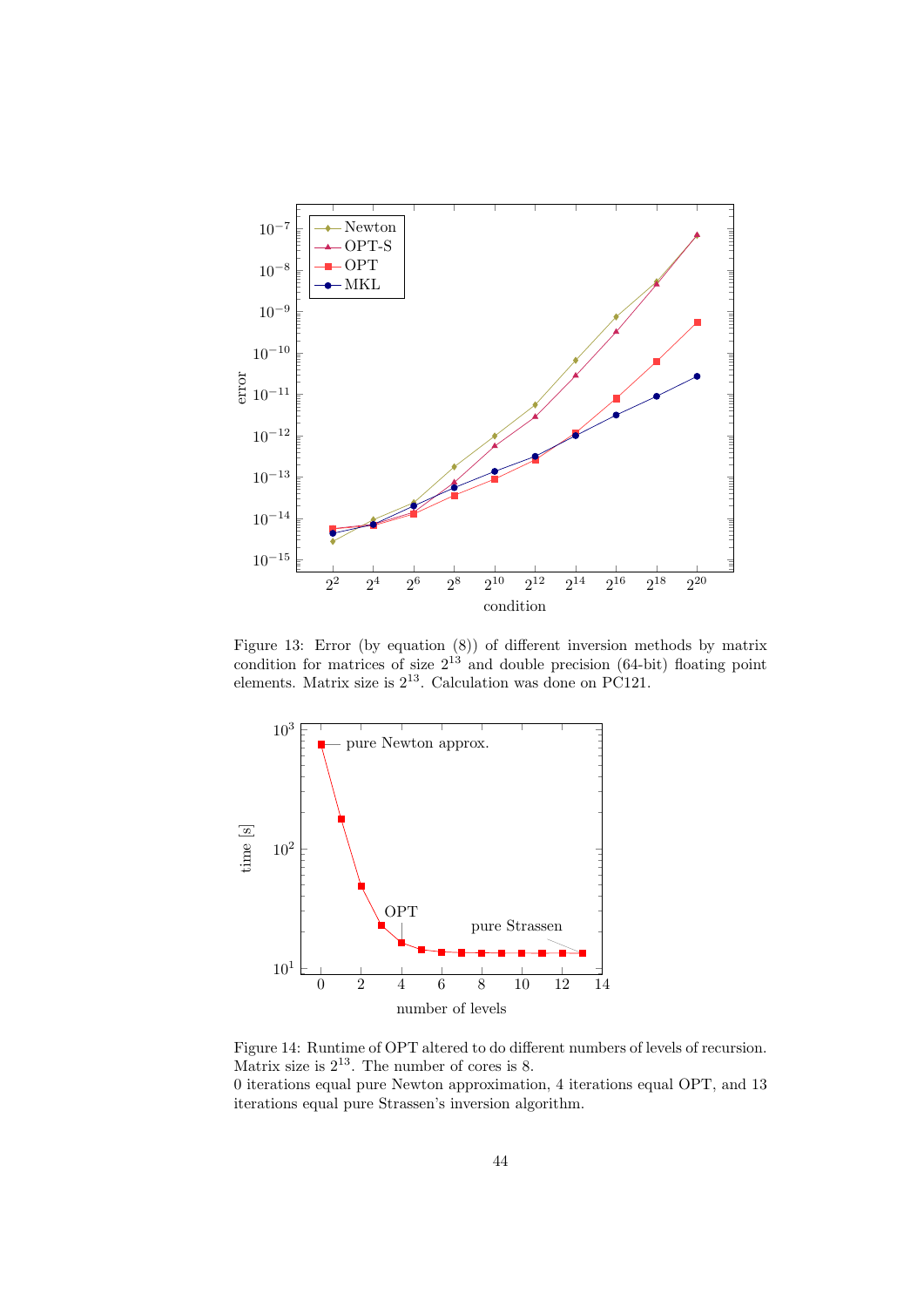

independent tests

Figure 15: Error of one iteration of Newton approximation after MKL inversion. Matrix size is  $2^{13}$ .

Shown are results of single tests, not medians. On the x-axis are a series of 15 independent tests with different random inputs. Values with the same x-value result from the same input matrix. The connecting lines in this plot indicate no continuity but only serve to better visualize similarities between curves. The values of variants 3 and 4 as well as 5 and 6 are different but so close together, that they would be indistinguishable in the plot.

to parallelize the small base inversions. The boundary of  $\log \log n$  fits well for the theory of work and parallel time. The test shown in figure 14 observes the actual runtime for different numbers of levels. It can be seen, that some levels of Strassen's algorithm are necessary to avoid the log n-factor more work of Newton approximation. On an eight core computer, however, the gain by the parallelization of Newton iterations is not visible compared to the much larger amount of work that happens in the outer levels of recursion.

# 5.4 Instability of Newton Approximation

To investigate the unexpected behavior of Newton approximation, I tried rewriting the formula for one iteration (equation (3)) using associative and distributive laws. I tried the following six variants.

| 1: | $X_{i+1} = 2X_i - (X_i M)X_i$ |
|----|-------------------------------|
| 2: | $= 2X_i - X_i(MX_i)$          |
| 3: | $=X_i + (I - X_i M)X_i$       |
| 4: | $= (2I - X_i M)X_i$           |
| 5: | $= X_i + X_i(I - MX_i)$       |
| 6: | $=X_i(2I - MX_i)$             |

Figure 15 shows errors measured after one iteration of Newton approximation has been applied to the (way less erroneous) result of MKL inversion. I used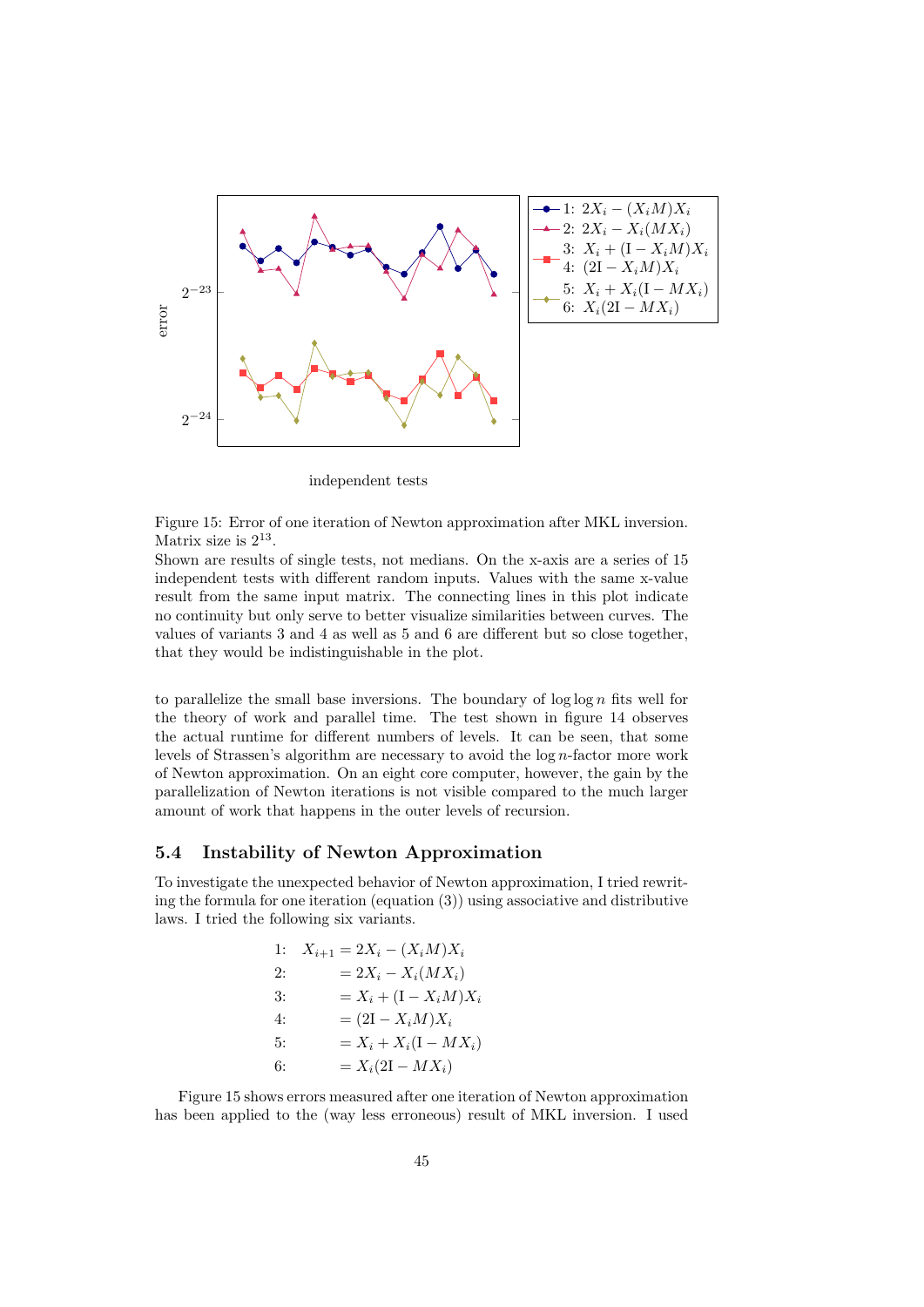

Figure 16: Example of the evolution of the error value during Newton approximation of a very ill conditioned matrix.

Indicated at the bottom are the three phases of evolution of the error (compare section 5.4).

MKL inversion as initial approximation and applied only one iteration to speed up the tests. In a few instances I compared the errors to running a full Newton approximation and found only minor differences.

The similarity of the curves of 1 and  $3/4$  as well as 2 and  $5/6$  shows that the (supposed) associativity of  $X_i$  *MX<sub>i</sub>* has great influence on the error and, on the other hand, suggests that these multiplications are an important source of error. Compared to the others, variants 1 and 2 produce almost exactly twice the error. These are the variants that double  $X_i$  and then subtract  $X_i M X_i$ , while the others apply the correction directly to  $X_i$ .

My hypothesis is, that the error happens in the first multiplication.  $X_iM$  is supposed to yield almost the unity matrix, with very small differences  $\varsigma_{ij}$  that make up the correction. Outside of the main diagonal, the full range of the floating point variable is available to store  $\varsigma_{ij}$ . Not so inside the main diagonal: Here,  $1+\varsigma_{ii}$  is stored in the variable, which leaves only the range of the mantissa to store  $\zeta_{ii}$ . Thus, cancellation occurs on the main diagonal much more than outside of it.

One more observation: The curves of variants 2 and 5/6 look more jittery than those of 1 and  $3/4$ . The multiplication in the error measure is the same as the first multiplication of variants 1 and 3/4.

Figure 16 shows the evolution of the error during the Newton approximation of a very ill conditioned matrix.

The evolution can be divided into three phases: First, the error converges quadratically as expected. Second, the point with minimal error is reached. Third, the supposed correction actually worsens the approximation. The approximations stay in an area where the correction matrix is always erroneous and quadratic improvement never occurs again. Instead, the error fluctuates in a range that is notably worse than the error reached in the second phase.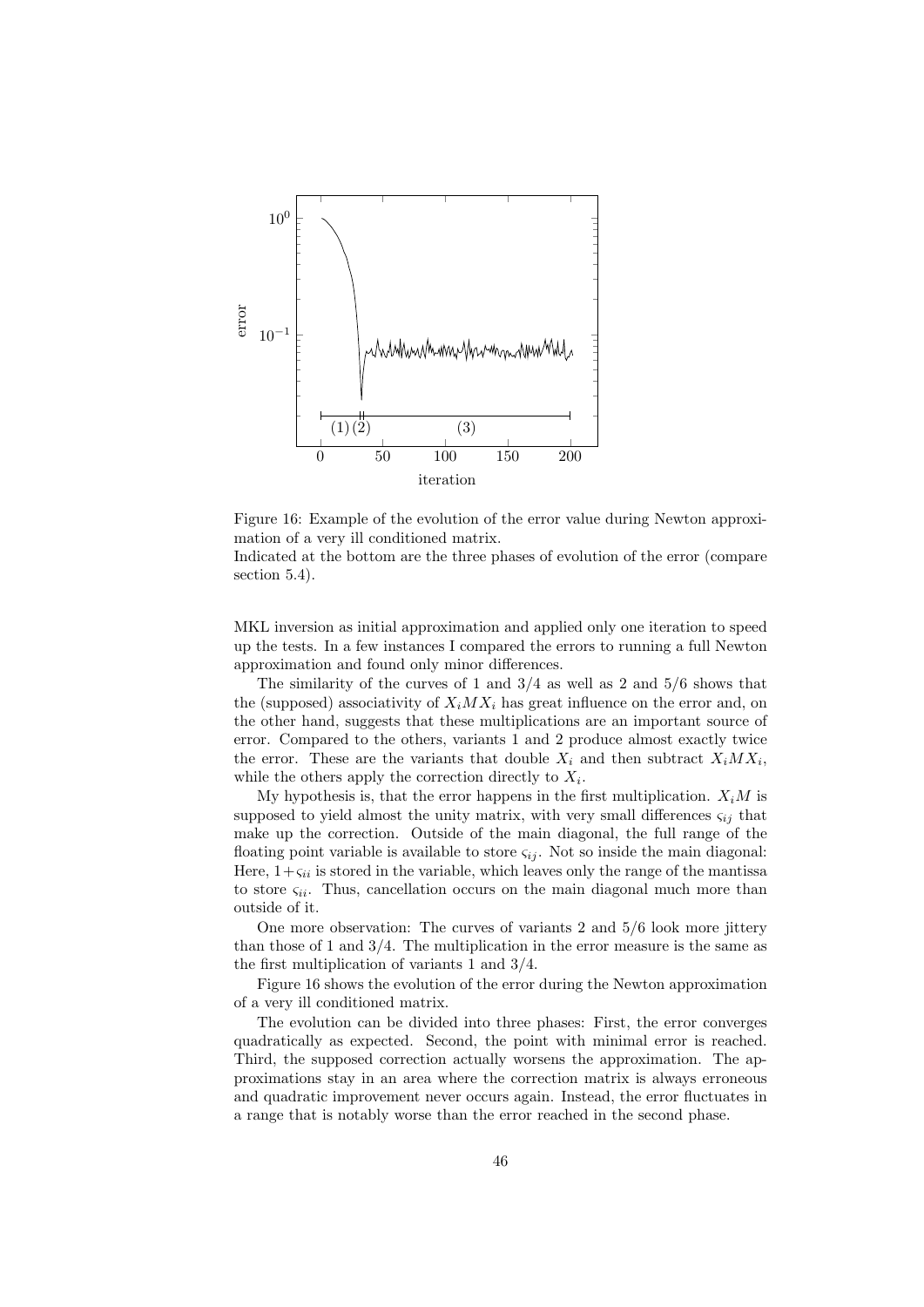The behavior in phase three indicates, that the remaining error is not due to a limitation of the Newton formula that prohibits calculation of a better approximation, but that the error matrix can not be computed to the necessary precision. By that i mean, that  $(I - X_iM)$  can be represented with high enough precision to achieve further improvements but  $X_iM$  can not, and thus the computation of  $(I - X_iM)$  makes it erroneous.

For better conditioned matrices, the errors in general are smaller and the range of phase three is closer to the minimal error in phase two. Also, phase two becomes longer: The improvement stagnates and approaches the minimal error over multiple iterations before the first worsening. Phase two and three can therefore not always be divided clearly.

# 6 Summary

With OPT. I presented a technique to create a new algorithm that combines the benefits in work-complexity and parallel time of two others. The key properties of the problem and the existing algorithms where:

- The work grows at least quadratically with the problem size:  $W_I(n) \geq n^2$
- Strassen's inversion algorithm
	- is work optimal.
	- $-$  is recursive with a constant number of recursive calls.<sup>[13]</sup>
	- The recursion divides the problem size by a constant factor in each  $level.<sup>[13]</sup>$ </sup>
	- Each of the other sub-operations is polylog time parallelizable.
	- does not need to be polylog time parallelizable itself.
- Newton approximation is a polylog parallel time algorithm but causes an additional factor of  $\log n$  work compared to a work-optimal algorithm:  $W_N(n) = \log n \cdot W_I(n)$

By unrolling the recursion for only  $\log \log n$  levels, there are only  $\Theta(\log n)$  recursive calls in total and the remaining problem size is in  $\Theta(\frac{n}{\log n})$ . Since there are only  $\Theta(\log n)$  recursive calls, there are as many calls to sub-operations.

Two properties follow for the combined algorithm:

- With the polylog parallel time of Newton approximations, it is a polylog parallel time algorithm, too.
- The  $\Theta(\log n)$  calls of size  $\Theta(\frac{n}{\log n})$  to Newton approximation cause work in (all in Theta-calculus)

$$
\log n \cdot \log \frac{n}{\log n} \cdot W_I(\frac{n}{\log n}) \le \log^2 n \cdot W_I(\frac{n}{\log n}) \le W_I(n) .
$$

Since the other operations done by Strassen's algorithm are less than when the recursion is unrolled completely, both parts of work and thus the whole algorithm are work-optimal.

 $[13]$ Both constants are two, but that is less general and not necessary for the reasoning.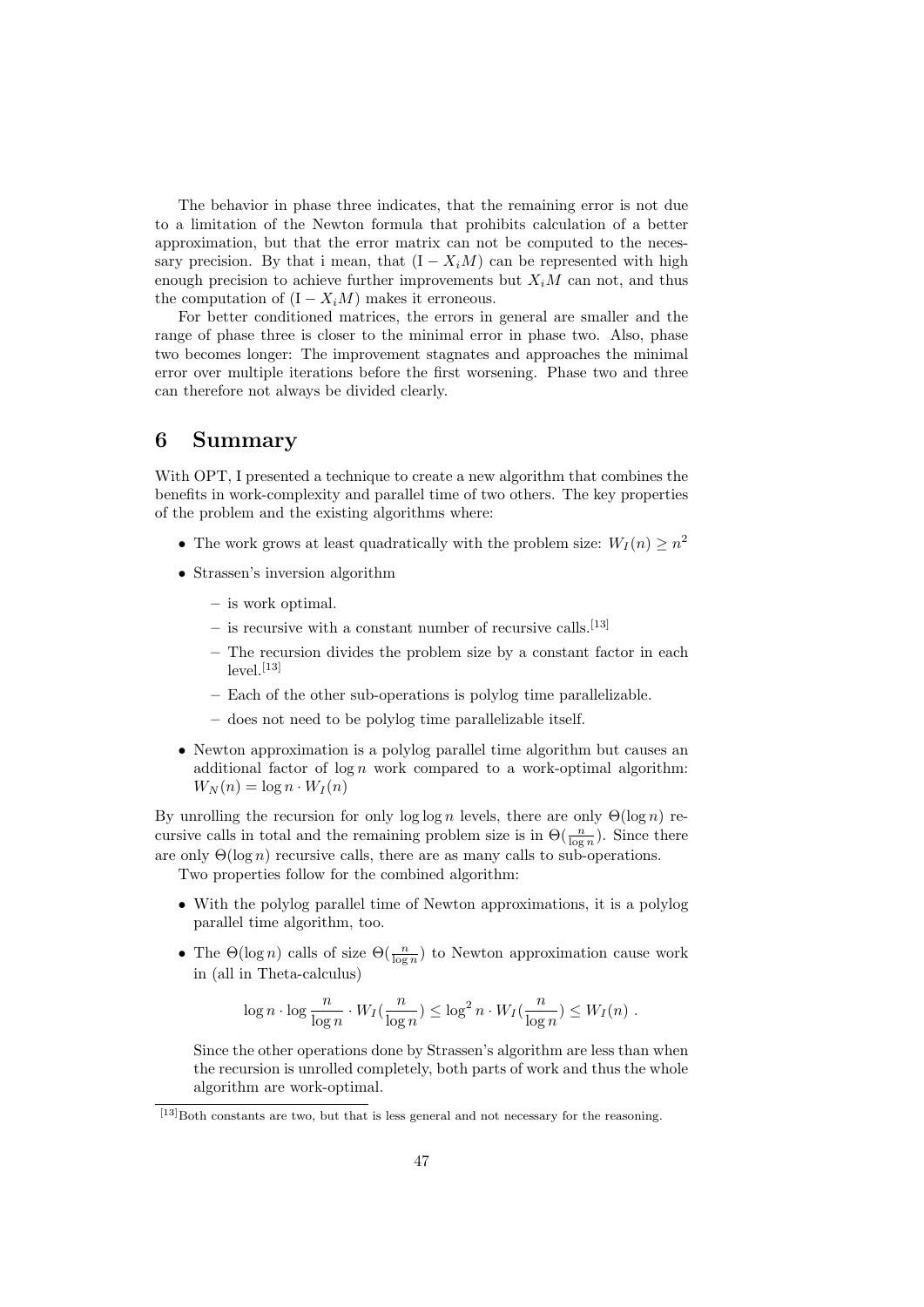In sections 2.1.2 and 2.1.3 we have seen, how an algebraic technique is superior in a numerical sense to classic pivoting and swapping. It remains to note, that by its data-oblivious it additionally provides a predictable instruction and data flow. This property should be especially useful for fine-grained task-scheduling and cache prefetching.

In the experiments about numerical stability I stumbled on an unexpected instability of Newton approximation. Strassen's algorithm, on the other hand, gave fine results.

## 6.1 Future Work

The technique resulting in OPT may be applicable in a wide area of algorithms. In the closer area of linear algebra, it would be interesting to try and apply it to related tasks such as LU and Cholesky decomposition and linear systems solving. Recursive algorithms for those decompositions have already been presented, e.g. by Reif.[9]

The surprising instability of Newton approximation raises the question of either improvement of its calculations or a different practical polylog time algorithm that does not need to be work-optimal.

Although OPT is not a blocked algorithm, the recursion and the many large multiplications can be interpreted to generate many small tasks, too. Those tasks can then be scheduled with techniques that are current interest of research, similar as with Netlib's LAPACK implementation that builds on MPI for parallelization.[4] I described the possible benefits and complications of taskscheduling to OPT in section 4.8.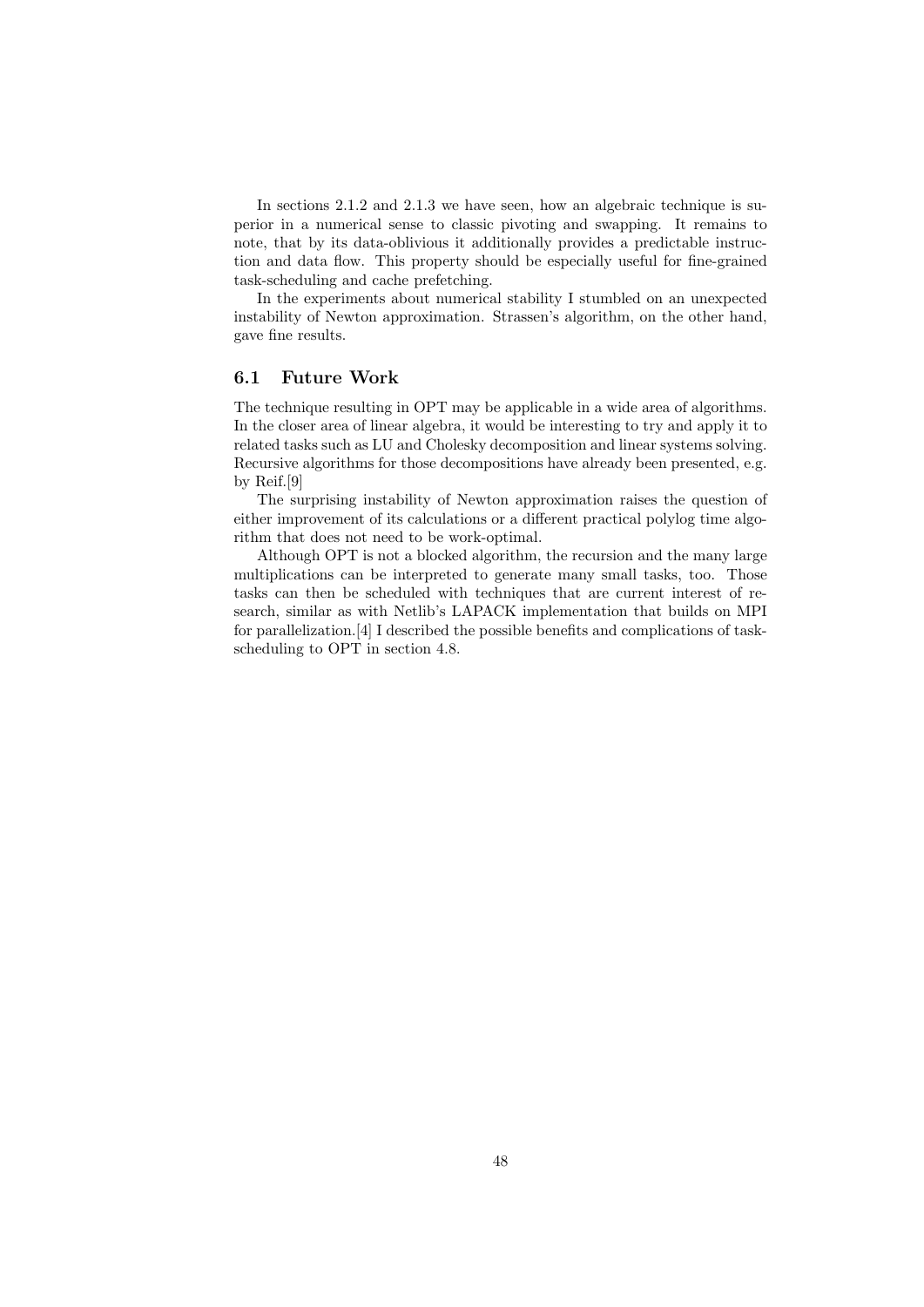# A Symmetric Positive Definite Matrices and Condition

# Lemma A.1.

Let 
$$
M \in \mathbb{R}^{n \times n} \text{ non-singular}
$$
  
Then 
$$
M^T M \text{ is symmetric positive definite}
$$

Proof.  $M^T \dot{M}$  is trivially symmetric.

Let  $\mathbf{x} \in \mathbb{R}^n \setminus 0$ Then  ${}^T{M^T}_{\vphantom X} M\mathbf{x}$  $\widetilde{\neq}0$  $= \|M\mathbf{x}\|^2 > 0$ 

# Lemma A.2.

| Let         | $M \in \mathbb{R}^{n \times n}$ non-singular |
|-------------|----------------------------------------------|
| <i>Then</i> | cond $(M^TM) \leq \text{cond}^2 M$           |

Proof.

$$
||M^T M|| \le ||M^T|| \cdot ||M||
$$
  

$$
||(M^T M)^{-1}|| = ||M^{-1} M^{-T}|| \le ||M^{-1}|| \cdot ||M^{-T}||
$$

## Lemma A.3.

Let  $Q \in \mathbb{R}^{n \times n}$  orthogonal (i.e.  $Q^T = Q^{-1}$ )  $D \in \mathbb{R}^{n \times n}$  diagonal with positive diagonal entries  $d_{ii}$ Then  $QDQ<sup>T</sup>$  is symmetric positive definite

Proof.

 $QDQ<sup>T</sup>$  is symmetric since D is symmetric.

Let 
$$
\mathbf{x} \in \mathbb{R}^n \setminus 0
$$

$$
\mathbf{y} = \begin{bmatrix} y_1 \\ \vdots \\ y_n \end{bmatrix} = Q^T \mathbf{x}
$$

Then  $y \neq 0$  since Q is non-singular

$$
\mathbf{x}^T Q D Q^T \mathbf{x} = \mathbf{y}^T D \mathbf{y} = \sum_{i=1}^n d_{ii} y_i^2 > 0
$$

Thus  $QDQ<sup>T</sup>$  is positive definite.

 $\Box$ 

 $\Box$ 

 $\Box$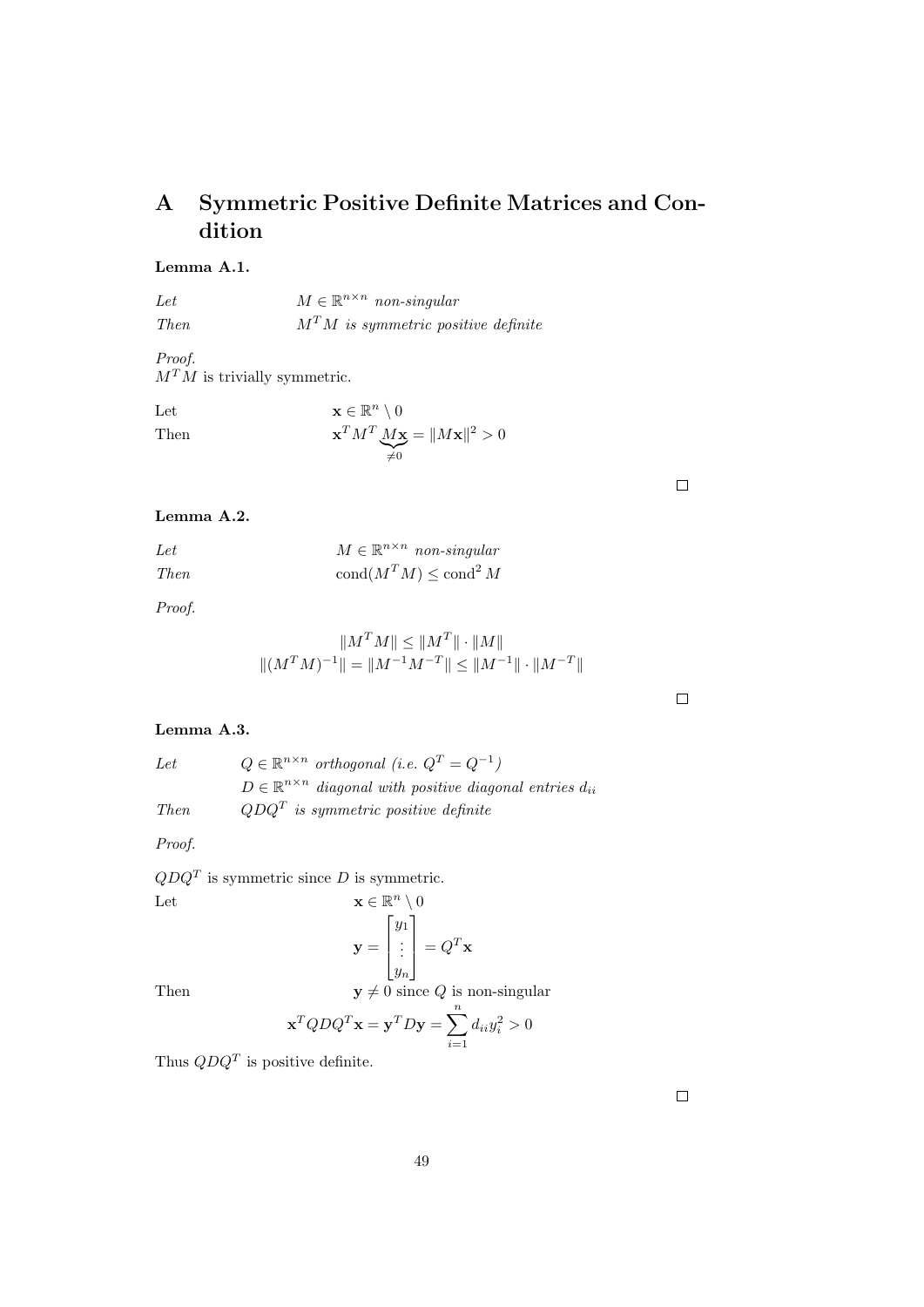# References

- [1] Virginia Vassilevska Williams: Breaking the Coppersmith-Winograd Barrier. available at: <http://www.cs.berkeley.edu/ virgi/matrixmult.pdf>. 2011.
- [2] Jakub Kurzak, Hatem Ltaief, Jack Dongarra, Rosa M. Badia: Scheduling Dense Linear Algebra Operations on Multicore Processors. Concurrency and Computation: Practice and Experience, Volume 22, Issue 1 (2010), ISSN: 1532-0634, DOI: 10.1002/cpe.1467. Wiley, 2009/2010.
- [3] Fengguang Song, Asim YarKhan, Jack Dongarra: Dynamic Task Scheduling for Linear Algebra Algorithms on Distributed-Memory Multicore Systems. Proceedings of the Conference on High Performance Computing Networking, Storage and Analysis (SC '09), DOI: 10.1145/1654059.1654079. ACM, New York, NY, USA, 2009.
- [4] Alfredo Buttari, Julien Langou, Jakub Kurzak, Jack Dongarra: A Class of Parallel Tiled Linear Algebra Algorithms for Multicore Architectures. Parallel Computing, Volume 35, Issue 1, January 2009, Pages 38-53, ISSN 0167-8191, 10.1016/*j.parco.2008.10.002*. Elsevier B.V., 2009.
- [5] James Demmel, Ioana Dumitriu, Olga Holtz: Fast Linear Algebra is Stable. Numerische Mathematik, Volume 108, Issue 1 (2007), Pages 59-91, ISSN: 0029-599X, DOI: 10.1007/s00211-007-0114-x. Springer, Berlin / Heidelberg, 2007.
- [6] S. Chatterjee, A. R. Lebeck, P. K. Patnala, and M. Thottethodi: Recursive Array Layouts and Fast Matrix Multiplication. IEEE Transactions on Parallel and Distributed Systems, Volume 13, Number 11 (2002), Pages 1105-1123, ISSN: 1045-9219, DOI: 10.1109/TPDS.2002.1058095. IEEE Computer Society Press, Los Alamitos, CA, USA, 2002.
- [7] B. Codenotti, M. Leoncini, F. P. Preparata: The Role of Arithmetic in Fast Parallel Matrix Inversion. Algorithmica, Volume 30, Number 4 (2001), Pages 685-707, ISSN: 0178-4617, DOI: 10.1007/s00453-001-0033- 7. Springer, New York, 2001.
- [8] G. H. Golub, C. F. Van Loan: Matrix computations (3rd edition). ISBN: 0-8018-5414-8. Johns Hopkins University Press, Baltimore, 1996.
- [9] John H. Reif:  $O(log^2n)$  Time Efficient Parallel Factorization of Dense, Sparse Separable, and Banded Matrices. Proceedings of the sixth annual ACM symposium on Parallel algorithms and architectures (SPAA '94), Pages 278-289, DOI: 10.1145/181014.181408. ACM, New York, NY, USA, 1994.
- [10] Victor Pan, John Reif: Fast and efficient parallel solution of dense linear systems. Computers & Mathematics with Applications, Volume 17, Issue 11, 1989, Pages 1481-1491, ISSN 0898-1221, 10.1016/0898- 1221(89)90081-3. Pergamon Press plc, 1989.